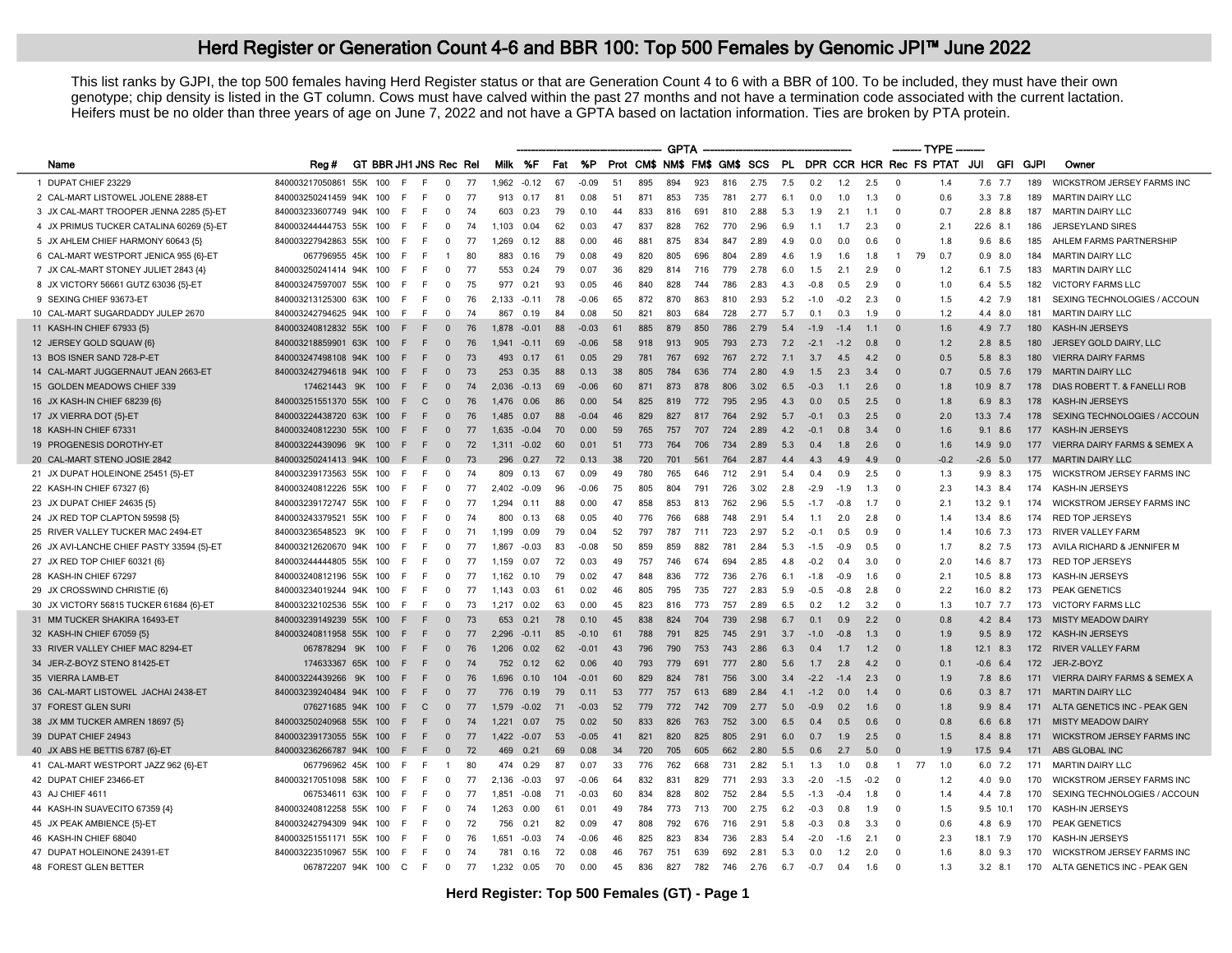|                                            |                             |     |            |                        |                         |          |                |                 |          |                 |          |            | <b>GPTA</b> |            |            |                              |     |               |                         |            | ------- TYPE             |    |                       |                  |             |             |                                   |
|--------------------------------------------|-----------------------------|-----|------------|------------------------|-------------------------|----------|----------------|-----------------|----------|-----------------|----------|------------|-------------|------------|------------|------------------------------|-----|---------------|-------------------------|------------|--------------------------|----|-----------------------|------------------|-------------|-------------|-----------------------------------|
| Name                                       | Reg #                       |     |            | GT BBR JH1 JNS Rec Rel |                         |          | Milk %F        |                 | Fat      | %P              |          |            |             |            |            | Prot CM\$ NM\$ FM\$ GM\$ SCS | PL. |               | DPR CCR HCR Rec FS PTAT |            |                          |    |                       | JUI              | <b>GFI</b>  | <b>GJPI</b> | Owner                             |
| 49 VIERRA TIGER LILY                       | 840003244647131             | 9K  | 100        | F                      | $\Omega$                | 71       | 653            | 0.17            | 69       | 0.09            | 44       | 756        | 738         | 618        | 701        | 2.80                         | 5.3 | 0.5           | 1.6                     | 3.3        | $\Omega$                 |    | 0.8                   | 6.3              | 8.6         | 170         | <b>VIERRA DAIRY FARMS</b>         |
| 50 JX RED TOP CHIEF 60694 {5}              | 840003247092496 55K 100     |     |            | E<br>E                 | $\Omega$                | 76       | 1.047          | 0.12            | 77       | 0.02            | 43       | 725        | 716         | 658        | 696        | 2.88                         | 41  | 0.7           | 0.7                     | 24         | $\Omega$                 |    | 18                    | 13.7 7.9         |             | 170         | <b>RED TOP JERSEYS</b>            |
| 51 SANDCREEKS CHIEF 14091-ET               | 840003223350754 55K         |     | 100        | F                      | $\Omega$                | 77       | 1.627          | $-0.12$         | 52       | $-0.08$         | 42       | 750        | 752         | 780        | 728        | 2.88                         | 6.1 | 1.4           | 2.5                     | 3.5        | $\Omega$                 |    | 2.0                   | 13.5 7.9         |             | 170         | SAND CREEK DAIRY LLC              |
| 52 JX KASH-IN CHIEF 68306 {5}              | 840003251551437 55K         |     | 100        | E<br>F                 | $\Omega$                | 77       | 1 1 1 4        | 0.13            | 84       | 0.00            | 40       | 816        | 812         | 780        | 759        | 2.97                         | 5.5 | $-0.1$        | 0.2                     | 24         | $\Omega$                 |    | 19                    | $12.2 \quad 6.9$ |             | 170         | <b>KASH-IN JERSEYS</b>            |
| 53 JX AVI-LANCHE CHIEF PASTY 33619 (5)-ET  | 840003212620695 94K         |     | 100        | F<br>F                 | $\Omega$                | 77       | 1.683          | $-0.01$         | 80       | $-0.04$         | 53       | 803        | 801         | 786        | 724        | 2.92                         | 4.9 | $-1.3$        | $-0.9$                  | 0.0        | $\Omega$                 |    | 2.0                   | $14.8$ 9.0       |             | 169         | AVILA RICHARD & JENNIFER M        |
| 54 CAL-MART LISTOWELL JANE 2867-ET         | 840003250241438 94K         |     | 100        | F                      | $\Omega$                | 77       | 1 1 7 6        | 0.02            | 62       | 0.02            | 48       | 806        | 797         | 733        | 737        | 2.88                         | 6.0 | 0.1           | 0.3                     | 0.6        | $\Omega$                 |    | 0.6                   | $-0.7$           | 8.2         | 169         | <b>MARTIN DAIRY LLC</b>           |
| 55 PROGENESIS MADISON-ET                   | 840003208854379 99K         |     | 100        | F                      |                         | 81       | 1.232          | $-0.02$         | 56       | $-0.02$         | 40       | 744        | 739         | 720        | 692        | 2.84                         | 6.2 | 0.6           | 2.2                     | 4.2        | $\mathbf{1}$             | 86 | 2.2                   | 15.9 9.4         |             | 169         | VIERRA DAIRY FARMS & SEMEX A      |
| 56 DUPAT CHIEF 23487-ET                    | 840003217051119 58K         |     | 100        | F.<br>C                | $\Omega$                | 77       | 1.406          | 0.04            | 78       | 0.00            | 51       | 803        | 798         | 756        | 736        | 2.98                         | 4.6 | $-1.2$        | $-0.9$                  | 1.7        | $\Omega$                 |    | 1.8                   | 17.6 8.5         |             | 168         | WICKSTROM JERSEY FARMS INC        |
| 57 JX VICTORY 57895 HOLEINONE 62032 {6}-ET | 840003232102661 55K         |     | 100        | E<br>E                 | $\Omega$                | 73       | 878            | 0.13            | 71       | 0.08            | 51       | 741        | 724         | 603        | 667        | 2.83                         | 4.4 | $-0.5$        | 0.2                     | 3.3        | $\Omega$                 |    | 1.5                   | 7.4              | 8.1         | 168         | <b>VICTORY FARMS LLC</b>          |
| 58 JX DUPAT TUCKER 24893 {6}-ET            | 840003239173005 55K         |     | 100        | E<br>F                 | $\mathbf 0$             | 74       | 1,217          | $-0.04$         | 49       | 0.02            | 49       | 769        | 760         | 700        | 697        | 2.93                         | 6.5 | 0.7           | 1.8                     | 2.4        | $\mathbf{0}$             |    | 1.6                   | $13.1$ 7.5       |             | 168         | WICKSTROM JERSEY FARMS INC        |
| 59 KASH-IN SUAVECITO 67570                 | 840003240812469 55K         |     | 100        | F<br>E                 | $\mathbf 0$             | 74       | 1,222          | 0.07            | 76       | 0.01            | 48       | 826        | 816         | 758        | 744        | 2.84                         | 5.6 | $-0.9$        | $-0.2$                  | 0.5        | $\mathbf{0}$             |    | 1.3                   | 5.1              | 8.8         | 168         | KASH-IN JERSEYS                   |
| 60 VICTORY 58458 TUCKER 62250 {6}-ET       | 840003232102976 55K         |     | 100        | F.<br>F                | $\Omega$                | 73       | 1.334          | 0.02            | 69       | $-0.01$         | 47       | 807        | 803         | 769        | 738        | 2.97                         | 5.7 | $-0.3$        | 0.2                     | 1.8        | $\Omega$                 |    | 1.8                   | 11.0             | 8.4         | 168         | <b>VICTORY FARMS LLC</b>          |
| 61 JX PRIMUS GOALS 49015 {5}-ET            | 840003244697107 55K         |     | 100        | E<br>F                 | $\Omega$                | 74       | 989            | 0.01            | 50       | 0.03            | 43       | 757        | 746         | 677        | 682        | 2.81                         | 7.4 | 1.4           | 2.3                     | 2.1        | $\Omega$                 |    | 1.4                   | 12.8             | 6.1         | 168         | <b>JERSEYLAND SIRES</b>           |
| 62 JX DUPAT TUCKER 24680 {5}-ET            | 840003239172792 55K         |     | 100        | F.<br>E                | $\Omega$                | 73       | 1.022          | 0.04            | 59       | 0.02            | 41       | 819        | 811         | 759        | 703        | 2.89                         | 7.8 | $-0.2$        | 0.7                     | 2.7        | $^{\circ}$               |    | 1.4                   | 12.9 8.7         |             | 168         | WICKSTROM JERSEY FARMS INC        |
| 63 JX KASH-IN SUAVECITO 68034 {5}-ET       | 840003251551165 55K         |     | 100        | F<br>F                 | $\Omega$                | 74       | 268            | 0.30            | 78       | 0.14            | 41       | 739        | 717         | 559        | 683        | 2.85                         | 4.5 | 0.4           | 1.8                     | 2.0        | $\Omega$                 |    | 0.7                   | $3.7$ 8.7        |             | 168         | KASH-IN JERSEYS                   |
| 64 S-S-I VICTORY POPCORN 62776-P-ET        | 840003241109469 55K         |     | 100        | F.<br>C                | $\Omega$                | 73       | 800            | 0.15            | 72       | 0.04            | 38       | 811        | 799         | 727        | 758        | 2.80                         | 5.9 | 0.5           | 1.6                     | 2.6        | $\Omega$                 |    | 0.8                   | $-1.2$ 8.4       |             | 168         | SELECT SIRES INC - SIRE DEPT      |
| 65 LOVES CHIEF OAKLYN                      | 840003205706747             | .9K | 100        | F<br>F                 |                         | 78       | 2.153          | $-0.10$         | 80       | $-0.03$         | 71       | 841        | 837         | 806        | 764        | 2.98                         | 3.5 | $-2.7$        | $-1.8$                  | 1.9        | $\mathbf{1}$             | 82 | 1.2                   | $-1.2$ 9.1       |             | 167         | ROWLEY, STEVE                     |
| 66 RIVER VALLEY TENPNY MAC 2514-ET         | 840003250476658             | 9K  | 100        | E<br>F                 | 0                       | 71       | 1,527          | $-0.05$         | 62       | $-0.01$         | 54       | 732        | 727         | 687        | 725        | 2.95                         | 4.2 | 0.7           | 2.0                     | 2.0        | $\Omega$                 |    | 0.7                   |                  | $6.2$ $8.0$ | 167         | RIVER VALLEY FARM                 |
| 67 LEGACY TENPENNY 32670-ET                | 840003242599455             | 9K  | 100        | F<br>E                 | $\mathbf 0$             | 71       | 1,79           | $-0.03$         | 80       | $-0.07$         | 49       | 810        | 812         | 832        | 775        | 2.95                         | 4.8 | $-0.1$        | 0.2                     | 1.8        | $\mathbf 0$              |    | 0.3                   | $0.7$ 8.1        |             | 167         | <b>LEGACY RANCH</b>               |
| 68 JX MM CHIEF MACHA 15683 {5}             | 840003234636976             | 9K  | 100        | F.<br>F                | $\Omega$                | 76       | 1.660          | 0.01            | 83       | $-0.05$         | 49       | 780        | 782         | 786        | 746        | 3.04                         | 4.0 | $-0.4$        | $-0.3$                  | 17         | $\Omega$                 |    | 2.2                   | 14.5 7.0         |             | 167         | MISTY MEADOW DAIRY                |
| 69 VICTORY 50887 CHIEF 57047 {5}           | 840003210010596 14K         |     | 100        | E<br>E                 | $\mathbf{1}$            | 80       | 1,541          | 0.00            | 75       | $-0.04$         | 48       | 779        | 774         | 759        | 744        | 2.81                         | 4.3 | $-0.2$        | 0.5                     | 0.8        | $\overline{1}$           | 82 | 1.3                   | 4.3              | 6.7         | 167         | <b>VICTORY FARMS LLC</b>          |
| 70 JX AVI-LANCHE CHIEF LETA 33626 {5}-ET   | 840003212620702 94K         |     | 100        | E<br>F.                | $\Omega$                | 77       | 1,221          | 0.08            | 78       | 0.01            | 48       | 778        | 768         | 710        | 700        | 2.84                         | 4.7 | $-0.9$        | $-1.0$                  | 1.8        | $\Omega$                 |    | 1.7                   | 10.8             | 8.0         | 167         | AVILA RICHARD & JENNIFER M        |
| 71 RIVER VALLEY CHIEF CHERITA 2415-ET      | 840003236548444             | 9K  | 100        | E                      | $\Omega$                | 75       | 1.382          | 0.02            | 72       | $-0.02$         | 47       | 773        | 769         | 742        | 748        | 2.95                         | 3.9 | $-0.3$        | $-0.1$                  | 2.1        | $\Omega$                 |    | 2.1                   | 11.8 8.9         |             | 167         | <b>RIVER VALLEY FARM</b>          |
| 72 JX DUPAT CHIEF 24846 {5}-ET             | 840003239172958 55K         |     | 100        | E<br>F                 | $\Omega$                | 77       | 1,241          | 0.04            | 69       | $-0.01$         | 43       | 804        | 798         | 765        | 743        | 2.83                         | 5.8 | 0.2           | 0.6                     | 1.7        | $\Omega$                 |    | 1.5                   | $6.5$ 7.1        |             | 167         | <b>WICKSTROM JERSEY FARMS INC</b> |
| 73 VICTORY 57215 TUCKER 61879              | 840003232103124 55K         |     | 100        | E<br>E                 | $\Omega$                | 73       | 1.076          | 0.04            | 61       | 0 <sup>0</sup>  | 42       | 805        | 797         | 746        | 718        | 284                          | 6.5 | $-0.3$        | 0.3                     | 32         | $\Omega$                 |    | 1.2                   | 9.9              | 8.0         | 167         | <b>VICTORY FARMS LLC</b>          |
| 74 CAL-MART JUGGERNAUT JUNO 2617-ET        | 840003242794572 94K         |     | 100        | F.<br>F                | $\mathbf 0$             | 73       | 446            | 0.28            | 82       | 0.10            | 39       | 797        | 781         | 659        | 728        | 2.93                         | 5.5 | 0.2           | 0.7                     | 2.2        | $\Omega$                 |    | 1.3                   | 7.5              | 8.6         | 167         | <b>MARTIN DAIRY LLC</b>           |
| 75 KASH-IN CHIEF 66087-ET                  | 840003235803161 55K         |     | 100        | E<br>F                 | $\mathbf{0}$            | 77       | 2.062          | $-0.07$         | 83       | $-0.05$         | 65       | 799        | 796         | 778        | 711        | 2.91                         | 4.4 | $-2.0$        | $-1.2$                  | 2.2        | $\Omega$                 |    | 1.5                   | 5.3 7.9          |             | 166         | KASH-IN JERSEYS                   |
| 76 JX RED TOP CLAPTON 59464 {5}            | 840003240508348 55K         |     | 100        | F<br>F                 | $\mathbf{0}$            | 74       | 1,310          | 0.15            | 97       | 0.05            | 60       | 787        | 774         | 674        | 694        | 2.90                         | 3.7 | $-1.7$        | $-1.5$                  | 0.5        | $\Omega$                 |    | 0.9                   | 0.8              | 8.3         | 166         | <b>RED TOP JERSEYS</b>            |
| 77 CANGEN CHIEF 2814                       | 120492814 9K                |     | 100        | E<br>F.                | $\Omega$                | 75       | 1.660          | $-0.03$         | 73       | $-0.01$         | 58       | 747        | 741         | 700        | 703        | 2.93                         | 3.7 | $-0.5$        | $-0.3$                  | 2.7        | $\Omega$                 |    | 1.4                   | $4.2$ $9.0$      |             | 166         | FERME LAITIERE MARINEAU/CANG      |
| 78 HILMAR TENPENNY 27912-ET                | 840003221320616             | 9K  | 100        | F                      | $\mathbf{0}$            | 72       | 1,220          | 0.06            | 73       | 0.05            | 56       | 778        | 768         | 679        | 722        | 3.05                         | 4.6 | $-0.3$        | 1.0                     | 1.5        | $\mathbf{0}$             |    | 0.8                   | 6.5              | 8.7         | 166         | AHLEM, CHARLES                    |
| 79 JX DUPAT GOALS 25022 {6}-P-ET           | 840003239173134 55K         |     | 100        | E<br>E                 | $\mathbf 0$             | 74       | 1,361          | $-0.06$         | 53       | 0.01            | 52       | 729        | 718         | 658        | 665        | 2.76                         | 5.9 | 0.8           | 1.6                     | 20         | $\Omega$                 |    | 1.5                   | $10.1$ 7.8       |             | 166         | WICKSTROM JERSEY FARMS INC        |
| 80 GOFF S-S-I TUCKER 62594-E1              | 840003241109136 55K         |     | 100        | F<br>F                 | $\mathbf{0}$            | 72       | 1.48           | $-0.06$         | 58       | $-0.03$         | 48       | 809        | 805         | 785        | 728        | 2.90                         | 6.2 | $-0.6$        | 0.2                     | 2.1        | $\Omega$                 |    | 1.5                   | $10.2$ 8.1       |             | 166         | GOFF, BUSTER                      |
| 81 MFW HOLEINONE NOV BARON-ET              | 840003242648627             | 9K  | 100        | F.<br>F                | $\Omega$                | 71       | 1467           | $-0.11$         | 46       | $-0.03$         | 48       | 807        | 803         | 780        | 738        | 288                          | 66  | $-0.3$        | 1.1                     | 22         | $\Omega$                 |    | 1.8                   | 10.2 9.4         |             | 166         | MASON, ANDREW P                   |
| 82 JX ROC-BOT CHIEF 11605 {5]              | 840003210481640             | 9K  | 100        | E<br>F                 |                         | 80       | 1.202          | 0.12            | 86       | 0.02            | 48       | 776        | 767         | 707        | 716        | 2.88                         | 4.0 | $-1.4$        | 0.0                     | 2.6        | $\mathbf{1}$             | 75 | 1.4                   |                  | 4.2 7.9     | 166         | ROCK BOTTOM DAIRY                 |
| 83 VIERRA TUCKER 35166-ET                  | 840003250242686             | 9K  | 100        | F.<br>E                | $\Omega$                | 71       | 1.216          | 0.02            | 63       | 0.01            | 47       | 769        | 763         | 714        | 703        | 3.00                         | 5.6 | $-0.1$        | 1.2                     | 25         | $\Omega$                 |    | 1.7                   | 15.5             | 8.9         | 166         | VIERRA DAIRY FARMS & SEMEX A      |
| 84 JX DUPAT TUCKER 24854 {5}-ET            | 840003239172966 55K         |     | 100        | F<br>E                 | $\Omega$                | 73       | 800            | 0.15            | 72       | 0.08            | 47       | 841        | 828         | 719        | 731        | 2.97                         | 6.6 | $-0.6$        | $-0.3$                  | 1.9        | $\Omega$                 |    | 0.8                   | $3.9$ $8.0$      |             | 166         | WICKSTROM JERSEY FARMS INC        |
| 85 FOREST GLEN JUGGERNAUT BECKA-ET         | 067872802 94K               |     | 100        | E<br>F.                | $\Omega$                | 74       | 582            | 0.21            | 74       | 0.12            | 47       | 770        | 749         | 604        | 691        | 2.79                         | 5.1 | 0.0           | 0.2                     | 0.6        | $\Omega$                 |    | 1.2                   |                  | 4.5 9.0     | 166         | FOREST GLEN JERSEYS               |
| 86 JER-Z-BOYZ POTOGOLD 81291               | 174629487 65K               |     | 100        | F.<br>F                | 0                       | 73       | 888            | 0.04            | 52       | 0.04            | 42       | 737        | 722         | 640        | 665        | 2.67                         | 5.7 | 0.1           | 1.3                     | 2.9        | 0                        |    | 1.6                   | 13.6             | 8.1         | 166         | JER-Z-BOYZ                        |
| 87 JX FOREST GLEN TUCKER ANN {6}-ET        | 067973045 94K 100           |     |            | E<br>E                 | $\Omega$                | 73       | 734            | 0.18            | 76       | 0.06            | 41       | 790        | 778         | 687        | 698        | 2.92                         | 5.9 | $-0.5$        | 0.7                     | 3.2        | $\Omega$                 |    | 0.9                   |                  | 4.3 8.6     | 166         | <b>BANSEN, DAN K</b>              |
| 88 JX CAL-MART TROOPER BALA 2833 {5}-ET    | 840003250241404 94K         |     | 100        | F<br>E                 | $\mathbf 0$             | 74       | 607            | 0.14            | 59       | 0.08            | 40       | 751        | 733         | 623        | 678        | 2.75                         | 6.2 | 0.8           | 2.0                     | 2.5        | $\mathbf 0$              |    | 0.6                   | 4.0              | 8.9         | 166         | <b>MARTIN DAIRY LLC</b>           |
| 89 JX CAL-MART BETTIS WESLEY 2849 {6}-ET   | 840003250241420 94K         |     | 100        | E<br>E                 | $\Omega$                | 73       | 217            | 0.26            | 67       | 0.15            | 40       | 753        | 732         | 571        | 682        | 2.87                         | 54  | 02            | 1.8                     | 36         | $\Omega$                 |    | 12                    | 71 92            |             | 166         | <b>MARTIN DAIRY LLC</b>           |
| 90 MM TUCKER SHELBY 18103-ET               | 840003250240374 55K         |     | 100        | F<br>E                 | $\Omega$                | 72       | 616            | 0.07            | 46       | 0.07            | 37       | 733        | 719         | 626        | 678        | 2.80                         | 6.8 | 1.8           | 2.3                     | 3.5        | $\Omega$                 |    | 1.4                   | 11.3 8.5         |             | 166         | <b>MISTY MEADOW DAIRY</b>         |
| 91 JER-Z-BOYZ STENO MARIA 81577-ET         | 174683670 65K               |     | 100        | E                      | $\Omega$                | 73       | 392            | 0.25            | 74       | 0,10            | 37       | 740        | 724         | 604        | 772        | 2.93                         | 4.3 | 2.8           | 3.8                     | 4.5        | $\Omega$                 |    | 0 <sub>0</sub>        | $-3.3$ 5.7       |             | 166         | JER-Z-BOYZ                        |
| 92 AHLEM CHIEF SOUVENIR 56603-ET           | 840003208829848             | 9K  | 100        | F                      |                         | 79       | 2.040          | $-0.11$         | 74       | $-0.07$         | 58       | 824        | 825         | 838        | 765        | 2.94                         | 4.5 | $-1.5$        | $-0.9$                  | 1.2        | $\mathbf{1}$             | 81 | 1.8                   | 7.8 8.7          |             | 165         | AHLEM FARMS PARTNERSHIP           |
| 93 RED TOP CHIEF 58091 {6}                 | 840003236267152 55K         |     | 100        | E<br>E                 | $\mathbf{0}$            | 77       | 1646           | $-0.02$         | 74       | $-0.02$         | 55       | 798        | 792         | 762        | 698        | 2.88                         | 5.4 | $-1.8$        | $-0.2$                  | 25         | $\Omega$                 |    | 1.7                   |                  | $7.6$ 8.3   | 165         | <b>RED TOP JERSEYS</b>            |
| 94 JX KASH-IN SUAVECITO 68045 {5}-ET       | 840003251551176 55K         |     | 100        | F                      | $\Omega$                | 74       | 820            | 0.17            | 77       | 0.09            | 51       | 764        | 746         | 617        | 650        | 2.82                         | 5.0 | $-1.2$        | $-0.9$                  | 1.1        | $\Omega$                 |    | 1.4                   | 8.2              | 9.0         | 165         | <b>KASH-IN JERSEYS</b>            |
|                                            |                             |     |            | $\mathsf{C}$<br>F      | $\mathbf{0}$            | 75       | 1.457          | $-0.10$         | 47       |                 | 49       | 744        | 738         | 707        | 672        | 2.82                         | 5.7 | $-0.5$        |                         | 2.3        | $\Omega$                 |    | 1.6                   |                  |             | 165         | VIERRA DAIRY FARMS & SEMEX A      |
| 95 VIERRA MIRAGE-ET                        | 840003239581146             | 9K  | 100        |                        |                         |          |                |                 |          | $-0.02$         |          |            |             |            |            |                              |     |               | 0.9                     |            |                          |    |                       | 12.6             | 9.1         |             |                                   |
| 96 AHLEM CHIEF EMERALD 18328               | 840003210390489 58K         |     | 100<br>100 | F<br>C<br>F            | $\Omega$                | 79<br>78 | 1.243<br>1.487 | 0.06<br>$-0.07$ | 74<br>56 | 0.02<br>$-0.03$ | 49<br>48 | 756<br>771 | 749         | 692<br>748 | 703<br>739 | 2.93<br>2.90                 | 4.0 | $-1.0$<br>0.6 | $-0.2$                  | 1.0<br>1.8 | $\mathbf 0$<br>$\Omega$  | 82 | 1.5                   | 13.2 7.9         |             | 165<br>165  | AHLEM FARMS JERSEYS               |
| 97 DUPAT CHIEF 24030                       | 840003223510606 55K         |     |            | F.<br>E<br>E           | $\Omega$                |          |                |                 |          |                 | 42       |            | 767         |            |            |                              | 5.4 | 0.0           | 1.1                     | 4.6        | $\Omega$                 |    | 1.5<br>1.6            | $7.7$ 8.4        |             |             | <b>WICKSTROM JERSEY FARMS INC</b> |
| 98 JX RED TOP CHIEF 57186 {6}              | 840003230706154 55K         |     | 100        |                        |                         | 77       | 1,264          | $-0.04$         | 53       | $-0.02$         |          | 785        | 780         | 756        | 725        | 2.85                         | 6.1 |               | 0.5                     |            |                          |    |                       |                  | $7.5$ 9.3   | 165         | <b>RED TOP JERSEYS</b>            |
| 99 VIERRA MADAME-ET                        | 840003239581124 9K          |     | 100        | F<br>F.                | $\mathbf 0$<br>$\Omega$ | 75       | 1,057          | $-0.05$         | 39       | 0.01            | 42       | 796        | 787         | 732        | 708        | 2.81                         | 7.4 | $-0.3$        | 1.0                     | 2.7<br>19  | $\mathbf{0}$<br>$\Omega$ |    | 0.9<br>1 <sub>0</sub> | 8.0              | 9.5         | 165         | VIERRA DAIRY FARMS & SEMEX A      |
| 100 JX ABS GA WALLY 6524 {4}-ET            | 840003236266524 94K 100 F F |     |            |                        |                         | 76       |                | 431 0.28        | 81       | 0.12            | 41 734   |            | 715         | 578        | 664        | 2.83                         | 5.2 | 0.9           | 1.8                     |            |                          |    |                       |                  | $3.5$ 7.8   |             | 165 ABS GLOBAL INC                |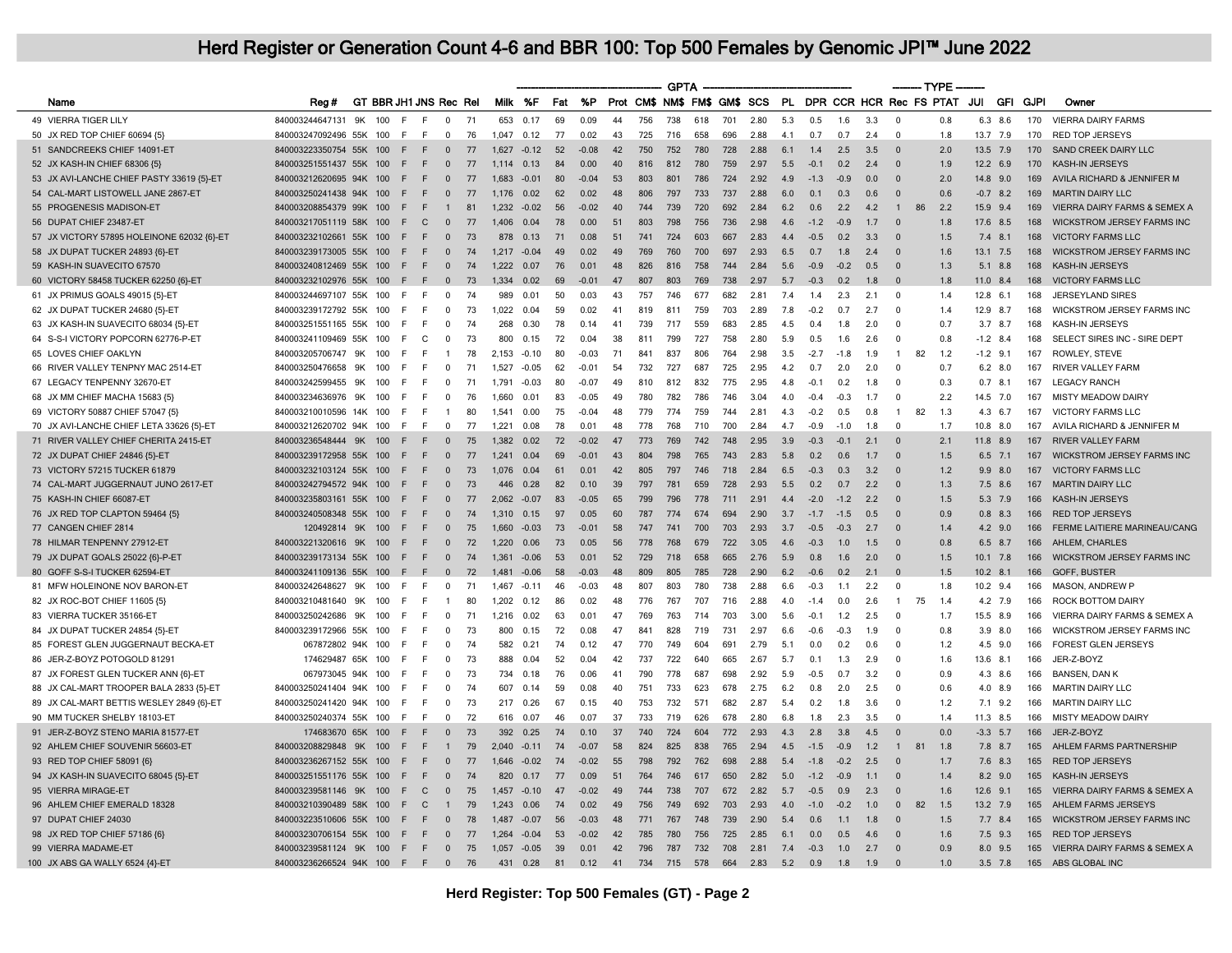|                                                                                   |                            |     |     |                        |                |    |         |             |          |         |    |           | <b>GPTA</b> |                    |     |          |     |        |                |     |                         | --- TYPE   |             |                      |             |                                            |
|-----------------------------------------------------------------------------------|----------------------------|-----|-----|------------------------|----------------|----|---------|-------------|----------|---------|----|-----------|-------------|--------------------|-----|----------|-----|--------|----------------|-----|-------------------------|------------|-------------|----------------------|-------------|--------------------------------------------|
| Name                                                                              | Reg #                      |     |     | GT BBR JH1 JNS Rec Rel |                |    | Milk %F |             | Fat      | %P      |    | Prot CM\$ |             | NM\$ FM\$ GM\$ SCS |     |          | PL. |        |                |     | DPR CCR HCR Rec FS PTAT |            | JUI         | GFI                  | <b>GJPI</b> | Owner                                      |
| 101 JX MM GO ON HADLEY 17808 {5}                                                  | 840003245152563 55K        |     | 100 | F                      | $\Omega$       | 74 | 815     | 0.14        | 71       | 0.03    | 37 | 766       | 755         | 689                | 650 | 2.78     | 7.1 | $-0.3$ | 0.5            | 2.7 | $\mathbf 0$             | 1.7        | 14.5        | 7.7                  | 165         | <b>MISTY MEADOW DAIRY</b>                  |
| 102 JX TAYLOR BROTHERS STONEY 9833 {4}-ET                                         | 840003243328726            | 9K  | 100 | F.<br>E                | $\Omega$       | 75 | 573     | 0.20        | 71       | 0.07    | 36 | 769       | 755         | 661                | 674 | 2.81     | 59  | $-0.5$ | 0.2            | 1.7 | $\Omega$                | 2.1        | 14.6 8.2    |                      | 165         | <b>TAYLOR BROTHERS</b>                     |
| 103 AHLEM CHIEF VETTE 60675                                                       | 840003227942895 55K        |     | 100 | E<br>C                 | $\Omega$       | 77 | 2.010   | $-0.15$     | 63       | $-0.07$ | 57 | 871       | 872         | 886                | 779 | 2.96     | 6.1 | $-2.3$ | $-1.4$         | 1.3 | $\Omega$                | 1.0        |             | $2.2$ 8.6            | 164         | AHLEM FARMS PARTNERSHIP                    |
| 104 RIVER VALLEY MONUMENT MAC 2496-ET                                             | 840003236548525            | 9K  | 100 | E<br>F                 | $\Omega$       | 75 | 1998    | $-0.15$     | 62       | $-0.07$ | 57 | 750       | 751         | 763                | 748 | 2.95     | 41  | 09     | 1.6            | 2.3 | $\Omega$                | 0.3        | $-2.2$ 8.4  |                      | 164         | <b>RIVER VALLEY FARM</b>                   |
| 105 JX S-S-I VICTORY TUCKER 61982 {6}-ET                                          | 840003232102705 55K        |     | 100 | F                      | $\Omega$       | 73 | 1,160   | 0.07        | 73       | 0.04    | 52 | 779       | 768         | 684                | 695 | 2.89     | 5.5 | $-0.2$ | 0.8            | 2.1 | $\Omega$                | 0.8        |             | $1.2$ 9.2            | 164         | SELECT SIRES INC - SIRE DEPT               |
| 106 JX FOREST GLEN CHIEF MARIANA {5}                                              | 076272013 94K              |     | 100 | E<br>F.                | $\Omega$       | 76 | 1.766   | $-0.05$     | 73       | $-0.06$ | 50 | 799       | 799         | 808                | 744 | 2.86     | 5.2 | $-0.6$ | 0.0            | 1.3 | $\Omega$                | 1.3        | 4.4         | 8.3                  | 164         | <b>FOREST GLEN JERSEYS</b>                 |
| 107 JX KASH-IN CIRCLE 67165 {6}                                                   | 840003240812064 55K 100    |     |     | F                      | $\Omega$       | 74 | 1.491   | 0.00        | 73       | $-0.02$ | 50 | 769       | 763         | 733                | 687 | 2.84     | 4.7 | $-1.3$ | $-0.6$         | 2.4 | $\Omega$                | 1.6        | 10.8 9.1    |                      | 164         | KASH-IN JERSEYS                            |
| 108 JX HILMAR TUCKER 27530 {6}-ET                                                 | 840003221320234 9K         |     | 100 | E<br>E                 | $\Omega$       | 71 | 1.146   | 0.04        | 64       | 0.04    | 50 | 773       | 763         | 686                | 692 | 2.90     | 5.4 | $-0.5$ | 0.5            | 1.5 | $\Omega$                | 1.0        |             | $9.9$ $8.0$          | 164         | AHLEM, CHARLES                             |
| 109 JX ABS GA BETTIS 6519 (5)-ET                                                  | 840003236266519 94K        |     | 100 | F                      | $\Omega$       | 73 | 687     | 0.20        | 78       | 0.11    | 49 | 743       | 723         | 584                | 650 | 2.80     | 5.2 | $-0.2$ | 1.2            | 1.8 | $\Omega$                | 1.0        | 4.5         | 8.1                  | 164         | ABS GLOBAL INC                             |
| 110 JX VIERRA WHISKERS {5}-ET                                                     | 840003244646955 9K         |     | 100 | F<br>E                 | $\Omega$       | 71 | 673     | 0.19        | 74       | 0.10    | 47 | 704       | 688         | 561                | 654 | 2.96     | 4.2 | 0.4    | 1.4            | 2.6 | $\Omega$                | 1.4        | 10.2 9.0    |                      | 164         | <b>VIERRA DAIRY FARMS</b>                  |
| 111 JX RED TOP CHIEF 56962 {4}                                                    | 840003227766271 55K 100    |     |     | E                      | $\Omega$       | 77 | 1,297   | 0.08        | 80       | $-0.01$ | 46 | 708       | 701         | 662                | 685 | 2.83     | 3.3 | 0.4    | 0.5            | 1.4 | $\Omega$                | 1.8        | 12.5 6.9    |                      | 164         | <b>RED TOP JERSEYS</b>                     |
| 112 BLUE MIST CHIEF JORDAN                                                        | 174051619 58K              |     | 100 | F                      |                | 80 | 1,362   | 0.03        | 72       | $-0.04$ | 42 | 771       | 765         | 751                | 732 | 2.73     | 5.1 | 0.4    | 0.9            | 2.4 | $\Omega$<br>81          | 0.3        | $-4.6$ 7.2  |                      | 164         | <b>GOMES JERSEY DAIRY, LLC</b>             |
| 113 CAL-MART TUCKER JEAN 2695                                                     | 840003242794650 94K        |     | 100 | F                      | $\Omega$       | 73 | 956     | 0.13        | 75       | 0.03    | 41 | 791       | 783         | 723                | 690 | 2.92     | 6.9 | 0.3    | 0.6            | 1.6 | $\Omega$                | 0.8        | 8.8         | 8.3                  | 164         | <b>MARTIN DAIRY LLC</b>                    |
| 114 ROC-BOT CHIEF 12546 {6}                                                       | 840003219011878            | 9K  | 100 | F<br>E                 | $\Omega$       | 76 | 1 1 7 5 | 0.04        | 66       | $-0.01$ | 40 | 813       | 809         | 785                | 772 | 2.93     | 59  | 0.0    | 1.1            | 2.1 | $\Omega$                | 1.6        | 9.7         | 9.1                  | 164         | <b>VIERRA DAIRY FARMS &amp; SEMEX A</b>    |
| 115 CAL-MART LISTOWELL JAMIE 2866-ET                                              | 840003250241437 94K 100    |     |     | F                      | $\Omega$       | 77 | 768     | 0.13        | 66       | 0.04    | 37 | 774       | 762         | 690                | 701 | 2.80     | 6.2 | 0.3    | 1.3            | 0.8 | $\Omega$                | 0.7        | 4.9         | 8.3                  | 164         | <b>MARTIN DAIRY LLC</b>                    |
| 116 JER-Z-BOYZ GISLEV 75764-P-ET                                                  | 174135999 9K               |     | 100 | F.<br>E                | $\Omega$       | 74 | 191     | 0.26        | 66       | 0.14    | 37 | 746       | 721         | 564                | 704 | 2.65     | 47  | 0.6    | 1.7            | 2.3 | $\Omega$                | $-0.5$     | $-4.1$ 4.5  |                      | 164         | JER-Z-BOYZ                                 |
| 117 JX VIERRA STONEY 34797 {4}-ET                                                 | 840003250242317            | 9K  | 100 | F                      | $\Omega$       | 73 | 158     | 0.31        | 75       | 0.15    | 37 | 702       | 679         | 522                | 648 | 2.79     | 5.0 | 1.6    | 2.4            | 2.8 | $\Omega$                | 0.7        | 3.9         | 8.1                  | 164         | VIERRA DAIRY FARMS & SEMEX A               |
| 118 JX RED TOP CHIEF 56117 {5}                                                    | 840003224957083 58K 100    |     |     | F.<br>E                | $\mathbf{0}$   | 77 | 1,552   | $-0.08$     | 58       | $-0.09$ | 36 | 790       | 792         | 836                | 764 | 2.83     | 6.8 | 1.8    | 2.2            | 2.1 | $\Omega$                | 0.6        |             | $3.3$ 7.8            | 164         | <b>RED TOP JERSEYS</b>                     |
| 119 JX RED TOP CHIEF 56894 {6}                                                    | 840003227766203 55K 100    |     |     | E<br>E                 | $\overline{0}$ | 78 | 977     | 0.11        | 71       | $-0.01$ | 34 | 744       | 736         | 707                | 711 | 2.76     | 5.2 | 0.9    | 1.6            | 1.6 | $\Omega$                | 1.1        | 4.6 8.4     |                      | 164         | <b>RED TOP JERSEYS</b>                     |
| 120 JX ROC-BOT CLAPTON LADYHAWK 14141 {5}                                         | 840003241771731 63K        |     | 100 | E                      | $\Omega$       | 74 | 1891    | $-0.05$     | 80       | $-0.01$ | 67 | 794       | 789         | 740                | 723 | 2.99     | 3.5 | $-2.2$ | $-1.6$         | 2.2 | $\Omega$                | $1.2$      | $1.6$ 9.1   |                      | 163         | VIERRA DAIRY FARMS & SEMEX A               |
| 121 JX LEGACY TENPENNY 32399 {4}-ET                                               | 840003242599184 9K         |     | 100 | E<br>E                 | 0              | 71 | 2,021   | $-0.11$     | 72       | $-0.04$ | 64 | 743       | 742         | 727                | 704 | 3.03     | 3.7 | $-0.8$ | 0.1            | 1.1 | $\Omega$                | 0.7        |             | 6.8 7.9              | 163         | <b>LEGACY RANCH</b>                        |
|                                                                                   | 840003233607728 94K        |     | 100 | F.                     | $\Omega$       | 74 | 1.121   | 0.06        |          | 0.06    | 55 | 720       | 707         | 605                | 670 | 2.95     | 4.2 | 0.4    | 0.8            | 0.9 | $\Omega$                |            |             |                      | 163         |                                            |
| 122 JX CAL-MART TROOPER JUNE 2264 {5}-ET<br>123 JX KASH-IN SUAVECITO 68058 {5}-ET | 840003251551189 55K 100    |     |     | E<br>E                 | $\Omega$       | 74 | 795     | 0.22        | 68<br>86 | 0.12    | 55 | 765       | 745         | 595                | 644 | 2.87     | 44  | $-2.0$ | $-1.1$         | 0.8 | $\Omega$                | 1.0<br>1.4 |             | 5.8 9.2<br>$7.2$ 9.2 | 163         | <b>MARTIN DAIRY LLC</b><br>KASH-IN JERSEYS |
|                                                                                   |                            |     |     | E<br>F                 | $\Omega$       | 73 | 1.246   | 0.00        | 61       |         | 51 | 824       | 816         |                    |     | 2.99     | 6.3 | $-1.0$ | $-0.4$         | 1.3 | $\Omega$                |            |             |                      | 163         |                                            |
| 124 JX MM GALLANTRY FEYRE 18806 {5}                                               | 840003250241077 55K 100    |     |     | E                      |                | 77 | 1 707   |             |          | 0.02    |    |           |             | 752                | 732 |          | 44  |        |                |     | $\Omega$                | 1.3        | 12.1 7.8    |                      |             | <b>MISTY MEADOW DAIRY</b>                  |
| 125 BLUE MIST CHIEF PAM (6)                                                       | 174171706 58K              |     | 100 |                        | $\Omega$       |    |         | $-0.09$     | 61       | $-0.05$ | 50 | 722       | 721         | 724                | 700 | 2.92     |     | 0.7    | 1.0            | 2.0 |                         | 1.9        | 9.9         | 8.7                  | 163         | <b>GOMES JERSEY DAIRY, LLC</b>             |
| 126 DUPAT TUCKER 25384-ET                                                         | 840003239173496 55K        |     | 100 | E<br>E                 | $\Omega$       | 73 | 1.297   | $-0.03$     | 56       | 0.01    | 49 | 747       | 740         | 690                | 698 | 2.91     | 5.8 | 0.7    | 2.3            | 2.5 | $\Omega$                | 1.1        | 8.1         | 8.4                  | 163         | WICKSTROM JERSEY FARMS INC                 |
| 127 JX ROC-BOT TENPENNY 14231 {6}                                                 | 840003244595607 63K        |     | 100 | F                      | $\Omega$       | 74 | 1.406   | $-0.02$     | 64       | $-0.02$ | 48 | 757       | 755         | 729                | 713 | 3.03     | 5.6 | 0.3    | 1.5            | 2.1 | $\Omega$                | 1.5        | 12.3 8.0    |                      | 163         | <b>ROCK BOTTOM DAIRY</b>                   |
| 128 JX CAL-MART LEONARD JUDITH 2201 {6}-ET                                        | 840003233607665 94K        |     | 100 | F<br>E                 | $\Omega$       | 74 | 866     | 0.22        | 90       | 0.07    | 48 | 727       | 712         | 606                | 668 | 2.89     | 3.7 | 0.0    | 0.1            | 2.5 | $\Omega$                | 1.0        | 6.2 7.7     |                      | 163         | <b>MARTIN DAIRY LLC</b>                    |
| 129 JX CAL-MART WILDER JELLY 2171 {6}-ET                                          | 840003233607635 94K 100    |     |     | F.                     | $\mathbf 0$    | 74 | 427     | 0.30        | 85       | 0.15    | 48 | 725       | 702         | 532                | 665 | 2.83     | 3.1 | $-0.4$ | 0.0            | 1.9 | $\Omega$                | 0.9        |             | 5.0 7.8              | 163         | <b>MARTIN DAIRY LLC</b>                    |
| 130 JX DUPAT CHIEF 24845 {5}-ET                                                   | 840003239172957 55K        |     | 100 | F                      | $\mathbf 0$    | 77 | 1,372   | 0.02        | 71       | $-0.02$ | 46 | 799       | 794         | 766                | 701 | 2.85     | 5.7 | $-1.4$ | $-1.1$         | 0.1 | $\Omega$                | 2.1        | 15.8        | 8.5                  | 163         | WICKSTROM JERSEY FARMS INC                 |
| 131 KASH-IN CHIEF 66504                                                           | 840003235803578 55K 100    |     |     | E<br>E                 | $\Omega$       | 77 | 1.427   | 0.01        | 71       | $-0.05$ | 42 | 770       | 768         | 766                | 718 | 2.84     | 49  | $-0.3$ | 0 <sub>1</sub> | 1.5 | $\Omega$                | 1.6        |             | $9.3$ 8.6            | 163         | <b>KASH-IN JERSEYS</b>                     |
| 132 SANDCREEKS BELLAROSE                                                          | 840003223350794 94K        |     | 100 | F                      | $\mathbf{0}$   | 77 | 1,341   | 0.04        | 74       | $-0.03$ | 42 | 769       | 768         | 759                | 737 | 2.98     | 5.0 | 0.0    | 1.8            | 2.3 | $\Omega$                | 1.8        | 10.2 8.3    |                      | 163         | ALTA GENETICS INC - PEAK GEN               |
| 133 HILMAR CHIEF 26908                                                            | 840003221319612 9K         |     | 100 | E                      | $\Omega$       | 75 | 1 1 6 1 | 0.01        | 59       | $-0.01$ | 41 | 765       | 758         | 723                | 731 | 2.81     | 5.3 | 06     | 07             | 07  | $\Omega$                | 1.2        | 8.5         | 79                   | 163         | AHLEM, CHARLES                             |
| 134 JX AHLEM CHIEF LILAC 81225 {4}                                                | 840003232315348 55K        |     | 100 | F                      | $\Omega$       | 77 | 1.587   | $-0.10$     | 55       | $-0.08$ | 40 | 749       | 752         | 785                | 756 | 2.94     | 5.7 | 1.9    | 2.8            | 4.0 | $\Omega$                | 1.4        | 4.9         | 7.4                  | 163         | AHLEM FARMS JERSEYS                        |
| 135 AVI-LANCHE DADDY LOVELY 34074                                                 | 840003212621150 94K        |     | 100 | E<br>F                 | $\Omega$       | 74 | 833     | 0.08        | 57       | 0.04    | 40 | 712       | 698         | 619                | 655 | 274      | 59  | 1.0    | 1.7            | 0.9 | $\Omega$                | 2.0        | 18.4        | 8.4                  | 163         | AVILA RICHARD & JENNIFER M                 |
| 136 RED TOP CHIEF 53664 {5}                                                       | 840003216851280 58K 100    |     |     | F.                     | $\Omega$       | 77 | 816     | 0.12        | 67       | 0.04    | 39 | 786       | 776         | 705                | 762 | 2.90     | 4.7 | 0.2    | 0.5            | 3.3 | $\Omega$<br>80          | 1.2        | $1.5$ 8.7   |                      | 163         | <b>RED TOP JERSEYS</b>                     |
| 137 CAL-MART STEVE JELLO 1408-ET                                                  | 076041408 45K 100          |     |     | C <sub>1</sub><br>E    | $\Omega$       | 78 | 625     | 0.29        | 94       | 0.07    | 39 | 792       | 779         | 681                | 693 | 2.90     | 5.1 | $-0.9$ | $-0.7$         | 0.9 | $\Omega$                | 1.0        |             | $7.3$ $7.9$          | 163         | <b>MARTIN DAIRY LLC</b>                    |
| 138 JX PRIMUS TUCKER CATRIONA 60288 {5}-ET                                        | 840003244444772 55K        |     | 100 | F<br>F                 | $\mathbf{0}$   | 74 | 935     | $-0.02$     | 40       | 0.02    | 38 | 718       | 712         | 664                | 687 | 2.96     | 7.0 | 2.7    | 3.0            | 2.8 | $\Omega$                | 1.4        | 14.7        | 7.8                  | 163         | <b>JERSEYLAND SIRES</b>                    |
| 139 JX AHLEM CHIEF VALNTINE 80550 {5}                                             | 840003221095537 9K 100     |     |     | F<br>E                 | $\Omega$       | 75 | 1.210   | 0.02        | 64       | $-0.05$ | 34 | 730       | 730         | 738                | 692 | 2.92     | 5.9 | 1.0    | 1.3            | 2.3 | $\Omega$                | 2.2        | 18.8 8.0    |                      | 163         | AHLEM FARMS JERSEYS                        |
| 140 JX ROC-BOT TENPENNY ARWYN 13943 {6}                                           | 840003234952423            | 9K  | 100 | F                      | $\overline{0}$ | 72 | 1.604   | 0.04        | 86       | 0.02    | 63 | 769       | 760         | 689                | 693 | 2.96     | 3.1 | $-2.6$ | $-0.9$         | 2.1 | $\Omega$                | 0.9        | $3.1$ 8.4   |                      | 162         | VIERRA DAIRY FARMS & SEMEX A               |
| 141 JX S-S-I VICTORY RICKIE 61947 {5}-ET                                          | 840003232102704 55K        |     | 100 | E<br>E                 | $\Omega$       | 73 | 1.583   | $-0.06$     | 63       | 0.00    | 57 | 775       | 770         | 725                | 719 | 2.99     | 46  | $-0.6$ | 07             | 3.5 | $\Omega$                | 1.4        | $-0.1$ 9.0  |                      | 162         | SELECT SIRES INC - SIRE DEPT               |
| 142 JX LEGACY CHIEF 30280 {4}                                                     | 840003224239570            | 9K  | 100 | F<br>E                 | 0              | 75 | 1,796   | $-0.12$     | 60       | $-0.05$ | 54 | 748       | 747         | 744                | 705 | 2.93     | 5.4 | 0.4    | 1.4            | 1.7 | $\Omega$                | 1.3        | 5.8 8.0     |                      | 162         | <b>LEGACY RANCH</b>                        |
| 143 JX DUPAT CHIEF 22163 {5}                                                      | 840003209722701            | 58K | 100 | С<br>F                 | $\mathbf{1}$   | 80 | 2.032   | $-0.16$     | 61       | $-0.09$ | 53 | 759       | 765         | 802                | 733 | 3.02     | 4.2 | $-0.7$ | 0.9            | 3.4 | $\Omega$<br>82          | 2.0        | 7.6         | 8.5                  | 162         | WICKSTROM JERSEY FARMS INC                 |
| 144 VIERRA WILLOW-ET                                                              | 840003224439472            | 9K  | 100 | F                      | $\Omega$       | 75 | 1.608   | 0.07        | 95       | $-0.03$ | 53 | 737       | 735         | 713                | 696 | 3.01     | 2.6 | $-1.2$ | $-1.3$         | 1.0 | $\Omega$                | 2.2        | 16.1 8.8    |                      | 162         | VIERRA DAIRY FARMS & SEMEX A               |
| 145 DUPAT TUCKER 25158-ET                                                         | 840003239173270 55K        |     | 100 | E<br>F                 | $\Omega$       | 73 | 1.091   | 0.08        | 71       | 0.05    | 52 | 778       | 763         | 668                | 663 | 2.82     | 53  | $-1.7$ | $-1.3$         | 0.5 | $\Omega$                | 2.0        | 13.1 8.5    |                      | 162         | <b>WICKSTROM JERSEY FARMS INC</b>          |
| 146 AJ CHIEF 5094                                                                 | 067935094                  | 9K  | 100 | F                      | $\Omega$       | 75 | 1.586   | $-0.02$     | 72       | $-0.04$ | 48 | 742       | 742         | 738                | 699 | 2.96     | 4.2 | $-0.6$ | 0.2            | 2.5 | $\Omega$                | 2.0        | 12.8        | 8.7                  | 162         | SEXING TECHNOLOGIES / ACCOUN               |
| 147 RIVER VALLEY LATITUDE MAC 2502-ET                                             | 840003250476646            | 9K  | 100 | E<br>E                 | $\Omega$       | 71 | 930     | 0.11        | 69       | 0.06    | 48 | 756       | 742         | 645                | 683 | 2.89     | 4.8 | $-0.8$ | 0.3            | 2.2 | $\Omega$                | 1.0        |             | 8.7 8.8              | 162         | <b>RIVER VALLEY FARM</b>                   |
| 148 CAL-MART LISTOWELL JADE 2874-ET                                               | 840003250241445 94K 100    |     |     | E<br>C                 | $\Omega$       | 77 | 544     | 0.17        | 63       | 0.12    | 47 | 695       | 673         | 523                | 643 | 2.78     | 4.5 | 0.8    | 1.9            | 2.2 | $\Omega$                | 0.1        | $-0.4$      | 8.2                  | 162         | <b>MARTIN DAIRY LLC</b>                    |
| 149 JER-Z-BOYZ JADYN MINT 79379-P-ET                                              | 174393278 65K 100          |     |     | F.<br>E                | $\Omega$       | 74 | 680     | 0.09        | 52       | 0.09    | 44 | 709       | 693         | 580                | 667 | 2.90     | 5.4 | 1.5    | 1.8            | 2.4 | $\Omega$                | 0.8        | 5.6         | 6.3                  | 162         | JER-Z-BOYZ                                 |
| 150 DUPAT TUCKER 25388-ET                                                         | 840003239173500 55K 100    |     |     | F<br>E                 | $\Omega$       | 73 | 1,099   | 0.03        | 61       | 0.01    | 43 | 780       | 772         | 721                | 682 | 2.87     | 7.3 | 0.4    | 1.1            | 1.4 | $\Omega$                | 1.2        | $7.7$ $7.0$ |                      | 162         | WICKSTROM JERSEY FARMS INC                 |
| 151 JX PRIMUS TUCKER CHITA 60812 {6}-ET                                           | 840003247092614 55K 100    |     |     | F.<br>F                | $\mathbf 0$    | 71 | 1,112   | 0.01        | 55       | 0.01    | 42 | 760       | 753         | 710                | 707 | 2.90     | 6.5 | $1.4$  | 2.0            | 2.6 | $\Omega$                | 1.0        |             | $7.0$ $7.4$          | 162         | <b>JERSEYLAND SIRES</b>                    |
| 152 JX PINE-TREE 2401 STONEY 2735 {4}-ET                                          | 067652735 94K 100 F F 0 76 |     |     |                        |                |    |         | 752 0.17 73 |          | 0.06    | 40 | 777       | 765         | 681                |     | 677 2.91 | 6.3 | $-0.5$ | 1.1            | 2.0 | $\Omega$                | 1.6        | $10.5$ 8.1  |                      |             | 162 STEINER, MATTHEW                       |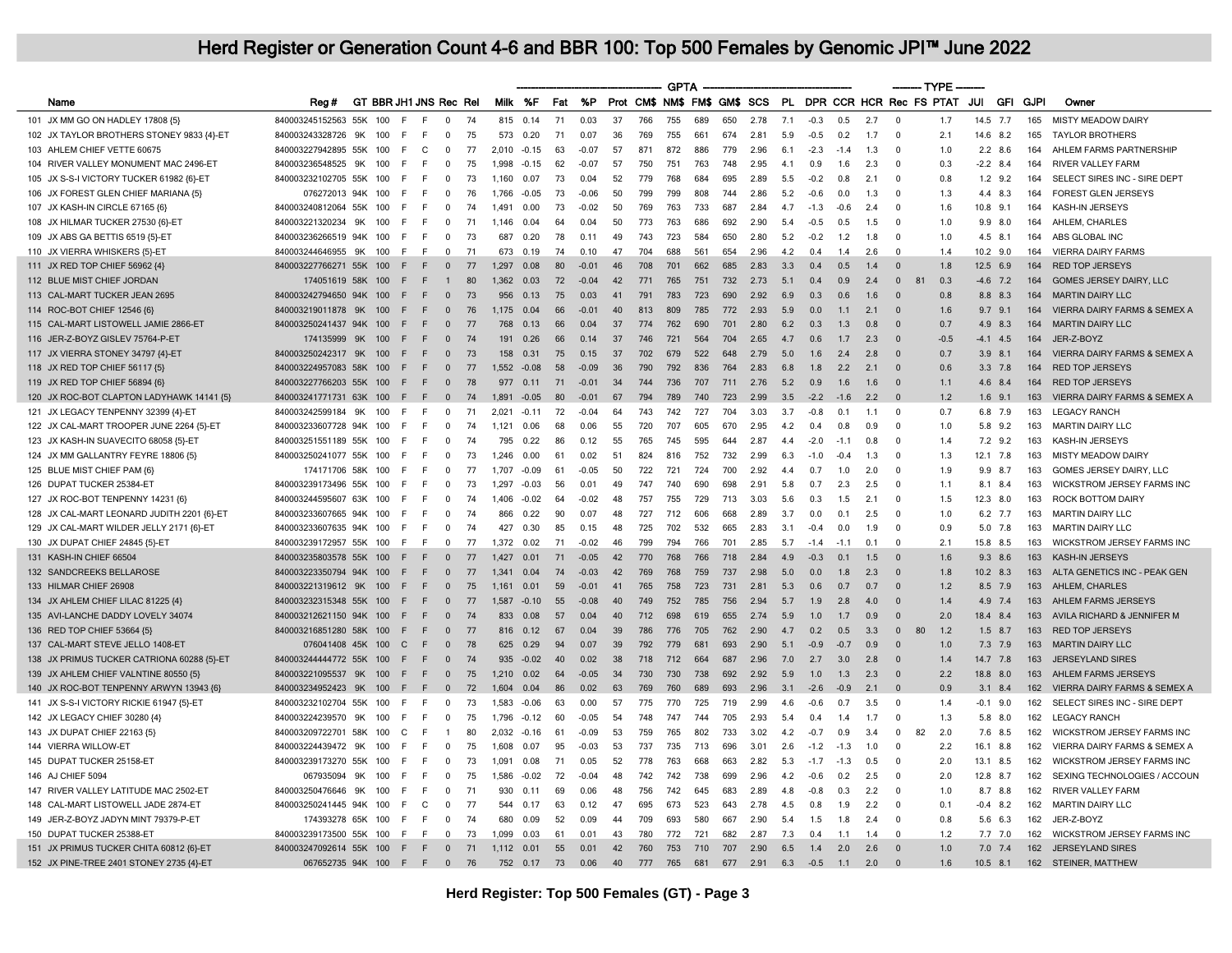|                                             |                           |     |                     |                        |                |    |         |         |     |         |    |                              | <b>GPTA</b> |     |     |      |           |        |        |        | ------- TYPE            |        |            |                |             |                                   |
|---------------------------------------------|---------------------------|-----|---------------------|------------------------|----------------|----|---------|---------|-----|---------|----|------------------------------|-------------|-----|-----|------|-----------|--------|--------|--------|-------------------------|--------|------------|----------------|-------------|-----------------------------------|
| Name                                        | Reg #                     |     |                     | GT BBR JH1 JNS Rec Rel |                |    | Milk    | %F      | Fat | %P      |    | Prot CM\$ NM\$ FM\$ GM\$ SCS |             |     |     |      | <b>PL</b> |        |        |        | DPR CCR HCR Rec FS PTAT |        | JUI        | <b>GFI</b>     | <b>GJPI</b> | Owner                             |
| 153 S-S-I VICTORY GUTZ 63276-ET             | 840003247596560 55K       |     | 100<br>E            | F                      | $\mathbf{0}$   | 75 | 621     | 0.19    | 72  | 0.06    | 37 | 704                          | 688         | 595 | 677 | 2.76 | 3.8       | 0.6    | 1.6    | 1.4    | $\Omega$                | 1.0    | 10.1       | 5.9            | 162         | SELECT SIRES INC - SIRE DEPT      |
| 154 JX DUPAT TUCKER 25134 {5}-ET            | 840003239173246 55K 100   |     | E                   | F                      | $\Omega$       | 73 | 483     | 0.25    | 78  | 0.09    | 37 | 798                          | 784         | 677 | 685 | 2.93 | 6.3       | $-0.8$ | $-0.4$ | 1.5    | $\Omega$                | 1.5    | 13.3 8.0   |                | 162         | <b>WICKSTROM JERSEY FARMS INC</b> |
| 155 JX MM CHIEF KITTY 17548 {6]             | 840003245152303 55K       |     | 100<br>E            | F                      | $\mathbf 0$    | 77 | 977     | 0.08    | 66  | 0.00    | 36 | 766                          | 760         | 725 | 726 | 2.90 | 5.6       | 0.7    | 1.0    | 3.0    | $\Omega$                | 1.4    |            | 5.7 7.6        | 162         | <b>MISTY MEADOW DAIRY</b>         |
| 156 MFW CHIEF BARONLY {6}-ET                | 840003212808245 45K       |     | 100<br>÷            | E                      | $\Omega$       | 77 | 1 7 7 3 | $-0.07$ | 69  | $-0.03$ | 59 | 727                          | 722         | 690 | 677 | 2.87 | 3.5       | $-10$  | $-0.3$ | 25     | $\Omega$                | 16     |            | 68 82          | 161         | <b>MASON, ANDREW P</b>            |
| 157 DUPAT CHIEF 23880-E1                    | 840003223510456 58K       |     | 100<br>F            | F                      | $\mathbf{0}$   | 78 | 1,767   | $-0.03$ | 79  | $-0.04$ | 55 | 753                          | 752         | 743 | 701 | 2.99 | 4.0       | $-0.9$ | 0.1    | 2.9    | $\overline{0}$          | 1.7    | 8.1        | 8.3            | 161         | WICKSTROM JERSEY FARMS INC        |
| 158 MFW TUCKER NOV BARON-ET                 | 840003242648588 9K        |     | 100<br>E            | F                      | $\Omega$       | 71 | 1483    | $-0.04$ | 62  | 0.00    | 55 | 773                          | 767         | 718 | 706 | 3.00 | 5.3       | $-0.5$ | 0.4    | 2.2    | $\Omega$                | 1.6    |            | $9.8$ 9.0      | 161         | <b>MASON, ANDREW P</b>            |
| 159 MFW ORBICULARIS NOV BARON               | 840003242648601 9K        |     | 100<br>E            | F                      | $\mathbf{0}$   | 71 | 1.481   | $-0.13$ | 43  | 0.00    | 55 | 713                          | 703         | 647 | 655 | 2.79 | 5.4       | 0.2    | 1.8    | 1.2    | $\Omega$                | 1.4    | 10.9 8.3   |                | 161         | MASON, ANDREW P                   |
| 160 JX VICTORY 54722 GALLANTRY 60761 {5}-ET | 840003220027128 55K       |     | E<br>100            | F                      | $\Omega$       | 74 | 1,585   | $-0.09$ | 57  | $-0.02$ | 54 | 816                          | 813         | 783 | 738 | 3.02 | 6.0       | $-0.8$ | $-0.3$ | 21     | $\Omega$                | 1.2    |            | 6.8 7.6        | 161         | <b>VICTORY FARMS LLC</b>          |
| 161 PROGENESIS DAKOTA-ET                    | 840003218949172           | 9K  | 100<br>F            |                        | $\Omega$       | 71 | 762     | 0.24    | 90  | 0.11    | 53 | 756                          | 734         | 585 | 636 | 2.75 | 3.5       | $-2.6$ | $-1.7$ | 0.8    | $\Omega$                | 0.9    | 4.4        | 9.1            | 161         | VIERRA DAIRY FARMS & SEMEX A      |
| 162 RIVER VALLEY CHIEF MAC5055 2413-ET      | 840003236548442 9K        |     | 100<br>E            | E                      | $\Omega$       | 76 | 1681    | $-0.07$ | 65  | $-0.05$ | 51 | 760                          | 757         | 748 | 702 | 2.83 | 5.1       | $-0.7$ | 0.2    | 0.6    | $\Omega$                | 1.5    |            | 7.4 8.6        | 161         | <b>RIVER VALLEY FARM</b>          |
| 163 JX ROC-BOT CHIEF 11786 {5}              | 840003213787131           | 9K  | 100<br>E            | F                      | $\Omega$       | 76 | 1.312   | 0.08    | 81  | 0.01    | 51 | 768                          | 761         | 706 | 733 | 2.98 | 3.9       | $-0.3$ | 0.3    | 1.7    | $\Omega$                | 1.1    |            | $2.0\quad 6.1$ | 161         | ROCK BOTTOM DAIRY                 |
| 164 JX RED TOP CHIEF 60113 {4}              | 840003244444597 55K       |     | 100<br>E            | E                      | $\Omega$       | 77 | 1.574   | 0.02    | 80  | $-0.03$ | 50 | 767                          | 766         | 752 | 713 | 2.99 | 44        | $-0.9$ | $-0.2$ | 1.8    | $\Omega$                | 1.6    |            | 5.5 7.5        | 161         | <b>RED TOP JERSEYS</b>            |
| 165 JX MM DELTOID SPICE 18947 {5}-P         | 840003250241218 55K       |     | E<br>100            | E                      | $\Omega$       | 74 | 998     | 0.14    | 80  | 0.06    | 50 | 730                          | 717         | 619 | 652 | 2.88 | 4.0       | $-0.7$ | $-0.5$ | 0.4    | $\Omega$                | 1.0    |            | 9.8 7.3        | 161         | HOGAN, DAVID L                    |
| 166 JX DUPAT CHIEF 23899 {5}-ET             | 840003223510475 58K       |     | 100<br>E            | E                      | $\Omega$       | 77 | 1.659   | $-0.11$ | 54  | $-0.05$ | 49 | 724                          | 723         | 723 | 660 | 2.90 | 6.2       | 0.6    | 1.1    | 2.7    | $\Omega$                | 1.9    | $13.1$ 7.7 |                | 161         | <b>WICKSTROM JERSEY FARMS INC</b> |
| 167 JX ROC-BOT CHIEF 12489 {5}              | 840003219011821           | 9K  | 100<br>E            | C                      | $\Omega$       | 76 | 1.151   | 0.06    | 70  | 0.03    | 49 | 778                          | 769         | 700 | 709 | 2.95 | 5.0       | $-0.9$ | $-0.6$ | 1.1    | $\Omega$                | 1.5    | 9.9        | 7.3            | 161         | ROCK BOTTOM DAIRY                 |
| 168 JX MM SUGAR DADDY ISABELLA 18385 (5)    | 840003250240656 55K       |     | 100<br>E            | E                      | $\Omega$       | 74 | 670     | 0.29    | 95  | 0.10    | 47 | 729                          | 710         | 578 | 661 | 2.79 | 3.4       | $-0.2$ | $-0.4$ | $-0.7$ | $\Omega$                | 0.8    | 1.9        | 8.4            | 161         | <b>MISTY MEADOW DAIRY</b>         |
| 169 VIERRA CLARABELLE                       | 840003224439051           | 63K | E<br>100            | F                      | $\Omega$       | 77 | 1.078   | 0.11    | 77  | 0.03    | 46 | 782                          | 775         | 711 | 727 | 2.99 | 4.9       | $-0.2$ | 0.1    | 1.5    | $\Omega$                | 1.3    |            | 5.6 8.6        | 161         | SEXING TECHNOLOGIES / ACCOUN      |
| 170 SEXING JIGGY 63216-ET                   | 840003123607005 63K       |     | 100<br>E            | E                      | $\Omega$       | 76 | 1.169   | 0.08    | 75  | 0.01    | 44 | 771                          | 763         | 715 | 670 | 2.83 | 5.9       | $-0.7$ | $-0.3$ | 0.7    | $\Omega$                | 1.0    |            | 6.8 7.8        | 161         | SEXING TECHNOLOGIES / ACCOUN      |
| 171 JX FB 709984 CLASSIC {5}-ET             | 840003228233849 99K 100   |     | E                   | F                      | $\Omega$       | 74 | 942     | 0.07    | 62  | 0.04    | 44 | 735                          | 728         | 656 | 705 | 3.05 | 4.6       | 0.6    | 1.0    | 3.6    | $\Omega$                | 1.5    | $12.1$ 7.7 |                | 161         | ABS GLOBAL INC                    |
| 172 CAL-MART WINGMAN JULIA 2673-ET          | 840003242794628 94K       |     | $\mathsf{C}$<br>100 | F                      | $\Omega$       | 74 | 741     | 0.25    | 91  | 0.07    | 43 | 809                          | 798         | 700 | 702 | 2.98 | 48        | $-1.6$ | $-1.1$ | $-0.2$ | $\Omega$                | 1.1    | 6.9        | 9.5            | 161         | <b>MARTIN DAIRY LLC</b>           |
| 173 VICTORY 51451 CHIEF 57692 {4}           | 840003214641463 38K       |     | 100<br>F.           | F                      | $\mathbf{1}$   | 80 | 1,516   | $-0.03$ | 67  | $-0.07$ | 40 | 723                          | 724         | 745 | 705 | 2.87 | 4.5       | 0.4    | 1.7    | 3.2    | $\overline{1}$<br>80    | 1.4    | $11.3$ 7.5 |                | 161         | <b>VICTORY FARMS LLC</b>          |
| 174 JX DUPAT TUCKER 25140 {5}-ET            | 840003239173252 55K       |     | 100<br>F            | F                      | $\Omega$       | 73 | 667     | 0.21    | 79  | 0.07    | 39 | 780                          | 767         | 676 | 648 | 2.90 | 6.3       | $-1.1$ | $-0.5$ | 0.8    | $\Omega$                | 1.6    | 13.6 8.6   |                | 161         | <b>WICKSTROM JERSEY FARMS INC</b> |
| 175 S-S-I VICTORY GUTZ 63102-ET             | 840003247596877 55K 100   |     | -F                  | F                      | $\Omega$       | 75 | 570     | 0.32    | 97  | 0.08    | 39 | 764                          | 753         | 651 | 713 | 3.02 | 3.3       | $-1.2$ | 0.4    | 3.1    | $\Omega$                | 0.6    |            | $1.5$ 6.9      | 161         | SELECT SIRES INC - SIRE DEPT      |
| 176 JER-Z-BOYZ TUCKER 80303-ET              | 174533322 65K 100         |     | F                   | F                      | $\Omega$       | 74 | 331     | 0.20    | 60  | 0.12    | 39 | 735                          | 716         | 577 | 675 | 2.88 | 5.8       | 1.2    | 2.3    | 1.7    | $\Omega$                | 0.7    |            | 5.0 8.7        | 161         | ABS GLOBAL INC                    |
| 177 JER-Z-BOYZ STENO MARIA 81620-ET         | 174685122 65K             |     | 100<br>E            | F                      | $\mathbf{0}$   | 73 | 41      | 0.35    | 76  | 0.15    | 33 | 711                          | 692         | 542 | 735 | 2.96 | 3.4       | 2.2    | 3.0    | 4.4    | $\Omega$                | $-0.3$ | $-2.9$ 6.7 |                | 161         | JER-Z-BOYZ                        |
| 178 BOHNERTS CHIEF MILLY                    | 840003130791167 9K 100    |     | F                   | F                      | $\Omega$       | 76 | 1.857   | $-0.02$ | 86  | $-0.05$ | 57 | 776                          | 774         | 766 | 726 | 2.92 | 3.3       | $-1.7$ | $-1.0$ | 0.6    | $\Omega$                | 1.7    |            | $4.2$ 9.3      | 160         | ABS GLOBAL INC                    |
| 179 MFW CHIEF NOV BARON                     | 840003127593552 45K       |     | 100<br>-F           | F                      | $\mathbf{0}$   | 78 | 1,641   | $-0.12$ | 51  | $-0.05$ | 48 | 783                          | 782         | 785 | 737 | 2.91 | 6.0       | $-0.1$ | 1.5    | 1.5    | $\Omega$                | 1.6    |            | $9.2$ 8.8      | 160         | <b>MASON, ANDREW P</b>            |
| 180 VICTORY 51298 CHIEF 57215               | 840003210010482 14K       |     | -F<br>100           | F                      |                | 80 | 1.389   | 0.00    | 68  | $-0.02$ | 47 | 789                          | 783         | 754 | 709 | 2.86 | 5.0       | $-1.6$ | $-0.8$ | 3.7    | 82                      | 1.3    |            | 7.4 7.7        | 160         | <b>VICTORY FARMS LLC</b>          |
| 181 LEGACY CHIEF 30119 {4}                  | 840003223386874 9K        |     | 100<br>E            | E                      | $\mathbf 0$    | 75 | 1,436   | 0.01    | 72  | $-0.04$ | 44 | 756                          | 754         | 747 | 697 | 2.92 | 4.9       | $-0.5$ | 0.2    | 1.0    | $\Omega$                | 2.1    | 12.4 7.9   |                | 160         | <b>LEGACY RANCH</b>               |
| 182 SANDCREEKS KIAWA 13582-PP-ET            | 840003223350245 58K       |     | 100<br>E            | E                      | $\Omega$       | 77 | 1.268   | $-0.07$ | 45  | $-0.01$ | 44 | 842                          | 837         | 806 | 734 | 2.91 | 7.6       | $-1.5$ | 0.0    | 2.3    | $\Omega$                | 0.7    |            | 7.0 9.4        | 160         | SAND CREEK DAIRY LLC              |
| 183 JX AVI-LANCHE CHIEF DEDE 33457 {5}-ET   | 840003212620533 94K       |     | E<br>100            |                        | $\mathbf 0$    | 76 | 1.170   | 0.05    | 69  | 0.00    | 44 | 719                          | 712         | 667 | 662 | 2.89 | 4.8       | $-0.2$ | 0.1    | 1.8    | $\Omega$                | 1.8    | 16.4 6.6   |                | 160         | AVILA RICHARD & JENNIFER M        |
| 184 KASH-IN CHIEF 66998 {5}                 | 840003235804072 55K       |     | F<br>100            | E                      | $\Omega$       | 77 | 1.494   | $-0.08$ | 55  | $-0.06$ | 42 | 779                          | 778         | 787 | 753 | 2.87 | 5.6       | 0.1    | 1.1    | 4.1    | $\Omega$                | 1.3    |            | 4.3 8.8        | 160         | KASH-IN JERSEYS                   |
| 185 MFW CHIEF BARONESS                      | 840003127593536 45K       |     | 100<br>E            |                        |                | 80 | 1,256   | 0.00    | 61  | $-0.02$ | 42 | 688                          | 682         | 657 | 661 | 2.84 | 4.3       | 0.7    | 1.8    | 3.0    | $\overline{1}$<br>82    | 1.8    | 13.6 8.1   |                | 160         | <b>MASON, ANDREW P</b>            |
| 186 ROC-BOT CHIEF ODESSA 11873-ET           | 840003213787218 9K        |     | 100<br>E            | F                      | $\overline{1}$ | 79 | 1.061   | 0.08    | 69  | 0.01    | 42 | 708                          | 701         | 651 | 676 | 2.93 | 4.5       | 0.6    | 1.4    | 2.3    | 84<br>$\overline{1}$    | 2.1    | $11.2$ 8.2 |                | 160         | ROCK BOTTOM DAIRY                 |
| 187 JX ABS HE BETTIS 6789 {6}-E1            | 840003236266789 94K       |     | 100<br>E            |                        | $\mathbf 0$    | 72 | 421     | 0.21    | 67  | 0.12    | 41 | 692                          | 674         | 538 | 639 | 2.90 | 4.5       | 0.2    | 2.4    | 4.1    | $\Omega$                | 1.6    | 10.2 9.0   |                | 160         | ABS GLOBAL INC                    |
| 188 JX CAL-MART JORDAN BROOK 2887 {6}-ET    | 840003250241458 94K       |     | E<br>100            | E                      | $\Omega$       | 73 | 234     | 0.29    | 74  | 0.15    | 41 | 709                          | 685         | 517 | 617 | 2.73 | 48        | $-0.5$ | 0 7    | 36     | $\Omega$                | 17     | 10.5 8.3   |                | 160         | <b>MARTIN DAIRY LLC</b>           |
| 189 JX DUPAT TUCKER 25367 {6}-ET            | 840003239173479 55K       |     | 100<br>E            | F                      | $\mathbf 0$    | 73 | 1,439   | $-0.06$ | 55  | $-0.06$ | 40 | 811                          | 813         | 828 | 761 | 3.02 | 6.3       | $-0.2$ | 0.7    | 2.8    | $\mathbf 0$             | 1.3    |            | 9.1 8.5        | 160         | WICKSTROM JERSEY FARMS INC        |
| 190 JX FOREST GLEN CHIEF JEN (5)            | 067872451 94K             |     | 100<br>E            | E                      | $\Omega$       | 77 | 1.302   | 0.00    | 64  | $-0.04$ | 39 | 813                          | 812         | 809 | 750 | 2.92 | 6.1       | $-0.9$ | 0.6    | 2.6    | $\Omega$                | 17     |            | $9.2$ 8.2      | 160         | <b>FOREST GLEN JERSEYS</b>        |
| 191 JX AVI-LANCHE CHIEF TRISKIT 32396 {5}   | 840003212619472 9K        |     | 100<br>E            | F                      | $\Omega$       | 76 | 1.177   | 0.01    | 59  | $-0.02$ | 38 | 748                          | 746         | 731 | 727 | 2.94 | 5.9       | 1.2    | 2.2    | 3.2    | $\Omega$                | 1.3    |            | 6.1 7.7        | 160         | AVILA RICHARD & JENNIFER M        |
| 192 JX ROC-BOT CHIEF 12612 {5}              | 840003219011944 9K        |     | 100<br>E            | F                      | $\Omega$       | 76 | 1,362   | $-0.05$ | 54  | $-0.06$ | 37 | 718                          | 717         | 729 | 675 | 2.82 | 6.0       | 1.0    | 1.6    | 3.6    | $\Omega$                | 1.8    | 11.6 8.5   |                | 160         | <b>ROCK BOTTOM DAIRY</b>          |
| 193 TOG JDF ROWLY 10341-P-ET                | 840003130791069 55K       |     | 100<br>F            | F                      | $\Omega$       | 74 | 872     | 0.06    | 55  | 0.02    | 37 | 643                          | 633         | 576 | 633 | 2.80 | 4.4       | 2.1    | 2.8    | 4.0    | $\Omega$                | 0.9    | 10.6 8.2   |                | 160         | <b>TRANS-OVA GENETICS</b>         |
| 194 JX HILMAR CHIEF 27061 (5)               | 840003221319765 9K        |     | 100<br>E            | F                      | $\Omega$       | 75 | 2.048   | $-0.11$ | 74  | $-0.04$ | 65 | 677                          | 676         | 659 | 648 | 3.00 | 2.5       | $-0.8$ | 0.5    | 2.3    | $\Omega$                | 1.6    |            | 8.8 8.6        | 159         | AHLEM, CHARLES                    |
| 195 KASH-IN CHIEF 66080-ET                  | 840003235803154 55K       |     | E<br>100            | F                      | $\Omega$       | 77 | 2.053   | $-0.06$ | 85  | $-0.05$ | 63 | 787                          | 787         | 781 | 717 | 3.01 | 3.7       | $-1.9$ | $-2.1$ | 04     | $\Omega$                | 1.9    |            | 6.5 8.4        | 159         | KASH-IN JERSEYS                   |
| 196 ROC-BOT TENPENNY ISIS 14047             | 840003241771637           | 9K  | 100<br>E            | $\mathsf{C}$           | $\overline{0}$ | 72 | 1.902   | $-0.13$ | 62  | $-0.04$ | 60 | 771                          | 770         | 757 | 688 | 3.03 | 5.1       | $-1.5$ | $-0.6$ | 0.8    | $\Omega$                | 1.0    | 9.1        | 8.4            | 159         | THE SEMEX ALLIANCE                |
| 197 JX ROC-BOT CHIEF LILIPUT 12250 {6}      | 840003129342536 9K        |     | 100<br>F            | F                      | $\mathbf{0}$   | 76 | 1.867   | $-0.05$ | 78  | $-0.04$ | 59 | 746                          | 742         | 724 | 679 | 2.88 | 3.7       | $-1.5$ | $-0.5$ | 0.6    | 80<br>$\mathbf{1}$      | 1.5    |            | $0.7$ 7.7      | 159         | <b>ROCK BOTTOM DAIRY</b>          |
| 198 T-D-I JALAPENO 15267 {4}                | 840003245936116 9K        |     | 100<br>E            | E                      | $\Omega$       | 71 | 1.305   | $-0.05$ | 52  | 0.03    | 55 | 708                          | 696         | 618 | 628 | 2.86 | 5.2       | $-0.3$ | 1.0    | 2.4    | $\Omega$                | 1.2    |            | 8.6 8.6        | 159         | THE DAIRY INC                     |
| 199 JX CAL-MART WESTPORT BANA 1194 {4}      | 076041194 45K             |     | 100<br>E            | F                      | $\overline{1}$ | 80 | 970     | 0.20    | 91  | 0.09    | 55 | 751                          | 734         | 609 | 622 | 2.87 | 3.6       | $-2.6$ | $-3.0$ | 1.1    | $\Omega$<br>83          | 1.4    |            | $5.4$ 8.1      | 159         | <b>MARTIN DAIRY LLC</b>           |
| 200 JX VICTORY 56815 TUCKER 61688 {6}-ET    | 840003232102587 55K 100   |     | F                   | E                      | $\overline{0}$ | 73 | 1.520   | $-0.07$ | 57  | $-0.02$ | 52 | 807                          | 804         | 774 | 704 | 3.00 | 6.8       | $-0.8$ | $-0.2$ | 2.4    | $\Omega$                | 1.1    |            | 5.9 7.8        | 159         | <b>VICTORY FARMS LLC</b>          |
| 201 ZIM BLUE BAY LEENA                      | 840003239524588 94K       |     | 100<br>E            | F                      | $\mathbf 0$    | 73 | 1.307   | 0.01    | 66  | 0.02    | 52 | 755                          | 743         | 677 | 642 | 2.79 | 6.0       | $-0.9$ | $-0.6$ | 1.0    | $\Omega$                | 1.6    |            | 8.6 9.2        | 159         | ALTA GENETICS INC - PEAK GEN      |
| 202 JX LEUM LISTOWEL NOELE {5}-P            | 840003220132205 99K       |     | 100<br>E            | F                      | $\Omega$       | 77 | 1.032   | 0.07    | 65  | 0.05    | 50 | 758                          | 746         | 654 | 645 | 2.93 | 5.7       | $-1.3$ | $-0.8$ | 1.9    | $\Omega$                | 1.0    |            | 4.8 9.0        | 159         | <b>PEAK &amp; PROGENESIS</b>      |
| 203 JX ROC-BOT CHIEF 11898 {5}              | 840003213787243 9K        |     | E<br>100            | E                      | $\overline{1}$ | 79 | 1.719   | $-0.11$ | 58  | $-0.06$ | 49 | 764                          | 762         | 769 | 690 | 2.84 | 5.6       | $-0.6$ | $-0.3$ | 1.6    | $\overline{1}$<br>82    | 1.6    | $10.4$ 7.1 |                | 159         | ROCK BOTTOM DAIRY                 |
| 204 JX MM CHIEF WREN 17489 (6)              | 840003245152244 55K 100 C |     |                     | F                      | $\overline{0}$ | 77 | 1.379   | 0.08    | 85  | $-0.02$ | 47 | 812                          | 808         | 779 | 731 | 2.94 | 5.3       | $-1.2$ | $-0.9$ | 1.7    | $\Omega$                | 11     | 0.3        | 9.1            | 159         | <b>MISTY MEADOW DAIRY</b>         |
|                                             |                           |     |                     |                        |                |    |         |         |     |         |    |                              |             |     |     |      |           |        |        |        |                         |        |            |                |             |                                   |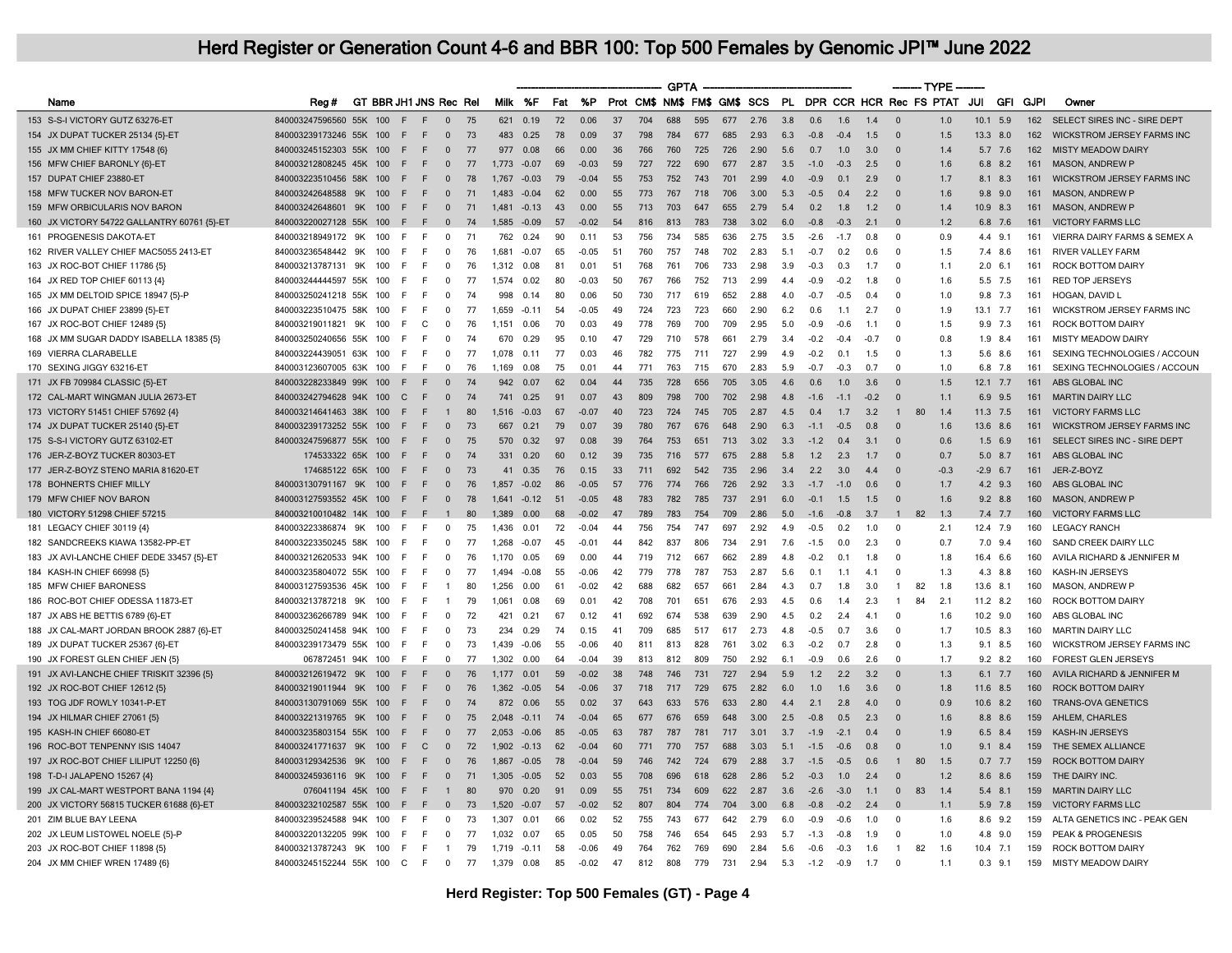|                                             |                                  |     |     |                        |                |    |                |         |        |         |    |                              | <b>GPTA</b> |     |     |      |     |            |        |                |                | ------- TYPE            |      |             |             |                                   |
|---------------------------------------------|----------------------------------|-----|-----|------------------------|----------------|----|----------------|---------|--------|---------|----|------------------------------|-------------|-----|-----|------|-----|------------|--------|----------------|----------------|-------------------------|------|-------------|-------------|-----------------------------------|
| Name                                        | Rea#                             |     |     | GT BBR JH1 JNS Rec Rel |                |    | Milk %F        |         | Fat %P |         |    | Prot CM\$ NM\$ FM\$ GM\$ SCS |             |     |     |      | PL. |            |        |                |                | DPR CCR HCR Rec FS PTAT | JUI  | <b>GFI</b>  | <b>GJPI</b> | Owner                             |
| 205 LEGACY CHIEF 30144 {4}                  | 840003223386899                  | 9K  | 100 | F.<br>F                | $\Omega$       | 76 | 1.360          | 0.08    | 85     | $-0.02$ | 46 | 731                          | 727         | 701 | 701 | 2.95 | 3.2 | $-0.6$     | 0.3    | 0.2            | $\Omega$       | 1.7                     | 10.5 | 8.7         | 159         | <b>LEGACY RANCH</b>               |
| 206 KASH-IN CHIEF 66096-ET                  | 840003235803170 55K 100          |     |     | C<br>E                 | $\Omega$       | 77 | 1.604          | $-0.09$ | 58     | $-0.06$ | 44 | 755                          | 755         | 770 | 679 | 2.87 | 6.3 | $-0.4$     | 0.7    | 1.9            | $\Omega$       | 2.1                     |      | 15.6 8.1    | 159         | KASH-IN JERSEYS                   |
| 207 DIAMOND J JERSEY CHIEF 2722 {4}         | 840003219053782 58K              |     | 100 | E<br>F                 | $\Omega$       | 77 | 1.343          | $-0.01$ | 63     | $-0.03$ | 43 | 748                          | 741         | 719 | 718 | 2.72 | 4.8 | 0.1        | 0.7    | 0.0            | $\Omega$       | 1.4                     |      | $3.5$ 7.1   | 159         | DIAMOND J DAIRY                   |
| 208 JX KASH-IN SUGAR DADDY 67392 {5}        | 840003240812291 55K              |     | 100 | E<br>F                 | $\Omega$       | 74 | 852            | 0.04    | 51     | 0.05    | 43 | 758                          | 745         | 658 | 670 | 2.82 | 6.6 | 0.0        | 0.7    | 0.5            | $\Omega$       | 1.2                     | 7.3  | 9.4         | 159         | KASH-IN JERSEYS                   |
| 209 JX CAL-MART STONEY WAGON 2546 {4}       | 840003242794501 94K              |     | 100 | F.<br>F                | 0              | 77 | 71             | 0.41    | 90     | 0.19    | 43 | 737                          | 713         | 521 | 633 | 2.96 | 3.8 | $-1.5$     | $-0.7$ | 1.9            | $\Omega$       | 1.5                     |      | 11.9 8.9    | 159         | <b>MARTIN DAIRY LLC</b>           |
| 210 KASH-IN CHIEF 62133                     | 840003215005032 38K              |     | 100 | E<br>F                 | $\Omega$       | 77 | 1.271          | 0.05    | 72     | $-0.02$ | 41 | 711                          | 705         | 686 | 675 | 2.81 | 3.9 | $-0.3$     | 0.6    | 3.3            | $\Omega$       | 77<br>1.2               |      | 6.3 9.0     | 159         | KASH-IN JERSEYS                   |
| 211 DUPAT CHIEF 22505                       | 840003217050137 58K 100          |     |     | F<br>F                 | $\mathbf{0}$   | 77 | 971            | 0.05    | 58     | $-0.01$ | 34 | 714                          | 708         | 680 | 693 | 2.84 | 5.4 | 1.0        | 2.4    | 3.4            | $\Omega$       | 80<br>1.2               | 6.9  | 9.1         | 159         | <b>WICKSTROM JERSEY FARMS INC</b> |
| 212 JX SEXING STONEY 96973 {4}-ET           | 840003213128600 63K 100          |     |     | F<br>$\Omega$          | $\Omega$       | 77 | 176            | 0.21    | 54     | 0.11    | 29 | 639                          | 622         | 504 | 586 | 2.79 | 62  | 2.3        | 28     | 4.6            | $\Omega$       | 1.3                     |      | 13.0 8.5    | 159         | SEXING TECHNOLOGIES / ACCOUN      |
| 213 JX ROC-BOT CHIEF 12620 {4}-P            | 840003219011952 99K              |     | 100 | E<br>F                 | $\Omega$       | 77 | 1,713          | $-0.06$ | 69     | $-0.02$ | 59 | 735                          | 730         | 692 | 661 | 2.94 | 4.0 | $-1.5$     | $-1.2$ | 0.2            | $\Omega$       | 1.5                     | 10.2 | 7.3         | 158         | <b>STEINER, MATTHEW</b>           |
| 214 DUPAT HOLEINONE 25151-ET                | 840003239173263 55K 100          |     |     | E<br>E                 | $\overline{0}$ | 74 | 1401           | $-0.06$ | 55     | 0.03    | 59 | 729                          | 715         | 627 | 611 | 2.73 | 5.1 | $-1.5$     | $-06$  | 0 <sub>1</sub> | $\Omega$       | 1.3                     |      | 6.5 9.5     | 158         | <b>WICKSTROM JERSEY FARMS INC</b> |
| 215 DUPAT DARBUN 24758                      | 840003239172870 55K              |     | 100 | F<br>F                 | $\Omega$       | 73 | 1.678          | $-0.11$ | 57     | $-0.02$ | 57 | 792                          | 785         | 749 | 687 | 2.86 | 6.0 | $-1.3$     | $-1.3$ | 0.2            | $\Omega$       | 1.0                     |      | 4.6 8.3     | 158         | <b>WICKSTROM JERSEY FARMS INC</b> |
| 216 JX VIERRA RAZOR SHARP 34850 {6}-ET      | 840003250242370 9K               |     | 100 | E<br>F                 | $\Omega$       | 71 | 1 2 7 5        | 0.01    | 63     | 0.03    | 54 | 781                          | 769         | 690 | 637 | 2.83 | 6.6 | $-20$      | $-0.7$ | 1.7            | $\Omega$       | 1.7                     |      | $11.2$ 8.3  | 158         | VIERRA DAIRY FARMS & SEMEX A      |
| 217 JX S-S-I VICTORY HOLEINONE 63040 {6}-ET | 840003247597013 55K              |     | 100 | F<br>F                 | $\mathbf{0}$   | 72 | 1,121          | 0.03    | 61     | 0.05    | 53 | 676                          | 663         | 569 | 619 | 2.89 | 4.1 | 0.4        | 1.1    | 3.7            | $\Omega$       | 1.0                     | 4.6  | 9.0         | 158         | SELECT SIRES INC - SIRE DEPT      |
| 218 DUPAT CHIEF 23612                       | 840003223510188 55K              |     | 100 | F<br>F                 | $\Omega$       | 78 | 1.570          | $-0.06$ | 62     | $-0.03$ | 51 | 718                          | 711         | 684 | 628 | 2.74 | 5.1 | $-1.0$     | 0.0    | 1.9            | $\Omega$       | 1.2                     |      | $7.1$ 8.3   | 158         | <b>WICKSTROM JERSEY FARMS INC</b> |
| 219 JX DUPAT ALCAN 25449 {6}-ET             | 840003239173561 55K              |     | 100 | $\mathsf{C}$<br>F      | $\mathbf{0}$   | 73 | 1,485          | 0.01    | 74     | $-0.02$ | 51 | 733                          | 730         | 699 | 711 | 2.98 | 3.0 | $-0.9$     | 0.8    | 2.1            | $\Omega$       | 0.9                     |      | 4.0 7.6     | 158         | <b>WICKSTROM JERSEY FARMS INC</b> |
| 220 JX PINE-TREE 12620 STONEY 2770 {4}-P-ET | 067652770 94K 100                |     |     | F.<br>E                | $\overline{0}$ | 76 | 1.176          | 0.09    | 77     | 0.03    | 49 | 741                          | 733         | 669 | 648 | 2.98 | 47  | $-14$      | $-0.5$ | 1.8            | $\Omega$       | 1.5                     |      | $11.1$ 6.5  | 158         | <b>STEINER, MATTHEW</b>           |
| 221 JX PINE-TREE 11861 STONEY 2751 {4}-ET   | 067652751                        | 94K | 100 | E                      | $\Omega$       | 77 | 1,039          | 011     | 75     | 0.05    | 49 | 746                          | 735         | 650 | 666 | 2.94 | 4.6 | $-0.8$     | 0.0    | 2.3            | $\Omega$       | 1.3                     | 4.9  | 7.2         | 158         | STEINER, MATTHEW                  |
| 222 AHLEM JIGGY PLICITY 80412               | 840003221095399                  | 9K  | 100 | E<br>E                 | $\Omega$       | 76 | 854            | 0.09    | 61     | 0.08    | 48 | 719                          | 703         | 595 | 639 | 2.87 | 5.6 | 0.3        | 1.0    | 1.7            | $\Omega$       | 1.0                     |      | $3.9$ $8.8$ | 158         | AHLEM FARMS PARTNERSHIP           |
| 223 JX TWINRIDGE GRACE {4}                  | 840003218947458 99K              |     | 100 | E                      | $\Omega$       | 77 | 804            | 0.20    | 83     | 0.08    | 48 | 722                          | 706         | 589 | 659 | 2.83 | 4.2 | 0.1        | 0.7    | 0.4            | $\Omega$       | 0.6                     |      | $0.3$ 7.4   | 158         | ABS GLOBAL INC                    |
| 224 JX CROSSWIND LATITUDE 12926 {6}         | 840003250249296                  | 9K  | 100 | E<br>F                 | $\Omega$       | 71 | 667            | 0 19    | 73     | 0.11    | 48 | 748                          | 730         | 596 | 673 | 2.88 | 46  | $-0.4$     | 0.1    | 1.3            | $\Omega$       | 0.7                     | 3.4  | 9.2         | 158         | <b>CROSSWIND JERSEYS</b>          |
| 225 DUPAT CHIEF 23918-ET                    | 840003223510494 63K              |     | 100 | F<br>F                 | $\Omega$       | 78 | 1.744          | $-0.09$ | 63     | $-0.07$ | 47 | 733                          | 735         | 759 | 675 | 2.96 | 5.3 | $-0.3$     | 0.2    | 2.4            | $\Omega$       | 2.1                     | 16.4 | 8.4         | 158         | SEXING TECHNOLOGIES / ACCOUN      |
| 226 JX AVI-LANCHE CHIEF SANDY 33587 {5}     | 840003212620663 94K              |     | 100 | F.<br>E                | 0              | 77 | 1.304          | 0.02    | 68     | $-0.01$ | 46 | 732                          | 727         | 693 | 700 | 2.95 | 4.0 | $-0.7$     | 0.3    | 0.8            | $\Omega$       | 1.5                     | 6.9  | 7.6         | 158         | AVILA RICHARD & JENNIFER M        |
| 227 JX DUPAT TUCKER 24688 {5}-ET            | 840003239172800 55K              |     | 100 | F<br>F                 | $\Omega$       | 73 | 919            | 0.09    | 64     | 0.06    | 46 | 778                          | 766         | 678 | 679 | 2.92 | 5.8 | $-0.9$     | $-0.4$ | 1.5            | $\Omega$       | 1.0                     | 9.6  | 8.4         | 158         | WICKSTROM JERSEY FARMS INC        |
| 228 PROGENESIS MERIDA-ET                    | 840003224439095 9K               |     | 100 | F<br>E                 | $\Omega$       | 75 | 1.299          | $-0.09$ | 43     | $-0.01$ | 45 | 755                          | 748         | 714 | 676 | 2.82 | 7.0 | 0.2        | 1.3    | 1.4            | $\Omega$       | 1.6                     |      | 8.0 9.2     | 158         | VIERRA DAIRY FARMS & SEMEX A      |
| 229 HILMAR CHIEF 27435                      | 840003221320139                  | 9K  | 100 | E<br>F                 | $\mathbf 0$    | 76 | 1 261          | 0.07    | 77     | $-0.01$ | 44 | 746                          | 739         | 705 | 685 | 2.83 | 44  | $-0.8$     | 0.0    | 2.6            | $\Omega$       | 1.5                     | 6.3  | 8.7         | 158         | AHLEM, CHARLES                    |
| 230 RED TOP TUCKER 60683 {6}                | 840003247092485 55K              |     | 100 | E<br>F                 | $\Omega$       | 73 | 1,252          | $-0.03$ | 54     | $-0.01$ | 44 | 734                          | 729         | 697 | 696 | 2.94 | 5.5 | 0.8        | 1.7    | 2.4            | $\Omega$       | 1 <sub>0</sub>          |      | 5.3 8.2     | 158         | RED TOP JERSEYS                   |
| 231 JX HICKORY CLAPTON 19474 {4}            | 840003237973348 9K               |     | 100 | E<br>F                 | $\Omega$       | 70 | 1.062          | 0.16    | 88     | 0.02    | 44 | 728                          | 720         | 661 | 673 | 2.93 | 40  | $-0.3$     | $-0.1$ | $-0.2$         | $\Omega$       | 1.4                     | 10.1 | 6.9         | 158         | <b>HICKORY HILL FARMS INC</b>     |
| 232 JX PEAK 2182 {4}-ET                     | 840003240482234                  | 9K  | 100 | F<br>F                 | $\Omega$       | 74 | 648            | 0.29    | 94     | 0.09    | 44 | 738                          | 724         | 609 | 644 | 2.98 | 4.0 | $-1.6$     | $-0.7$ | 2.8            | $\Omega$       | 1.2                     |      | 5.5 7.5     | 158         | <b>PEAK GENETICS</b>              |
| 233 JX DG BAR CLAPTON 2502 {4}              | 840003248649077 9K               |     | 100 | E<br>F                 | $\Omega$       | 70 | 1.218          | 0.05    | 70     | $-0.01$ | 43 | 764                          | 757         | 722 | 694 | 2.83 | 5.7 | $-0.2$     | 0.5    | 2.3            | $\Omega$       | 0.4                     |      | $0.7$ 6.8   | 158         | DE GROOT DAIRY FARMS              |
| 234 CAL-MART WHATSUP JENA 2409-ET           | 840003239240455 94K              |     | 100 | F<br>F                 | $\Omega$       | 74 | 294            | 0.29    | 76     | 0.15    | 43 | 700                          | 678         | 513 | 644 | 2.84 | 4.1 | 0.7        | 0.9    | 1.0            | $\Omega$       | 0.7                     | 3.4  | 8.3         | 158         | <b>MARTIN DAIRY LLC</b>           |
| 235 AVI-LANCHE CHIEF FERN 33519             | 840003212620595 94K              |     | 100 | $\mathsf{C}$<br>F      | $\Omega$       | 76 | 1.149          | 0.15    | 90     | 0.00    | 42 | 736                          | 732         | 697 | 701 | 3.01 | 3.5 | $-0.5$     | 0.0    | 1.5            | $\Omega$       | 1.8                     |      | 13.0 8.3    | 158         | AVILA RICHARD & JENNIFER M        |
| 236 JX CROSSWIND WESTPORT 11206 {5}         | 840003219317331 9K               |     | 100 | F.<br>F                | $\Omega$       | 75 | 637            | 0.13    | 60     | 0.09    | 42 | 733                          | 716         | 604 | 666 | 2.83 | 5.7 | 0.6        | 1.4    | 1.1            | $\Omega$       | 1.1                     |      | $5.0$ $8.0$ | 158         | <b>CROSSWIND JERSEYS</b>          |
| 237 CAL-MART MIGHTY JAN 1040-ET             | 076041040 45K                    |     | 100 | F<br>E                 | 1              | 80 | 550            | 0.26    | 83     | 0.10    | 42 | 669                          | 652         | 528 | 639 | 2.86 | 3.3 | 1.0        | 1.6    | 2.8            | $\mathbf{1}$   | 82<br>0.7               | 5.1  | 7.8         | 158         | <b>MARTIN DAIRY LLC</b>           |
| 238 CAL-MART STEVE JUNO 2282                | 840003233607746 94K              |     | 100 | $\mathsf{C}$<br>F      | $\mathbf{0}$   | 76 | 575            | 0.29    | 91     | 0.09    | 40 | 830                          | 817         | 711 | 707 | 3.00 | 5.4 | $-2.1$     | $-1.7$ | 0.2            | $\overline{0}$ | 1.3                     |      | 8.2 5.7     | 158         | <b>MARTIN DAIRY LLC</b>           |
| 239 JX DG BAR CLAPTON 2448 {4}              | 840003248648955 9K               |     | 100 | F<br>E                 | $\mathbf{0}$   | 71 | 813            | 0.19    | 82     | 0.04    | 39 | 727                          | 717         | 645 | 698 | 2.88 | 3.8 | 0.3        | 0.5    | 1.6            | $\Omega$       | 0.9                     |      | $3.9$ $8.2$ | 158         | DE GROOT DAIRY FARMS              |
| 240 JER-Z-BOYZ GISLEV 79767-E1              | 174415826 65K 100                |     |     | -F<br>F                | $\Omega$       | 76 | $-169$         | 0.46    | 88     | 0.21    | 39 | 662                          | 631         | 417 | 617 | 2.73 | 2.3 | $-0.1$     | 0.6    | 2.5            | $\Omega$       | 0.1                     |      | $0.8$ 5.8   | 158         | JER-Z-BOYZ                        |
| 241 JX AHLEM KOBE HARMONY 55245 {4}-ET      | 067955245 14K 100                |     |     | F<br>E                 | $\mathbf{1}$   | 80 | 1 0 0 4        | 0.06    | 61     | 0.00    | 36 | 753                          | 746         | 712 | 712 | 2.81 | 5.2 | 0.7        | 0.6    | $-0.2$         | $\mathbf{1}$   | 80<br>0.9               |      | $3.6$ $8.9$ | 158         | AHLEM FARMS PARTNERSHIP           |
| 242 KASH-IN SUAVECITO 67509 {4}             | 840003240812408 55K              |     | 100 | E<br>F                 | $\mathbf 0$    | 74 | 170            | 0.22    | 55     | 0.13    | 34 | 731                          | 711         | 571 | 654 | 2.83 | 6.9 | 1.1        | 1.9    | 2.8            | $\Omega$       | 1.1                     |      | 7.6 9.7     | 158         | KASH-IN JERSEYS                   |
| 243 RED TOP CHIEF 57212                     | 840003230706180 55K              |     | 100 | C<br>F                 | $\Omega$       | 77 | 1.049          | 0.05    | 62     | $-0.03$ | 32 | 770                          | 766         | 758 | 700 | 2.82 | 6.3 | $-0.5$     | 0.2    | 2.8            | $\Omega$       | 1.9                     |      | 13.0 9.0    | 158         | <b>RED TOP JERSEYS</b>            |
| 244 ERTL GM CHIEF NELLY                     | 067393008 94K 100                |     |     | F.<br>F                | 0              | 76 | 1.919          | $-0.06$ | 78     | $-0.04$ | 60 | 806                          | 804         | 791 | 694 | 2.96 | 4.6 | $-3.4$     | $-2.4$ | 1.0            | $\Omega$       | 1.6                     |      | 5.7 9.8     | 157         | ERTL DAVID & BETH                 |
| 245 JX VICTORY 44479 CHIEF 56661 {4}        | 840003151455466 14K              |     | 100 | F<br>E                 | -1             | 80 | 1.983          | $-0.03$ | 90     | $-0.06$ | 59 | 783                          | 783         | 785 | 712 | 3.00 | 2.8 | $-3.0$     | $-2.2$ | 0.8            | $\overline{1}$ | 82<br>1.8               | 6.6  | 7.3         | 157         | <b>VICTORY FARMS LLC</b>          |
| 246 RIVER VALLEY CHIEF CRCSACT 44343-ET     | 840003238097576 94K              |     | 100 | F<br>F                 | $\mathbf 0$    | 78 | 1,934          | $-0.06$ | 80     | $-0.05$ | 59 | 722                          | 721         | 715 | 699 | 2.96 | 2.4 | $-1.0$     | $-0.6$ | 0.2            | $\Omega$       | 1.5                     |      | 5.4 8.7     | 157         | SUNNYSIDE FARM                    |
| 247 JX CAL-MART JOINER BERDIE 2657 {5}-ET   | 840003242794612 94K              |     | 100 | E<br>E                 | $\mathbf 0$    | 73 | 1 1 6 7        | 0.14    | 88     | 0.06    | 57 | 703                          | 689         | 584 | 638 | 2.93 | 2.7 | $-07$      | $-07$  | 09             | $\Omega$       | 0.8                     |      | $1.6$ 7.1   | 157         | <b>MARTIN DAIRY LLC</b>           |
| 248 JX LEGACY TENPENNY 31775 {5}-ET         | 840003237698275 9K               |     | 100 | E<br>F                 | $\Omega$       | 72 | 1.342          | 0.03    | 71     | 0.03    | 55 | 718                          | 710         | 641 | 656 | 2.99 | 4.4 | $-0.5$     | 0.6    | 1.4            | $\Omega$       | 1.1                     | 8.6  | 8.3         | 157         | <b>LEGACY RANCH</b>               |
| 249 JX JER-Z-BOYZ CHIEF 75185 {5}           | 174103482 65K                    |     | 100 | F<br>F.                | $\Omega$       | 77 | 1.541          | 001     | 78     | $-0.01$ | 54 | 752                          | 748         | 710 | 692 | 2.96 | 40  | $-1.1$     | $-1.0$ | 1.2            | $\Omega$       | 1.9                     |      | 6.3 6.7     | 157         | JER-Z-BOYZ                        |
| 250 TLJ SUGAR DADDY L BEAUTY 2872-ET        | 840003253609888 94K              |     | 100 | F<br>F                 | $\Omega$       | 75 | 1.357          | $-0.07$ | 49     | 0.02    | 54 | 694                          | 682         | 614 | 608 | 2.80 | 5.3 | $-0.4$     | 0.8    | 1.8            | $\Omega$       | 1.0                     | 8.0  | 8.6         | 157         | LEHNERTZ, TRAVIS                  |
| 251 RED TOP CHIEF 53256 {6}                 | 840003214457411 58K              |     | 100 | F<br>F                 | $\mathbf{0}$   | 77 | 1.950          | $-0.10$ | 72     | $-0.08$ | 52 | 746                          | 748         | 777 | 704 | 2.94 | 4.3 | $-0.7$     | 0.0    | 1.7            | $\Omega$       | 1.6                     |      | $5.2$ 8.1   | 157         | <b>RED TOP JERSEYS</b>            |
| 252 GOFF S-S-I KANTONA 63169-ET             | 840003247596816 55K              |     | 100 | F<br>F                 | $\Omega$       | 72 | 1.151          | 0.03    | 63     | 0.04    | 51 | 700                          | 686         | 603 | 671 | 2.80 | 3.4 | 0.1        | 0.7    | 2.1            | $\Omega$       | 0.6                     | 1.9  | 5.8         | 157         | GOFF, BUSTER                      |
| 253 JX HICKORY CLAPTON 19302 {4}            | 840003237973269 9K               |     | 100 | E<br>F                 | $\Omega$       | 71 | 1.425          | 0.04    | 78     | $-0.01$ | 50 | 692                          | 686         | 649 | 639 | 2.89 | 4.1 | 0.2        | 0.6    | 2.1            | $\Omega$       | 1.4                     |      | $10.3$ 8.3  | 157         | <b>HICKORY HILL FARMS INC</b>     |
| 254 AHLEM CHIEF HAVS 59310                  | 840003220916668 9K               |     | 100 | F<br>F                 | $\Omega$       | 76 | 1.546          | $-0.09$ | 54     | $-0.03$ | 49 | 664                          | 660         | 643 | 650 | 2.86 | 4.2 | 1.1        | 1.9    | 2.4            | $\Omega$       | 2.0                     |      | 11.3 8.9    | 157         | AHLEM FARMS PARTNERSHIP           |
| 255 TOG ILIAMNA 38275-ET                    | 840003209969217 14K              |     | 100 | F.<br>F                | $\mathbf{0}$   | 77 | 1,329          | 0.09    | 85     | 0.00    | 49 | 754                          | 748         | 704 | 705 | 2.96 | 3.6 | $-1.0$     | $-0.4$ | 3.3            | $\Omega$       | 0.8                     |      | $1.7$ 8.5   | 157         | <b>TRANS-OVA GENETICS</b>         |
| 256 JX RED TOP CHIEF 58543 {4}              | 840003238423802 55K 100 F F 0 77 |     |     |                        |                |    | 1,903 -0.12 65 |         |        | $-0.09$ | 48 | 694                          | 695         | 732 | 652 | 2.81 |     | $4.4 -0.3$ | 0.5    | 0.8            | $\Omega$       | 21                      |      | 17.9 6.9    |             | 157 RED TOP JERSEYS               |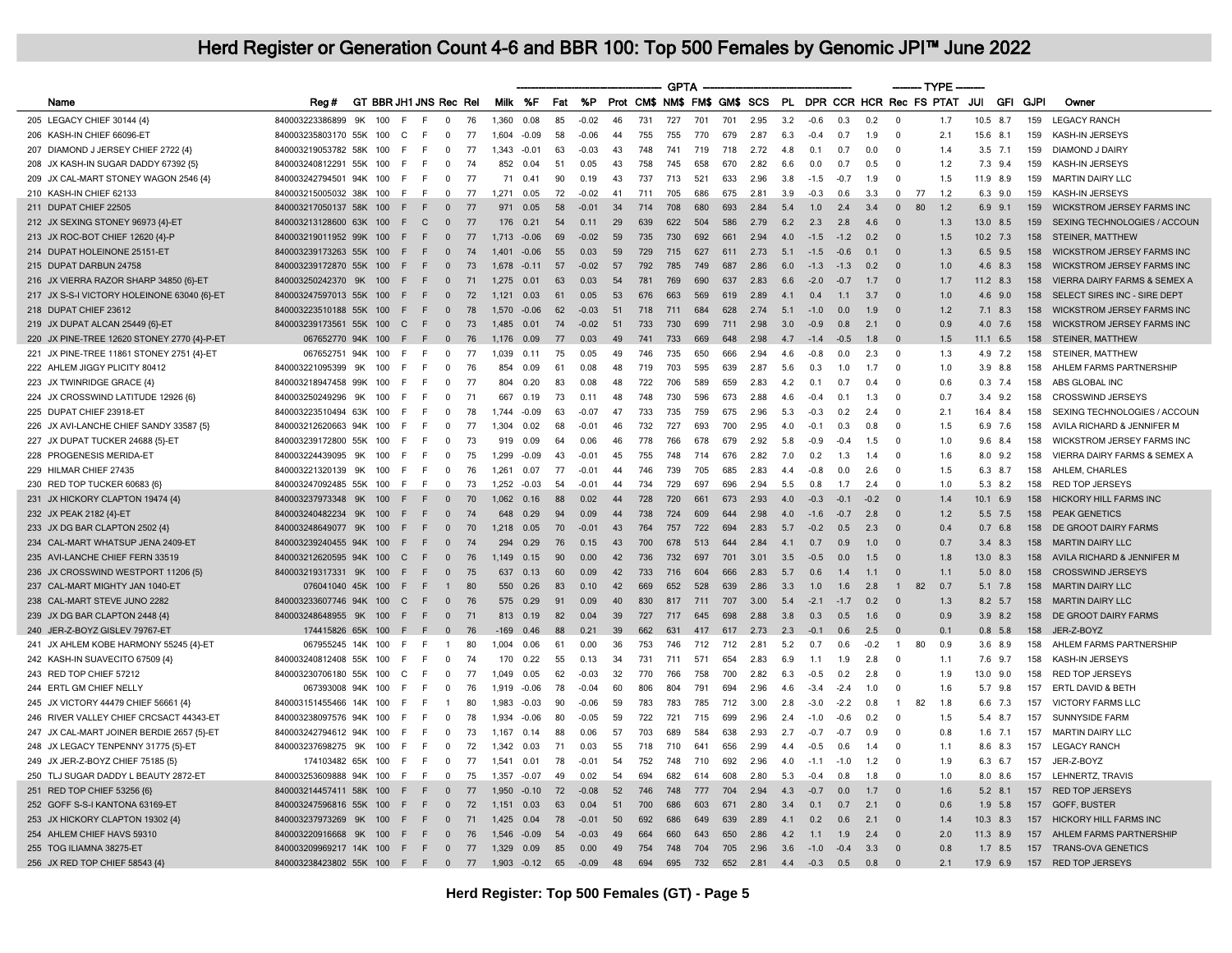|                                           |                         |     |     |                        |                |    |        |         |     |         |          |                              | <b>GPTA</b> |     |     |      |     |                |        |        | ------- TYPE            |                         |                |            |      |                               |
|-------------------------------------------|-------------------------|-----|-----|------------------------|----------------|----|--------|---------|-----|---------|----------|------------------------------|-------------|-----|-----|------|-----|----------------|--------|--------|-------------------------|-------------------------|----------------|------------|------|-------------------------------|
| Name                                      | Reg#                    |     |     | GT BBR JH1 JNS Rec Rel |                |    |        | Milk %F | Fat | %P      |          | Prot CM\$ NM\$ FM\$ GM\$ SCS |             |     |     |      | PL  |                |        |        |                         | DPR CCR HCR Rec FS PTAT | JUI            | <b>GFI</b> | GJPI | Owner                         |
| 257 JX AVI-LANCHE CHIEF DEDE 33437 {5}-ET | 840003212620513 94K     |     | 100 | F.                     | $\mathbf{0}$   | 77 | 1,542  | $-0.03$ | 68  | $-0.04$ | 48       | 737                          | 734         | 722 | 690 | 2.90 | 4.8 | $-0.2$         | 0.2    | 2.6    | - 0                     | 1.4                     | $5.0$ 7.0      |            | 157  | AVILA RICHARD & JENNIFER M    |
| 258 KASH-IN CHIEF 67580                   | 840003240812479 55K     |     | 100 | F<br>F                 | $\mathbf 0$    | 77 | 1,405  | $-0.04$ | 60  | $-0.02$ | 48       | 763                          | 756         | 721 | 685 | 2.78 | 5.6 | $-0.9$         | 0.2    | 0.7    | $\Omega$                | 1.4                     | 6.0 9.3        |            | 157  | KASH-IN JERSEYS               |
| 259 JX ROWLEYS JIGGY EVERGREEN 2808 {5}   | 840003225255756 99K     |     | 100 | F<br>F.                | $\mathbf 0$    | 77 | 912    | 0.17    | 82  | 0.06    | 47       | 694                          | 678         | 578 | 588 | 2.74 | 4.4 | $-1.2$         | $-0.1$ | 1.6    | $\Omega$                | 1.2                     | 6.9 7.2        |            | 157  | ABS GLOBAL INC                |
| 260 JX HICKORY CLAPTON 19463 {5}          | 840003247459059         | 9K  | 100 | F.<br>F                | $\Omega$       | 71 | 1.036  | 0.11    | 75  | 0.04    | 46       | 731                          | 723         | 652 | 679 | 2.97 | 4.7 | 0.1            | 1.0    | 3.0    |                         | 0.8                     | $3.5$ 8.2      |            | 157  | HICKORY HILL FARMS INC        |
| 261 JX PEAK 85198 {4}-ET                  | 840003247843141 9K      |     | 100 | F<br>F                 | 0              | 74 | 414    | 0.27    | 78  | 0.14    | 45       | 702                          | 680         | 522 | 600 | 2.82 | 4.5 | $-0.8$         | 0.1    | 2.1    | $\overline{\mathbf{0}}$ | 1.3                     | 6.4 7.7        |            | 157  | PEAK GENETICS                 |
| 262 JX RED TOP CHIEF 58704 {4}            | 840003238423963 55K     |     | 100 | F<br>E                 | $\mathbf 0$    | 78 | 1,662  | $-0.10$ | 58  | $-0.07$ | 44       | 779                          | 780         | 803 | 704 | 2.87 | 6.3 | $-0.5$         | $-0.2$ | 0.6    | $\overline{0}$          | 2.0                     | 14.3 8.0       |            | 157  | <b>RED TOP JERSEYS</b>        |
| 263 JX KASH-IN TUCKER 67777 {5}           | 840003240812676 55K     |     | 100 | F<br>E                 | $\Omega$       | 74 | 511    | 0.18    | 65  | 0.11    | 43       | 674                          | 658         | 528 | 613 | 2.98 | 4.9 | 0.8            | 1.4    | 2.4    | $\Omega$                | 1.7                     | 15.4 7.7       |            | 157  | KASH-IN JERSEYS               |
| 264 TOG JDF ANTHURIUM 10543-ET            | 840003243325143 55K     |     | 100 | F<br>E                 | $\mathbf 0$    | 72 | 534    | 0.27    | 84  | 0.09    | 40       | 745                          | 730         | 614 | 705 | 2.90 | 3.6 | $-0.4$         | 0.3    | 1.8    | $\Omega$                | 0.6                     | 3.2 5.5        |            | 157  | <b>TRANS-OVA GENETICS</b>     |
| 265 JX SMJ CHEIF GABBY {4}                | 067548273               | 9K  | 100 | E<br>F                 | 0              | 76 | 1,275  | 0.00    | 62  | $-0.03$ | 39       | 799                          | 796         | 788 | 735 | 2.87 | 6.3 | $-0.3$         | $-0.7$ | 1.3    | $\overline{0}$          | 1.2                     | 6.2 7.6        |            | 157  | SILVER MAPLE FARMS INC        |
| 266 JX VICTORY 58549 GUTZ 63194 {6}-ET    | 840003247596784 55K     |     | 100 | F<br>F                 | $\Omega$       | 74 | 662    | 0.17    | 70  | 0.06    | 38       | 673                          | 659         | 568 | 655 | 2.81 | 3.3 | 0.6            | 1.9    | 3.8    | $\Omega$                | 0.4                     | $2.1$ 5.9      |            | 157  | <b>VICTORY FARMS LLC</b>      |
| 267 JX KASH-IN CIRCLE 67103 {4}           | 840003240812002 55K     |     | 100 | E<br>F                 | $\Omega$       | 74 | 913    | 0.07    | 60  | 0.02    | 37       | 694                          | 686         | 636 | 636 | 2.86 | 5.5 | 0.6            | 0.9    | 2.4    | $\Omega$                | 1.6                     | 12.2 8.7       |            | 157  | KASH-IN JERSEYS               |
| 268 CAL-MART WINGMAN JARRAH 2725-ET       | 840003250241296 94K     |     | 100 | C<br>E                 | 0              | 73 | 563    | 0.25    | 81  | 0.07    | 37       | 710                          | 695         | 596 | 641 | 2.84 | 4.8 | 0.3            | 1.3    | 3.4    | $\Omega$                | 0.7                     | 3.9 7.7        |            | 157  | <b>MARTIN DAIRY LLC</b>       |
| 269 JX VICTORY 57895 STONEY 62292 {4}-ET  | 840003241108704 55K     |     | 100 | C<br>E                 | $\mathbf 0$    | 76 | 276    | 0.32    | 82  | 0.12    | 37       | 696                          | 676         | 536 | 634 | 2.81 | 3.9 | $-0.2$         | 0.3    | 40     | $\Omega$                | 0.9                     | $3.9$ 6.3      |            | 157  | <b>VICTORY FARMS LLC</b>      |
| 270 JX CAL-MART WHATSUP BANCO 2612 {5}-ET | 840003242794567 94K     |     | 100 | E<br>E                 | 0              | 75 | 152    | 0.28    | 68  | 0.15    | 37       | 722                          | 699         | 540 | 639 | 2.75 | 4.7 | $-0.7$         | 0.2    | 1.8    | $\Omega$                | 1.3                     | 12.7 8.9       |            | 157  | <b>MARTIN DAIRY LLC</b>       |
| 271 JX ROC-BOT CLAPTON 14378 {5}          | 840003244595754 63K     |     | 100 | E<br>F                 | $\Omega$       | 74 | 757    | 0.15    | 69  | 0.04    | 36       | 786                          | 777         | 713 | 736 | 2.93 | 54  | 0 <sub>0</sub> | $-0.2$ | 16     | $\Omega$                | 0.9                     | 76 84          |            | 157  | ABS GLOBAL INC                |
| 272 ABS HE JUGGERNAUT 6471-ET             | 840003236266471 94K     |     | 100 | F<br>F                 | $\mathbf{0}$   | 73 | $-69$  | 0.37    | 76  | 0.18    | 36       | 693                          | 673         | 496 | 625 | 3.04 | 4.5 | 0.3            | 1.5    | 2.6    | $\overline{0}$          | 1.5                     | 14.1 9.5       |            | 157  | ABS GLOBAL INC                |
| 273 JX ROC-BOT CHIEF 12576 {6}            | 840003219011908         | 9K  | 100 | E<br>E                 | $\Omega$       | 76 | 1.051  | 0.09    | 70  | $-0.02$ | 34       | 694                          | 690         | 675 | 661 | 2.88 | 44  | 0.1            | 11     | 26     | $\Omega$                | 27                      | 20.8 8.7       |            | 157  | <b>ROCK BOTTOM DAIRY</b>      |
| 274 JER-Z-BOYZ LESHA                      | 174266516 94K           |     | 100 | F<br>F                 | $\mathbf{0}$   | 78 | 455    | 0.19    | 64  | 0.06    | 30       | 677                          | 662         | 576 | 627 | 2.71 | 5.6 | 1.7            | 2.6    | 1.8    | $\Omega$                | 1.1                     | 8.7 8.6        |            | 157  | ALTA GENETICS INC - PEAK GEN  |
| 275 JX DUPAT CHIEF 23453 {6}-ET           | 840003217051085 58K     |     | 100 | E<br>F                 | $\Omega$       | 77 | 2,134  | $-0.15$ | 69  | $-0.06$ | 64       | 717                          | 714         | 710 | 613 | 2.86 | 4.0 | $-2.4$         | $-1.8$ | 2.4    | $\Omega$                | 2.1                     | 12.6 7.9       |            | 156  | WICKSTROM JERSEY FARMS INC    |
| 276 JX DUPAT TENPENNY 25426 {6}-ET        | 840003239173538 55K     |     | 100 | F<br>F                 | $\mathbf{0}$   | 74 | 2.102  | $-0.17$ | 62  | $-0.06$ | 64       | 771                          | 772         | 768 | 691 | 3.04 | 4.8 | $-1.7$         | $-0.7$ | 1.2    | $\overline{0}$          | 1.1                     | $3.8$ $8.0$    |            | 156  | WICKSTROM JERSEY FARMS INC    |
| 277 JX ROC-BOT LATITUDE 14812 {6}         | 840003253609622 63K     |     | 100 | E<br>F                 | $\Omega$       | 73 | 1.881  | $-0.07$ | 74  | $-0.03$ | 61       | 759                          | 759         | 741 | 724 | 3.10 | 3.4 | $-0.9$         | $-0.6$ | 1.0    | $\Omega$                | 0.9                     | $1.7$ 8.0      |            | 156  | <b>ROCK BOTTOM DAIRY</b>      |
| 278 JX LEGACY ARCHIE 31600 {6}-ET         | 840003237698100 63K     |     | 100 | F<br>F                 | $\mathbf{0}$   | 74 | 1,938  | $-0.08$ | 76  | $-0.05$ | 60       | 718                          | 715         | 702 | 599 | 2.88 | 3.7 | $-3.0$         | $-2.3$ | 3.4    | $\Omega$                | 1.5                     | 10.9 8.2       |            | 156  | SEXING TECHNOLOGIES / ACCOUN  |
| 279 HICKORY TENPENNY 19728 {4}            | 840003247459088         | 9K  | 100 | $\mathcal{C}$<br>F     | $\Omega$       | 71 | 1.528  | $-0.03$ | 68  | 0.00    | 57       | 754                          | 748         | 695 | 683 | 2.98 | 4.9 | $-0.9$         | 0.0    | 1.3    | $\Omega$                | 0.5                     | $1.3$ 8.1      |            | 156  | <b>HICKORY HILL FARMS INC</b> |
| 280 HICKORY TENPENNY 19762 {4}            | 840003247459329 9K      |     | 100 | F<br>F                 | $\mathbf{0}$   | 71 | 1,585  | $-0.03$ | 69  | $-0.01$ | 56       | 724                          | 721         | 684 | 692 | 3.08 | 3.6 | $-0.8$         | 0.3    | 2.6    | $\Omega$                | 1.3                     | 10.5 7.8       |            | 156  | HICKORY HILL FARMS INC        |
| 281 JX PEAK 85324 {5}-ET                  | 840003247843267 94K     |     | 100 | E<br>E                 | 0              | 73 | 1.019  | 0.18    | 90  | 0.08    | 56       | 761                          | 744         | 620 | 625 | 2.85 | 4.0 | $-3.0$         | $-2.1$ | 0.4    | $\Omega$                | 1.2                     | $7.1$ 8.1      |            | 156  | PEAK GENETICS                 |
| 282 JX CAL-MART TEN PENNY MARY 2787 {6}   | 840003250241358 94K     |     | 100 | F<br>F                 | $\Omega$       | 73 | 1,406  | 0.02    | 72  | 0.01    | 54       | 725                          | 716         | 657 | 644 | 2.88 | 4.4 | $-1.0$         | $-0.3$ | 0.3    | $\Omega$                | 0.8                     | $6.0$ $9.1$    |            | 156  | <b>MARTIN DAIRY LLC</b>       |
| 283 JX PEAK TUCKER LANDRA 17275 {6}-ET    | 840003249794661         | 9K  | 100 | F<br>E                 | $\Omega$       | 69 | 1,671  | $-0.09$ | 60  | $-0.04$ | 53       | 769                          | 767         | 753 | 677 | 2.97 | 5.7 | $-1.4$         | $-0.7$ | 1.4    | $\Omega$                | 1.5                     | $13.1$ 8.1     |            | 156  | PEAK GENETICS                 |
| 284 JX TAYLOR BROTHERS CHIEF 9375 {5}-ET  | 840003217135064         | 9K  | 100 | F<br>F                 | 0              | 76 | 1,680  | $-0.08$ | 63  | $-0.04$ | 52       | 702                          | 702         | 694 | 683 | 3.01 | 3.5 | $-0.3$         | 0.9    | 2.4    | $\mathbf 0$             | 2.0                     | 13.6 8.7       |            | 156  | <b>TAYLOR BROTHERS</b>        |
| 285 JX MM TUCKER MANHATTAN 18749 {6}-ET   | 840003250241020 55K     |     | 100 | F<br>E                 | $\Omega$       | 71 | 1,214  | 0.00    | 59  | 0.03    | 52       | 716                          | 708         | 637 | 647 | 3.04 | 4.9 | $-0.3$         | 0.2    | 2.9    | $\Omega$                | 1.4                     | 11.2 8.8       |            | 156  | <b>MISTY MEADOW DAIRY</b>     |
| 286 VIERRA JASMINE-ET                     | 840003239581181         | 9K  | 100 | F<br>F                 | $\mathbf 0$    | 72 | 882    | 0.14    | 74  | 0.09    | 52       | 699                          | 685         | 567 | 640 | 3.04 | 3.5 | $-0.6$         | 0.5    | 0.9    | $\Omega$                | 1.8                     | 15.6 9.0       |            | 156  | <b>VIERRA DAIRY FARMS</b>     |
| 287 DUPAT CHIEF 23319                     | 840003217050951         | 55K | 100 | F<br>F                 | $\Omega$       | 76 | 1.705  | $-0.05$ | 71  | $-0.05$ | 51       | 695                          | 697         | 701 | 689 | 3.10 | 3.6 | 0.7            | 1.6    | 2.7    | $\Omega$                | 1.1                     | 8.8 7.6        |            | 156  | WICKSTROM JERSEY FARMS INC    |
| 288 KASH-IN CHIEF 67185                   | 840003240812084 55K     |     | 100 | F<br>F                 | 0              | 77 | 1,302  | $-0.01$ | 60  | 0.01    | 49       | 710                          | 705         | 659 | 701 | 3.00 | 4.2 | 0.4            | 1.4    | 3.7    | $\overline{0}$          | 1.7                     | $9.5$ 8.2      |            | 156  | KASH-IN JERSEYS               |
| 289 JX VICTORY 50884 CHIEF 56822 {5}      | 840003151455077 14K     |     | 100 | E<br>F                 | $\overline{1}$ | 80 | 1.276  | 0.00    | 62  | 0.01    | 49       | 692                          | 684         | 629 | 663 | 2.86 | 3.8 | 0.2            | 0.6    | 2.3    | 84<br>$\overline{1}$    | 1.5                     | 7.9 6.2        |            | 156  | <b>VICTORY FARMS LLC</b>      |
| 290 JER-Z-BOYZ CHIEF 73865                | 174032607               | 9K  | 100 | F<br>F                 | $\Omega$       | 76 | 1,403  | 0.00    | 68  | $-0.02$ | 48       | 737                          | 733         | 704 | 685 | 2.96 | 4.4 | $-0.9$         | 0.1    | 1.7    | $\Omega$                | 1.4                     | 9.9 7.7        |            | 156  | JER-Z-BOYZ                    |
| 291 JX PROGENESIS FIONA {5}-ET            | 840003218949150 9K      |     | 100 | E<br>F                 | $\Omega$       | 71 | 894    | 0.25    | 99  | 0.07    | 48       | 739                          | 728         | 629 | 635 | 3.02 | 3.4 | $-2.4$         | $-1.1$ | 3.0    | $\Omega$                | 1.6                     | $9.3$ 8.0      |            | 156  | VIERRA DAIRY FARMS & SEMEX A  |
| 292 DUPAT CHIEF 23092                     | 840003217050724 55K     |     | 100 | F<br>F                 | $\mathbf{0}$   | 77 | 1,492  | $-0.03$ | 66  | $-0.04$ | 46       | 739                          | 737         | 729 | 675 | 2.92 | 5.1 | $-0.7$         | 0.8    | 1.5    | $\overline{0}$          | 1.5                     | $9.0$ 7.3      |            | 156  | WICKSTROM JERSEY FARMS INC    |
| 293 JX KASH-IN GALLANTRY 67303 {5}-ET     | 840003240812202 55K     |     | 100 | E<br>F                 | $\Omega$       | 73 | 687    | 0.18    | 73  | 0.09    | 46       | 757                          | 743         | 626 | 677 | 3.04 | 5.2 | $-0.4$         | $-0.2$ | 1.0    | $\Omega$                | 1.3                     | 7.7 7.2        |            | 156  | KASH-IN JERSEYS               |
| 294 PROGENESIS DIVINE-ET                  | 840003214535488 94K     |     | 100 | E<br>E                 | $\mathbf 0$    | 77 | 1,524  | $-0.04$ | 65  | $-0.05$ | 45       | 768                          | 767         | 769 | 700 | 2.96 | 5.1 | $-1.5$         | $-0.4$ | 2.4    | $\Omega$                | 2.3                     | 15.7 8.7       |            | 156  | VIERRA DAIRY FARMS & SEMEX A  |
| 295 JX MM CHIEF HEDWIG 16256 {6}          | 840003239149002 55K     |     | 100 | F<br>F                 | $\Omega$       | 77 | 1.306  | 0.07    | 79  | $-0.02$ | 44       | 722                          | 719         | 695 | 675 | 2.97 | 4.2 | $-0.4$         | 0.8    | 2.8    | $\Omega$                | 1.9                     | $9.2$ 8.1      |            | 156  | <b>MISTY MEADOW DAIRY</b>     |
| 296 ROC-BOT CHIEF 12359                   | 840003219011691         | 9K  | 100 | F<br>F                 | $\mathbf{0}$   | 75 | 1,277  | 0.11    | 87  | $-0.01$ | 44       | 801                          | 800         | 776 | 711 | 3.09 | 5.0 | $-2.2$         | $-0.8$ | 2.5    | $\Omega$                | 1.8                     | 12.9 7.7       |            | 156  | <b>ROCK BOTTOM DAIRY</b>      |
| 297 RIVER VALLEY CHIEF CHERITA 2346-ET    | 840003217183009         | 9K  | 100 | E<br>F                 | $\mathbf{0}$   | 76 | 1.704  | $-0.06$ | 69  | $-0.08$ | 43       | 734                          | 738         | 773 | 694 | 2.93 | 4.7 | $-0.3$         | 0.4    | 1.2    | $\Omega$                | 2.3                     | 14.7 7.5       |            | 156  | <b>RIVER VALLEY FARM</b>      |
| 298 JX PROMETEDOR CHIEF 25900 {5}-ET      | 840003208873337         | 9K  | 100 | F<br>F                 | $\Omega$       | 76 | 1.641  | $-0.05$ | 69  | $-0.08$ | 43       | 778                          | 779         | 804 | 685 | 2.88 | 5.5 | $-1.9$         | $-2.0$ | 1.7    | $\Omega$                | 2.1                     | 17.3 8.5       |            | 156  | PROMETEDOR GENETICS           |
| 299 S-S-I VICTORY DABO 11955-ET           | 840003247596547 55K     |     | 100 | E<br>F                 | $\mathbf 0$    | 74 | 587    | 0.14    | 58  | 0.10    | 43       | 684                          | 666         | 541 | 610 | 2.81 | 5.2 | 0.6            | 0.9    | 1.1    | $\Omega$                | 1.3                     | $9.5$ $9.2$    |            | 156  | SELECT SIRES INC - SIRE DEPT  |
| 300 JX CAL-MART TROOPER BIDDY 2484 {5}-ET | 840003239240530 94K     |     | 100 | F<br>F                 | $\Omega$       | 74 | 396    | 0.25    | 74  | 0.13    | $\Delta$ | 727                          | 708         | 563 | 635 | 2.86 | 4.3 | $-1.2$         | $-1.1$ | 1.8    | $\Omega$                | 1.3                     | 7.8 8.6        |            | 156  | <b>MARTIN DAIRY LLC</b>       |
| 301 JX CAL-MART MIGHTY BELL 1739 {5}-ET   | 067801739 94K 100       |     |     | E<br>E                 | $\mathbf 0$    | 77 | $-128$ | 0.41    | 80  | 0.22    | 41       | 668                          | 638         | 422 | 608 | 2.78 | 3.2 | $-0.2$         | 1.0    | 3.2    | $\Omega$                | 1.2                     | 8.0 9.4        |            | 156  | <b>MARTIN DAIRY LLC</b>       |
| 302 JX DUPAT GOALS 24946 {6}-P-ET         | 840003239173058 55K     |     | 100 | E<br>F                 | $\mathbf 0$    | 74 | 881    | $-0.02$ | 39  | 0.03    | 40       | 710                          | 698         | 629 | 637 | 2.81 | 6.9 | 0.9            | 2.0    | 3.4    | $\Omega$                | 1.4                     | 9.06.9         |            | 156  | WICKSTROM JERSEY FARMS INC    |
| 303 BOS VEN 1103-ET                       | 840003250584300 94K     |     | 100 | F<br>E                 | 0              | 72 | 701    | 0.15    | 68  | 0.07    | 40       | 791                          | 777         | 683 | 706 | 2.84 | 5.4 | $-1.5$         | $-0.7$ | 1.5    | $\Omega$                | 1.0                     | $7.3\quad 6.4$ |            | 156  | <b>BOS DAIRY LLC</b>          |
| 304 TLJ SUGAR DADDY L BEAUTY 2786         | 840003241705476 94K     |     | 100 | E<br>E                 | 0              | 75 | 652    | 0.07    | 47  | 0.06    | 38       | 760                          | 745         | 651 | 614 | 2.76 | 8.0 | $-0.9$         | 0.4    | 0.5    | $\Omega$                | 1.3                     | 13.9 8.9       |            | 156  | SELECT SIRES INC - SIRE DEPT  |
| 305 JX HILMAR STONEY 26831 {4}            | 840003221319535         | 9K  | 100 | E<br>F                 | 0              | 76 | 410    | 0.28    | 80  | 0.11    | 38       | 706                          | 690         | 567 | 623 | 2.90 | 4.3 | $-0.6$         | 0.8    | 1.5    | $\Omega$                | 1.2                     | $9.1$ 8.2      |            | 156  | AHLEM, CHARLES                |
| 306 LEGACY CHIEF 26044 {4}                | 840003208873481         | 9K  | 100 | E<br>E                 | $\mathbf{1}$   | 79 | 1,131  | 0.08    | 72  | $-0.02$ | 37       | 763                          | 759         | 740 | 724 | 2.88 | 4.2 | $-0.8$         | $-0.2$ | $-0.7$ | 84<br>$\overline{1}$    | 1.6                     | 8.1 6.9        |            | 156  | <b>LEGACY RANCH</b>           |
| 307 JER-Z-BOYZ TUCKER 80946-ET            | 174626167 65K 100       |     |     | F<br>E                 | $\mathbf 0$    | 74 | 830    | 0.04    | 50  | 0.03    | 37       | 718                          | 708         | 645 | 651 | 2.80 | 6.7 | 1.3            | 1.9    | 1.8    | $\Omega$                | 1.2                     | $7.6$ 9.0      |            | 156  | JER-Z-BOYZ                    |
| 308 JX ROWLEYS 2243 TUCKER 3257 {5}-ET    | 840003244169102 55K 100 |     |     | E<br>E                 | 0              | 74 | 353    | 0.24    | 70  | 0.11    | 37       | 693                          | 677         | 552 | 631 | 2.94 | 4.9 | 0.5            | 1.4    | 3.1    | $\Omega$                | 1.0                     | 9.6 7.5        |            | 156  | ROWLEY, STEVE                 |
|                                           |                         |     |     |                        |                |    |        |         |     |         |          |                              |             |     |     |      |     |                |        |        |                         |                         |                |            |      |                               |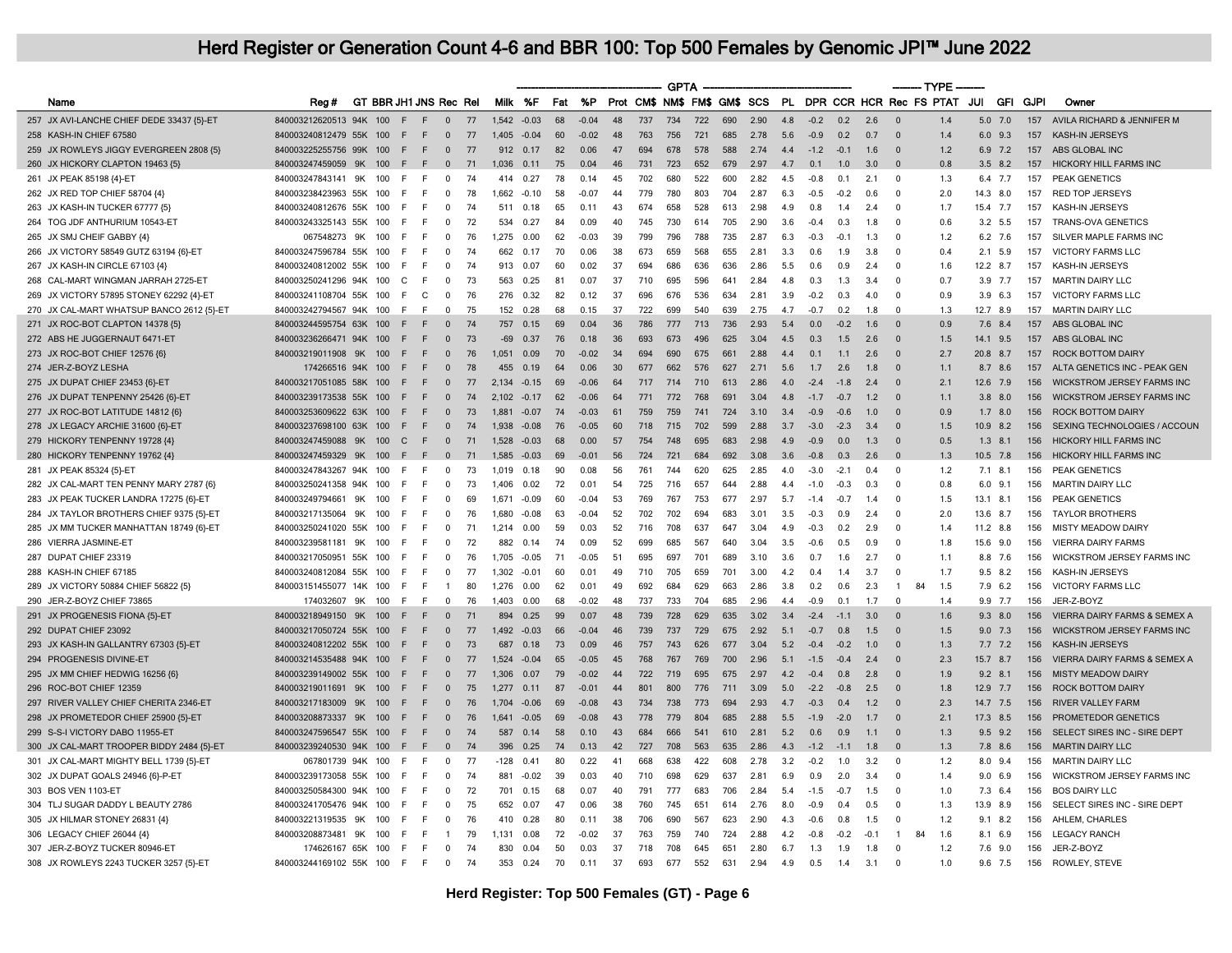|                                              |                                 |    |     |                        |              |     |             |         |     |         |    |     | <b>GPTA</b> |     |     |                              |     |             |        |        | ------- TYPE               |     |      |                |             |                                   |
|----------------------------------------------|---------------------------------|----|-----|------------------------|--------------|-----|-------------|---------|-----|---------|----|-----|-------------|-----|-----|------------------------------|-----|-------------|--------|--------|----------------------------|-----|------|----------------|-------------|-----------------------------------|
| Name                                         | Rea#                            |    |     | GT BBR JH1 JNS Rec Rel |              |     | Milk %F     |         | Fat | %P      |    |     |             |     |     | Prot CM\$ NM\$ FM\$ GM\$ SCS |     |             |        |        | PL DPR CCR HCR Rec FS PTAT |     | JUI  | GFI            | <b>GJPI</b> | Owner                             |
| 309 S-S-I VICTORY TUCKER 61699-ET            | 840003232102410 55K             |    | 100 | E<br>F                 | $^{\circ}$   | -73 | 430         | 0.19    | 63  | 0.09    | 36 | 721 | 705         | 592 | 634 | 2.85                         | 6.4 | 0.8         | 1.2    | 0.1    | $\overline{0}$             | 1.1 | 12.1 | 7.2            | 156         | SELECT SIRES INC - SIRE DEPT      |
| 310 JX VICTORY 47916 CHIEF 58632 {4}         | 840003213511280 58K 100         |    |     | E<br>E                 | $\Omega$     | 77  | 1.416       | 0.00    | 68  | $-0.08$ | 34 | 730 | 731         | 764 | 676 | 2.80                         | 5.6 | $-0.1$      | 0.7    | 2.6    | $\Omega$                   | 1.4 |      | $10.3$ 7.8     | 156         | <b>VICTORY FARMS LLC</b>          |
| 311 JX VICTORY 53030 TUCKER 63414 {5]        | 840003247596480 55K 100         |    |     | F.<br>F                | $\Omega$     | 74  | 190         | 0.20    | 52  | 0.11    | 31 | 730 | 714         | 593 | 652 | 2.92                         | 6.9 | 1.0         | 1.5    | 2.8    | $\Omega$                   | 1.1 |      | $9.9$ 7.8      | 156         | <b>VICTORY FARMS LLC</b>          |
| 312 HILMAR SPIRAL 27150                      | 840003221319854 63K 100         |    |     | $\mathbf{C}$<br>F      | $\Omega$     | 74  | 604         | 0.02    | 34  | 0.01    | 25 | 736 | 729         | 692 | 717 | 2.84                         | 7.1 | 2.0         | 3.1    | 3.2    | $\Omega$                   | 1.1 | 9.7  | 8.9            | 156         | SEXING TECHNOLOGIES / ACCOUN      |
| 313 ROC-BOT CHIEF 11809                      | 840003213787154                 | 9K | 100 | F<br>F.                |              | 80  | 1,578       | 0.00    | 76  | 0.01    | 60 | 709 | 701         | 639 | 644 | 2.93                         | 3.0 | $-1.8$      | $-1.3$ | 2.2    | 81<br>$\overline{1}$       | 1.7 |      | $7.4$ 8.0      | 155         | <b>ROCK BOTTOM DAIRY</b>          |
| 314 JX VIERRA ANNA {6}-ET                    | 840003242639491                 | 9K | 100 | E<br>E                 | $\Omega$     | 71  | 1.405       | 0.00    | 67  | 0.04    | 60 | 695 | 684         | 598 | 600 | 2.92                         | 4.3 | $-1.3$      | $-0.4$ | 1.7    | $\Omega$                   | 1.3 | 6.0  | 9.0            | 155         | <b>VIERRA DAIRY FARMS</b>         |
| 315 JX SEXING GALLANTRY 95997 {5}-ET         | 840003213127624 63K 100         |    |     | E                      | $\mathbf{0}$ | 73  | 1,468       | 0.01    | 74  | 0.02    | 58 | 733 | 724         | 657 | 628 | 2.95                         | 4.8 | $-1.3$      | $-0.9$ | 1.7    | $\Omega$                   | 1.5 |      | 5.2 8.2        | 155         | SEXING TECHNOLOGIES / ACCOUN      |
| 316 JX RED TOP CLAPTON 60691 {5}             | 840003247092493 55K 100         |    |     | E<br>E                 | $\Omega$     | 73  | 1.287       | 0.03    | 68  | 0.04    | 57 | 713 | 703         | 617 | 677 | 3.01                         | 3.3 | $-0.5$      | 04     | 2.9    | $\Omega$                   | 0.5 |      | $0.0$ 8.2      | 155         | <b>RED TOP JERSEYS</b>            |
| 317 JER-Z-BOYZ SUGAR DADDY 80847-ET          | 174601412 65K                   |    | 100 | F.                     | $\Omega$     | 75  | 522         | 0.33    | 98  | 0.15    | 52 | 705 | 683         | 509 | 625 | 2.89                         | 2.2 | $-1.8$      | $-1.6$ | $-0.7$ | $\Omega$                   | 1.1 | 5.9  | 9.0            | 155         | JER-Z-BOYZ                        |
| 318 JX UNITED PRIDE CHIEF 15725 {5}          | 840003230993124 9K 100          |    |     | E<br>E                 | $\mathbf{0}$ | 76  | 1407        | 0.06    | 81  | 0.00    | 51 | 710 | 705         | 664 | 667 | 3.00                         | 3.2 | $-0.7$      | $-0.4$ | 1.5    | $\Omega$                   | 1.7 |      | 7.8 6.9        | 155         | UNITED PRIDE DAIRY, LLC           |
| 319 JX ROC-BOT CHIEF 11861 {4}-P             | 840003213787206 99K 100         |    |     | F                      |              | 79  | 1.539       | $-0.07$ | 58  | $-0.03$ | 50 | 692 | 687         | 665 | 648 | 2.86                         | 4.4 | 0.0         | 0.7    | 0.9    | $\overline{1}$<br>82       | 1.8 |      | $9.8\quad 6.8$ | 155         | STEINER, MATTHEW                  |
| 320 AHLEM CHIEF NAOMI 83154                  | 840003247410264 55K 100         |    |     | F.<br>F                | $\Omega$     | 77  | 1.531       | $-0.11$ | 49  | $-0.03$ | 49 | 701 | 700         | 685 | 661 | 2.99                         | 5.4 | 0.5         | 2.1    | 2.9    | $\Omega$                   | 1.8 | 10.8 | 9.6            | 155         | AHLEM FARMS JERSEYS               |
| 321 DUPAT CHIEF 24254                        | 840003223510830 55K 100         |    |     | F.<br>C                | $\mathbf 0$  | 77  | 1,398       | 0.00    | 68  | $-0.01$ | 49 | 752 | 749         | 716 | 686 | 3.01                         | 4.6 | $-1.2$      | $-0.6$ | 1.8    | - 0                        | 1.5 |      | 8.7<br>9.7     | 155         | <b>WICKSTROM JERSEY FARMS INC</b> |
| 322 DUPAT CHIEF 23041                        | 840003217050673 55K 100         |    |     | E<br>E                 | $\Omega$     | 77  | 1.374       | 0.00    | 66  | $-0.01$ | 48 | 701 | 696         | 661 | 668 | 2.90                         | 3.9 | $-0.3$      | 1.1    | 2.7    | $\Omega$                   | 1.5 | 9.1  | 8.3            | 155         | <b>WICKSTROM JERSEY FARMS INC</b> |
| 323 JER-Z-BOYZ TUCKER MAE 80872-ET           | 174601663 65K 100               |    |     | F<br>F                 | $\Omega$     | 74  | 1,316       | $-0.02$ | 60  | 0.00    | 48 | 780 | 775         | 733 | 675 | 2.95                         | 6.6 | $-0.7$      | 0.0    | 0.2    | $\Omega$                   | 0.9 |      | $5.0$ 8.2      | 155         | JER-Z-BOYZ                        |
| 324 JX ABS AJ TROOPER 2498 {5}-ET            | 840003223362498 94K 100         |    |     | E<br>E                 | $\Omega$     | 73  | 731         | 0.19    | 77  | 0.10    | 48 | 700 | 682         | 556 | 610 | 2.84                         | 4.5 | $-0.4$      | 02     | 0.7    | $\Omega$                   | 1.3 |      | 5.4 8.4        | 155         | ABS GLOBAL INC                    |
| 325 PEAK 85416-ET                            | 840003247843359                 | 9K | 100 | E                      | $\Omega$     | 70  | 507         | 0.19    | 66  | 0.14    | 48 | 738 | 719         | 564 | 659 | 2.95                         | 5.1 | $-0.1$      | 1.0    | 2.3    | $\Omega$                   | 0.8 | 5.0  | 7.9            | 155         | PEAK GENETICS                     |
| 326 HILMAR MUDBUG 27935 {4}                  | 840003221320639                 | 9K | 100 | E<br>E                 | $\Omega$     | 72  | 946         | 0.04    | 55  | 0.06    | 47 | 720 | 708         | 617 | 643 | 2.88                         | 5.4 | $-0.1$      | 0.3    | 2.2    | $\Omega$                   | 1.0 |      | 4.6 7.8        | 155         | AHLEM, CHARLES                    |
| 327 JX VIERRA WINGO {5}-ET                   | 840003244647026                 | 9K | 100 | F                      | $\Omega$     | 71  | 896         | 0.04    | 53  | 0.06    | 47 | 658 | 644         | 545 | 617 | 2.85                         | 4.3 | 0.7         | 1.1    | 1.6    | $\Omega$                   | 1.8 |      | 11.9 9.0       | 155         | <b>VIERRA DAIRY FARMS</b>         |
| 328 MFW CHIEF THUNDER FROG                   | 840003212808303 45K             |    | 100 | E<br>F                 | $\Omega$     | 77  | 1484        | 0.01    | 75  | $-0.04$ | 46 | 764 | 758         | 744 | 669 | 2.78                         | 4.7 | $-2.3$      | $-1.2$ | 1.5    | $\Omega$                   | 1.7 |      | 10.6 8.0       | 155         | MASON, ANDREW P                   |
| 329 MFW CHIEF BUTTERSCOTCH                   | 840003212808304 45K             |    | 100 | F.<br>F                | $^{\circ}$   | 77  | 1.164       | 0.04    | 65  | 0.01    | 46 | 724 | 715         | 660 | 679 | 2.88                         | 4.3 | $-0.4$      | 0.7    | 0.0    | $\Omega$                   | 1.5 |      | 8.6<br>9.0     | 155         | MASON, ANDREW P                   |
| 330 DUTCH HOLLOW CHIEF MAZIE                 | 840003213697928 94K 100         |    |     | F.<br>F                | $\Omega$     | 77  | 1.385       | $-0.04$ | 58  | $-0.03$ | 45 | 714 | 713         | 698 | 689 | 3.02                         | 4.7 | 0.4         | 1.3    | 3.1    | $\overline{0}$<br>82       | 1.5 |      | $9.0$ 7.7      | 155         | CHITTENDEN, PAUL C                |
| 331 CAL-MART WHATSUP JACKIE 2522-ET          | 840003242794477 94K 100         |    |     | F                      | $\Omega$     | 74  | 572         | 0.31    | 95  | 0.11    | 45 | 687 | 669         | 534 | 622 | 2.86                         | 2.8 | $-0.6$      | $-0.8$ | 0.2    | $\Omega$                   | 1.1 | 5.0  | 8.1            | 155         | <b>MARTIN DAIRY LLC</b>           |
| 332 ROWLEYS 2619 HOLEINONE 3104-ET           | 840003244168949 55K 100         |    |     | $\mathsf{F}$<br>E      | $\Omega$     | 73  | 1,133       | 0.04    | 64  | 0.01    | 44 | 690 | 682         | 631 | 628 | 2.86                         | 4.4 | $-0.2$      | 0.3    | 1.0    | $\Omega$                   | 1.9 |      | 13.3 9.0       | 155         | ROWLEY, STEVE                     |
| 333 JX JER BEL TUCKER TATUM {6}              | 174622770 55K                   |    | 100 | E                      | $\Omega$     | 73  | 1.090       | 0.08    | 71  | 0.02    | 44 | 708 | 700         | 644 | 641 | 2.90                         | 47  | $-0.4$      | 0.1    | 14     | $\Omega$                   | 1.5 | 13.0 | 8.8            | 155         | <b>KING, JASON</b>                |
| 334 JX ABS PEARL 9342 {5}-ET                 | 840003229066185 94K 100         |    |     | E<br>F.                | $\Omega$     | 73  | 772         | 0.12    | 64  | 0.07    | 44 | 698 | 684         | 583 | 607 | 2.88                         | 5.2 | $-0.3$      | 0.7    | 1.8    | $\Omega$                   | 1.4 |      | 11.5 8.9       | 155         | ABS GLOBAL INC                    |
| 335 DUPAT CHIEF 24871                        | 840003239172983 55K 100         |    |     | E<br>E                 | $\Omega$     | 77  | 1.362       | $-0.02$ | 61  | $-0.03$ | 43 | 730 | 727         | 712 | 676 | 2.87                         | 4.6 | $-0.9$      | $-0.5$ | 2.6    | $\Omega$                   | 1.7 |      | $12.7$ 7.2     | 155         | <b>WICKSTROM JERSEY FARMS INC</b> |
| 336 RED TOP CHIEF 60611                      | 840003247092413 55K 100         |    |     | F.<br>F                | $\Omega$     | 75  | 1.060       | 0.00    | 51  | 0.02    | 43 | 731 | 722         | 663 | 679 | 2.82                         | 5.1 | $-0.4$      | 0.0    | 2.8    | $\Omega$                   | 2.0 |      | $11.3$ 7.8     | 155         | <b>RED TOP JERSEYS</b>            |
| 337 JX VIERRA MERRYWEATHER {5}-ET            | 840003244647116 9K              |    | 100 | F<br>$\mathsf{C}$      | $\mathbf{0}$ | 72  | 1.220       | 0.02    | 64  | $-0.01$ | 42 | 678 | 673         | 643 | 651 | 2.87                         | 3.9 | 0.2         | 0.8    | 2.6    | $\Omega$                   | 1.8 |      | 11.3 8.6       | 155         | VIERRA DAIRY FARMS & SEMEX A      |
| 338 JX CAL-MART TROOPER BABBLE 2728 {5}-ET   | 840003250241299 94K             |    | 100 | F.<br>F                | $\mathbf{0}$ | 74  | 627         | 0.17    | 68  | 0.09    | 42 | 680 | 663         | 548 | 607 | 2.81                         | 5.0 | 0.5         | 1.6    | 2.8    | $\Omega$                   | 1.1 | 5.8  | 8.0            | 155         | <b>MARTIN DAIRY LLC</b>           |
| 339 CAL-MART LUTHER WAND 2550-ET             | 840003242794505 94K 100         |    |     | F<br>F.                | $\Omega$     | 74  | 550         | 0.19    | 68  | 0.10    | 42 | 666 | 649         | 525 | 638 | 2.86                         | 3.7 | 1.2         | 1.7    | 2.3    | $\Omega$                   | 0.6 |      | 5.2 7.6        | 155         | <b>MARTIN DAIRY LLC</b>           |
| 340 JX AVI-LANCHE CHIEF RAMONA 31925 {5}     | 840003212619001 9K 100          |    |     | F<br>F                 | $\mathbf{0}$ | 75  | 800         | 0.15    | 71  | 0.05    | 41 | 770 | 757         | 672 | 686 | 2.83                         | 5.3 | $-1.2$      | $-0.5$ | 1.7    | $\Omega$                   | 1.5 |      | 6.3 8.2        | 155         | AVILA RICHARD & JENNIFER M        |
| 341 JX GOFF S-S-I SKALSKI 63363 {6}-ET       | 840003247596709 55K 100         |    |     | F<br>E                 | $\Omega$     | 73  | 775         | 0.08    | 55  | 0.06    | 41 | 713 | 698         | 608 | 622 | 2.78                         | 5.5 | $-0.5$      | $-0.5$ | 1.4    | $\mathbf{0}$               | 1.8 |      | 13.3 9.0       | 155         | GOFF, BUSTER                      |
| 342 GOLD MEDAL HOLEINONE 48187-ET            | 840003234065171 55K             |    | 100 | F<br>C                 | 0            | 74  | 692         | 0.08    | 51  | 0.07    | 40 | 746 | 731         | 634 | 622 | 2.79                         | 6.9 | $-0.8$      | 0.3    | 0.9    | $\overline{0}$             | 1.1 |      | $9.0$ $9.6$    | 155         | AHLEM, GRANT                      |
| 343 AHLEM CHIEF MELODY 62047                 | 840003240230245 55K 100         |    |     | E<br>E                 | $^{\circ}$   | 77  | 1.509       | $-0.05$ | 62  | $-0.08$ | 38 | 767 | 768         | 797 | 702 | 2.85                         | 5.7 | $-0.8$      | $-0.4$ | 1.4    | $\Omega$                   | 1.7 |      | 11.6 9.0       | 155         | AHLEM FARMS PARTNERSHIP           |
| 344 AJ CHIEF 4986 {6}                        | 067534986                       | 9K | 100 | F<br>C                 | 0            | 76  | 1,402       | $-0.11$ | 42  | $-0.06$ | 38 | 695 | 692         | 702 | 676 | 2.73                         | 5.5 | 1.1         | 1.4    | 1.2    | $\Omega$                   | 1.9 |      | 14.3 8.1       | 155         | <b>BOS DAIRY LLC</b>              |
| 345 VIERRA GRACE                             | 840003224439133 9K              |    | 100 | E<br>F                 | $\Omega$     | 75  | 974         | 0.06    | 61  | 0.01    | 37 | 730 | 723         | 683 | 697 | 2.88                         | 5.4 | 0.9         | 1.9    | 0.0    | $\Omega$                   | 1.4 | 9.9  | 8.7            | 155         | <b>VIERRA DAIRY FARMS</b>         |
| 346 DUPAT CHIEF 22130 {6}-ET                 | 840003209722668 38K             |    | 100 | E                      | $\mathbf{1}$ | 80  | 817         | 0.07    | 55  | 0.03    | 37 | 713 | 702         | 637 | 679 | 2.80                         | 5.4 | 0.8         | 1.2    | 3.2    | $\mathbf 0$<br>78          | 1.3 | 5.7  | 8.7            | 155         | WICKSTROM JERSEY FARMS INC        |
| 347 JX T-D-I CHIEF 14068 {5}                 | 840003227930500                 | 9K | 100 | F.<br>E                | $\Omega$     | 75  | 1.442       | $-0.05$ | 59  | $-0.07$ | 36 | 746 | 746         | 774 | 681 | 2.82                         | 6.1 | $-0.4$      | 0.6    | 2.9    | $\Omega$                   | 1.9 |      | 14.9 7.6       | 155         | THE DAIRY INC                     |
| 348 JX ABS HE STONEY 6782 {4}-ET             | 840003236266782 94K             |    | 100 | E<br>F                 | $\Omega$     | 76  | 271         | 0.33    | 85  | 0.12    | 36 | 702 | 686         | 554 | 615 | 2.95                         | 4.9 | $-0.4$      | 1.2    | 4.0    | - 0                        | 1.3 |      | $7.1$ 8.4      | 155         | ABS GLOBAL INC                    |
| 349 AHLEM CHIEF CORA 61376                   | 840003236462830 63K             |    | 100 | E<br>E                 | $\Omega$     | 77  | 1.054       | 0.04    | 59  | $-0.02$ | 35 | 685 | 682         | 664 | 652 | 2.93                         | 4.7 | 0.2         | 0.5    | 2.0    | $\Omega$                   | 2.4 |      | 23.3 8.0       | 155         | SEXING TECHNOLOGIES / ACCOUN      |
| 350 MM POPCORN RUSTY 18166 {6}-P-ET          | 840003250240437 55K 100         |    |     | F.<br>C                | 0            | 73  | 219         | 0.20    | 53  | 0.13    | 35 | 703 | 686         | 552 | 694 | 2.96                         | 5.8 | 3.1         | 3.4    | 1.6    | $\Omega$                   | 0.4 |      | $3.1$ 7.6      | 155         | <b>MISTY MEADOW DAIRY</b>         |
| 351 JX JER-Z-BOYZ LISTOWEL MINT 59010 {6}-PP | 173070758 9K                    |    | 100 | E<br>$\Gamma$          | $\mathbf{3}$ | 82  | 758         | 0.05    | 47  | 0.02    | 33 | 708 | 698         | 645 | 671 | 2.83                         | 6.1 | 1.4         | 25     | 1.9    | $\overline{2}$<br>84       | 0.4 | 41   | 65             | 155         | JER-Z-BOYZ                        |
| 352 JX RED TOP CHIEF 60181 {5}               | 840003244444665 55K 100         |    |     | $\mathsf{C}$<br>F      | $\Omega$     | 77  | 788         | 0.12    | 64  | 0.01    | 31 | 721 | 714         | 675 | 676 | 2.86                         | 5.7 | 0.9         | 1.8    | 2.7    | $\Omega$                   | 1.6 |      | $9.3$ 7.4      | 155         | <b>RED TOP JERSEYS</b>            |
| 353 DNK 26341 02152                          | 634102152 50K 100               |    |     | E<br>E                 | $\Omega$     | 74  | 425         | 0.17    | 57  | 0.07    | 31 | 667 | 651         | 558 | 684 | 2.74                         | 3.8 | 1.8         | 3.0    | 3.0    | $\Omega$                   | 0.1 |      | $0.7$ 3.8      | 155         | <b>MIKKELSEN, JORN</b>            |
| 354 JX ROC-BOT CHIEF 13439 {5}               | 840003228744709                 | 9K | 100 | F                      | $\Omega$     | 76  | 625         | 0.15    | 64  | 0.02    | 28 | 688 | 678         | 629 | 663 | 2.80                         | 4.9 | 1.3         | 1.7    | 2.1    | $\Omega$                   | 2.1 | 14.5 | 8.3            | 155         | <b>ROCK BOTTOM DAIRY</b>          |
| 355 JX AHLEM ARCHIE EMERALD 83424 {6}        | 840003247127874 55K 100         |    |     | F<br>$\mathsf{C}$      | $\Omega$     | 73  | 1.259       | 0.08    | 78  | 0.06    | 60 | 685 | 668         | 557 | 586 | 2.78                         | 2.3 | $-2.6$      | $-2.0$ | 1.4    | $\Omega$                   | 1.2 |      | 5.9 7.8        | 154         | AHLEM FARMS JERSEYS               |
| 356 JX HICKORY TENPENNY 19651 {6}            | 840003247460011 9K              |    | 100 | F                      | $\Omega$     | 70  | 1.585       | 0.01    | 80  | 0.00    | 59 | 715 | 709         | 656 | 626 | 3.01                         | 3.8 | $-2.0$      | $-0.7$ | 2.9    | $\Omega$                   | 1.2 | 9.3  | 7.5            | 154         | HICKORY HILL FARMS INC            |
| 357 JX HICKORY LATITUDE 19650 {6}-ET         | 840003247459990                 | 9K | 100 | F.<br>F                | $\Omega$     | 71  | 837         | 0.17    | 79  | 0.11    | 56 | 667 | 650         | 507 | 618 | 3.03                         | 2.6 | $-0.6$      | 0.4    | 3.5    | $\Omega$                   | 1.0 | 9.4  | 7.9            | 154         | <b>HICKORY HILL FARMS INC</b>     |
| 358 JX FOREST GLEN SIS (5)                   | 076272059 94K 100               |    |     | F.<br>F                | $\Omega$     | 77  | 1,459       | 0.09    | 90  | 0.01    | 55 | 748 | 740         | 682 | 648 | 2.86                         | 4.1 | $-1.6$      | $-1.8$ | $-1.7$ | $\Omega$                   | 1.4 |      | 4.2 8.9        | 154         | ALTA GENETICS INC - PEAK GEN      |
| 359 JX VIERRA DARLING {5}-ET                 | 840003224438824 9K 100          |    |     | F.<br>F                | $\mathbf 0$  | 75  | 2,041       | $-0.11$ | 73  | $-0.09$ | 54 | 795 | 799         | 832 | 704 | 2.99                         | 5.1 | $-2.3$      | $-1.7$ | 1.2    | $\Omega$                   | 1.9 |      | 10.2 8.6       | 154         | <b>VIERRA DAIRY FARMS</b>         |
| 360 RIVER VALLEY ORBI MCNCEZ 2517-ET         | 840003250476661 9K 100 F F 0 72 |    |     |                        |              |     | 1,125 -0.03 |         | 48  | 0.05    | 53 | 704 | 689         | 593 |     | 595 2.80                     |     | $5.5 - 1.2$ | $-0.1$ | 0.3    | $\Omega$                   | 14  |      | 8782           |             | 154 RIVER VALLEY FARM             |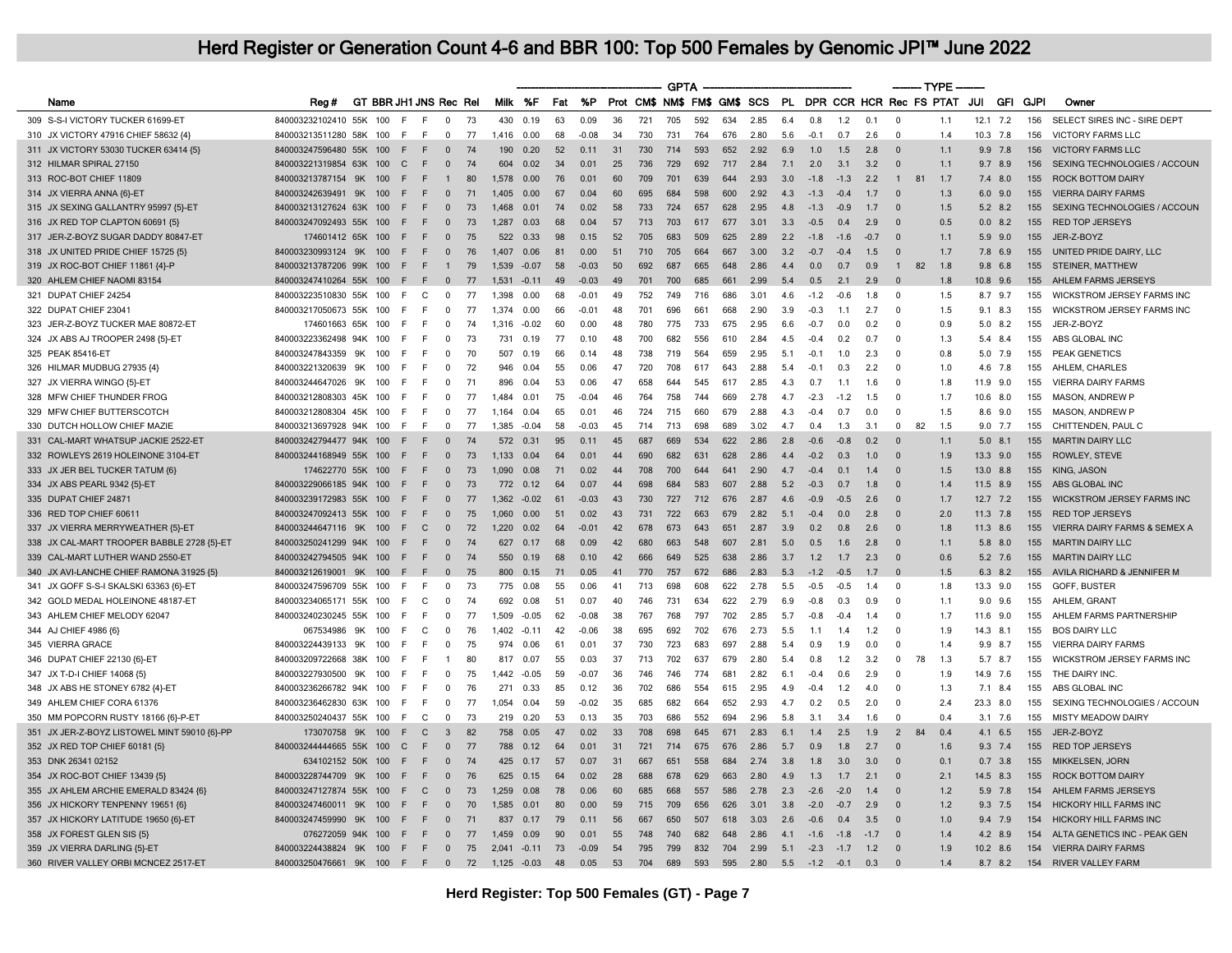|                                            |                               |    |     |                              |                |    |         |             |     |         |    |     | <b>GPTA</b> |     |     |                              |     |                            |        |        |                | ------- TYPE |     |             |     |      |                                   |
|--------------------------------------------|-------------------------------|----|-----|------------------------------|----------------|----|---------|-------------|-----|---------|----|-----|-------------|-----|-----|------------------------------|-----|----------------------------|--------|--------|----------------|--------------|-----|-------------|-----|------|-----------------------------------|
| Name                                       | Reg #                         |    |     | GT BBR JH1 JNS Rec Rel       |                |    |         | Milk %F     | Fat | %P      |    |     |             |     |     | Prot CM\$ NM\$ FM\$ GM\$ SCS |     | PL DPR CCR HCR Rec FS PTAT |        |        |                |              |     | JUI         | GFI | GJPI | Owner                             |
| 361 JX AHLEM CHIEF JUANITA 62885 {6}       | 840003240231083 55K           |    | 100 | F<br>E                       | $\Omega$       | 77 | 1,524   | 0.01        | 75  | $-0.02$ | 52 | 730 | 725         | 692 | 638 | 2.89                         | 3.6 | $-2.7$                     | $-2.1$ | 1.5    | $\Omega$       |              | 1.9 | 13.1        | 9.5 | 154  | AHLEM FARMS PARTNERSHIP           |
| 362 RED TOP CHIEF 59941 {5}                | 840003243379864 55K           |    | 100 | E<br>E                       | $\Omega$       | 77 | 1.231   | 0.06        | 74  | 0.03    | 52 | 739 | 729         | 657 | 652 | 2.94                         | 4.0 | $-2.0$                     | $-2.0$ | $-0.1$ | $\Omega$       |              | 2.1 | 15.2 8.6    |     | 154  | <b>RED TOP JERSEYS</b>            |
| 363 JX MM JALAPENO 18510 {4}               | 840003250240781 55K           |    | 100 | E<br>E                       | $\Omega$       | 74 | 921     | 0.12        | 71  | 0.08    | 52 | 730 | 717         | 604 | 704 | 3.02                         | 3.6 | 0.0                        | 1.4    | 2.0    | $\Omega$       |              | 0.2 | $-2.1$ 8.2  |     | 154  | <b>MISTY MEADOW DAIRY</b>         |
| 364 VIERRA TAFFYTA                         | 840003214535505               | 9K | 100 | E<br>E                       | $\Omega$       | 76 | 1.441   | 0.02        | 75  | $-0.01$ | 51 | 721 | 715         | 677 | 676 | 2.93                         | 3.4 | $-1.3$                     | 0.3    | 3.0    | $^{\circ}$     | 84           | 1.1 | 4.1         | 8.3 | 154  | <b>VIERRA DAIRY FARMS</b>         |
| 365 HILMAR HOLEINONE 34382-ET              | 840003242639861 63K           |    | 100 | E<br>-F                      | $\mathbf{0}$   | 75 | 1,200   | 0.06        | 72  | 0.03    | 51 | 713 | 703         | 631 | 636 | 2.93                         | 3.5 | $-1.4$                     | $-0.6$ | $-0.1$ | $\Omega$       |              | 1.2 | 7.6         | 9.3 | 154  | SEXING TECHNOLOGIES / ACCOUN      |
| 366 JX ROC-BOT GALLANTRY 14263 {5}         | 840003244595639 63K           |    | 100 | E<br>E                       | $\Omega$       | 74 | 1.297   | 0.02        | 68  | 0.01    | 50 | 791 | 783         | 728 | 669 | 2.90                         | 5.8 | $-2.2$                     | $-1.8$ | 1.1    | $\Omega$       |              | 1.6 | 10.0 7.8    |     | 154  | <b>ROCK BOTTOM DAIRY</b>          |
| 367 DUPAT CHIEF 24116                      | 840003223510692 55K           |    | 100 | E<br>E                       | $\Omega$       | 77 | 1.888   | $-0.10$     | 69  | $-0.09$ | 49 | 749 | 754         | 789 | 710 | 3.00                         | 4.7 | $-0.5$                     | 0.6    | 1.8    | $\Omega$       |              | 1.0 | 2.1         | 8.3 | 154  | WICKSTROM JERSEY FARMS INC        |
| 368 RED TOP CHIEF 52449 {6}                | 840003212202932 38K           |    | 100 | E<br>F                       | -1             | 80 | 1.475   | 0.02        | 77  | $-0.02$ | 49 | 687 | 684         | 661 | 690 | 2.99                         | 2.7 | 0.0                        | 0.9    | 1.7    | $\mathbf 0$    | 85           | 1.7 | $11.2$ 7.7  |     | 154  | <b>RED TOP JERSEYS</b>            |
| 369 JX PEAK NOUGAT {5}-ET                  | 840003237882102               | 9K | 100 | E<br>E                       | $\mathbf 0$    | 71 | 666     | 0.16        | 68  | 0.11    | 49 | 725 | 708         | 570 | 604 | 2.94                         | 5.4 | $-1.4$                     | $-0.3$ | 2.9    | $\Omega$       |              | 1.2 | 8.5         | 8.6 | 154  | PEAK GENETICS                     |
| 370 JX CAL-MART WINGMAN SUZIE 2719 {6}-ET  | 840003250241290 94K 100       |    |     | $\mathsf{F}$<br>$\mathsf{C}$ | $\Omega$       | 73 | 617     | 0.28        | 91  | 0.12    | 49 | 726 | 708         | 565 | 631 | 2.97                         | 3.6 | $-1.5$                     | $-0.9$ | 1.8    | $\Omega$       |              | 1.1 | 4.6 10.0    |     | 154  | <b>MARTIN DAIRY LLC</b>           |
| 371 KASH-IN DADDY 67435 {6}                | 840003240812334 55K           |    | 100 | E                            | $\Omega$       | 74 | 967     | 0.14        | 78  | 0.06    | 48 | 741 | 730         | 641 | 693 | 2.98                         | 4.3 | $-0.1$                     | 0.0    | 1.1    | $\Omega$       |              | 0.9 | $0.8$ 8.4   |     | 154  | <b>KASH-IN JERSEYS</b>            |
| 372 JX PEAK FORTUNE {6}-ET                 | 840003230992962 99K           |    | 100 | E<br>F                       | $\Omega$       | 77 | 778     | 0.15        | 70  | 0.09    | 48 | 705 | 687         | 565 | 589 | 2.79                         | 5.5 | $-0.8$                     | 0.5    | 26     | $\Omega$       |              | 10  | 3.6         | 8.4 | 154  | PEAK GENETICS                     |
| 373 JX DUPAT ALCAN 25450 {6}-ET            | 840003239173562 55K           |    | 100 | F<br>F                       | $\mathbf{0}$   | 73 | 1,045   | 0.10        | 73  | 0.04    | 47 | 715 | 706         | 632 | 695 | 2.98                         | 2.8 | $-0.6$                     | 0.1    | 2.1    | $\Omega$       |              | 1.2 | 6.9         | 7.4 | 154  | <b>WICKSTROM JERSEY FARMS INC</b> |
| 374 DUPAT CHIEF 21831                      | 840003209722369 58K           |    | 100 | E<br>E                       | $\overline{1}$ | 80 | 1.458   | $-0.07$     | 54  | $-0.03$ | 46 | 728 | 725         | 710 | 683 | 2.88                         | 5.1 | $-0.3$                     | 1.0    | 2.9    | $\overline{1}$ | 85           | 1.7 | 9.1         | 8.3 | 154  | <b>WICKSTROM JERSEY FARMS INC</b> |
| 375 AVI-LANCHE HOLEINONE LOVELY 3412-ET    | 840003212621204 94K           |    | 100 | E<br>F                       | $\Omega$       | 74 | 1,248   | $-0.03$     | 53  | 0.00    | 46 | 743 | 735         | 689 | 668 | 2.82                         | 4.8 | $-1.5$                     | $-0.3$ | $-0.1$ | $\Omega$       |              | 1.5 | 11.5        | 9.1 | 154  | AVILA RICHARD & JENNIFER M        |
| 376 JX GURE BEHIA SKYLER 3946 {5}          | 067883946 9K                  |    | 100 | E<br>E                       | $\Omega$       | 75 | 732     | 0.27        | 94  | 0.09    | 46 | 780 | 767         | 654 | 689 | 2.99                         | 4.4 | $-1.2$                     | $-1.2$ | 1.7    | $\Omega$       |              | 0.8 | $-0.2$ 8.8  |     | 154  | STEINER, MATTHEW                  |
| 377 KASH-IN CHIEF 67335 {4}                | 840003240812234 55K           |    | 100 | E<br>F                       | $\mathbf{0}$   | 77 | 1,291   | 0.02        | 66  | $-0.01$ | 45 | 741 | 733         | 698 | 671 | 2.81                         | 4.8 | $-0.9$                     | 0.2    | 0.1    | $\Omega$       |              | 1.6 | 8.9         | 8.4 | 154  | <b>KASH-IN JERSEYS</b>            |
| 378 S-S-I VICTORY TUCKER 61769-ET          | 840003232102922 55K 100       |    |     | E<br>E                       | $\Omega$       | 73 | 556     | 0.22        | 75  | 0.11    | 45 | 720 | 702         | 567 | 621 | 2.91                         | 4.7 | $-0.5$                     | $-0.5$ | 0.8    | $\Omega$       |              | 1.3 | 7.9 7.5     |     | 154  | SELECT SIRES INC - SIRE DEPT      |
| 379 VICTORY 57692 KUSAFIRI 62523 {5}       | 840003241108868 55K           |    | 100 | E<br>E                       | $\mathbf{0}$   | 73 | 1,376   | 0.00        | 66  | $-0.03$ | 44 | 676 | 673         | 656 | 642 | 2.88                         | 4.2 | 0.3                        | 1.3    | 3.6    | $\Omega$       |              | 1.4 | $11.7$ 8.3  |     | 154  | <b>VICTORY FARMS LLC</b>          |
| 380 PINE-TREE S-S-I TUCKER 62188-P-ET      | 840003241108801 55K 100       |    |     | E<br>$\Gamma$                | $\Omega$       | 73 | 1 1 4 8 | 0.06        | 69  | 0.01    | 44 | 680 | 671         | 621 | 597 | 282                          | 47  | $-0.5$                     | $-0.1$ | 1.8    | $\Omega$       |              | 0.9 | 8.5 8.1     |     | 154  | SELECT SIRES INC - SIRE DEPT      |
| 381 JX SEXING JIGGY 86759 {5}-ET           | 840003146619821 29K           |    | 100 | F<br>E                       | $\Omega$       | 77 | 810     | 0.16        | 75  | 0.06    | 44 | 746 | 732         | 636 | 647 | 2.88                         | 4.8 | $-1.3$                     | $-0.8$ | 1.5    | $\Omega$       |              | 1.5 | 9.6 8.8     |     | 154  | SEXING TECHNOLOGIES / ACCOUN      |
| 382 CAL-MART JORDAN JAZLYN 2883-ET         | 840003250241454 94K           |    | 100 | E<br>C.                      | $\Omega$       | 73 | 506     | 0.22        | 72  | 0.12    | 44 | 671 | 652         | 513 | 589 | 2.86                         | 4.8 | 0.2                        | 0.9    | 3.8    | $\Omega$       |              | 1.1 | 5.2         | 8.4 | 154  | <b>MARTIN DAIRY LLC</b>           |
| 383 JX RED TOP CHIEF 55842 {5}             | 840003224956808 58K           |    | 100 | C<br>E                       | $\Omega$       | 77 | 1.556   | $-0.12$     | 49  | $-0.06$ | 43 | 766 | 765         | 778 | 740 | 2.86                         | 5.9 | 0.5                        | 1.1    | 2.0    | $\Omega$       |              | 1.0 | $2.9$ 7.9   |     | 154  | <b>RED TOP JERSEYS</b>            |
| 384 FOREST GLEN CHIEF TESS                 | 067870009 45K 100             |    |     | E<br>E                       | $\Omega$       | 77 | 1.224   | 0.01        | 62  | $-0.01$ | 43 | 695 | 688         | 654 | 651 | 2.84                         | 3.9 | $-0.8$                     | $-0.1$ | 22     | $\Omega$       |              | 1.8 | 14.4 8.7    |     | 154  | <b>FOREST GLEN JERSEYS</b>        |
| 385 JX SEXING SUAVECITO 95825 {6}-ET       | 840003213127452 63K           |    | 100 | E<br>F                       | $\Omega$       | 74 | 1.079   | 0.00        | 52  | 0.02    | 43 | 674 | 663         | 605 | 636 | 2.75                         | 5.2 | 1.1                        | 2.1    | 2.2    | $\Omega$       |              | 0.8 | 3.3         | 9.7 | 154  | SEXING TECHNOLOGIES / ACCOUN      |
| 386 JX AJ TROOPER 5338 {5}                 | 067635338                     | 9K | 100 | E<br>E                       | $\mathbf 0$    | 71 | 1,053   | 0.10        | 73  | 0.02    | 43 | 676 | 667         | 610 | 604 | 2.88                         | 4.1 | $-0.7$                     | 0.2    | 1.0    | $\Omega$       |              | 1.8 | 15.3 8.2    |     | 154  | ALBRIGHT JERSEYS LLC              |
| 387 JX VICTORY 56815 RENFROW 61534 {6}-ET  | 840003232101281 55K           |    | 100 | $\mathsf{C}$                 | $\Omega$       | 73 | 857     | 0.12        | 69  | 0.05    | 43 | 738 | 727         | 644 | 708 | 2.94                         | 4.3 | 0.1                        | 1.2    | 3.5    | $\Omega$       |              | 0.4 | $-3.7$ 7.5  |     | 154  | <b>VICTORY FARMS LLC</b>          |
| 388 RIVER VALLEY LTITUDE MCNCEZ 2507-ET    | 840003250476651               | 9K | 100 | E<br>E                       | $\Omega$       | 72 | 326     | 0.24        | 67  | 0.14    | 43 | 737 | 715         | 554 | 626 | 2.84                         | 5.2 | $-1.2$                     | $-0.3$ | 1.0    | $\Omega$       |              | 1.1 | 8.1         | 8.3 | 154  | <b>RIVER VALLEY FARM</b>          |
| 389 DUPAT LISTOWEL 24083-P-ET              | 840003223510659 55K           |    | 100 | E<br>E                       | $\Omega$       | 78 | 1,070   | 0.07        | 67  | 0.01    | 42 | 760 | 751         | 699 | 646 | 2.83                         | 6.1 | $-1.1$                     | $-0.4$ | 1.2    | $\Omega$       |              | 1.0 | 4.5         | 8.7 | 154  | WICKSTROM JERSEY FARMS INC        |
| 390 RED TOP CHIEF 60807 {6}                | 840003247092609 55K           |    | 100 | E<br>E                       | $\Omega$       | 76 | 1,320   | 0.04        | 74  | $-0.03$ | 41 | 711 | 710         | 702 | 655 | 2.96                         | 3.8 | $-1.2$                     | $-0.3$ | 2.7    | $\Omega$       |              | 2.5 | 18.0        | 8.2 | 154  | <b>RED TOP JERSEYS</b>            |
| 391 KASH-IN TUCKER 67969-ET                | 840003240812868 55K 100       |    |     | E                            | $\Omega$       | 72 | 397     | 0.17        | 57  | 0.12    | 41 | 704 | 687         | 549 | 658 | 2.94                         | 5.1 | 1.1                        | 1.9    | 2.3    |                |              | 0.5 | 4.8 7.2     |     | 154  | <b>KASH-IN JERSEYS</b>            |
| 392 JX CAL-MART WINGMAN SHEENA 2669 {6}-ET | 840003242794624 94K 100       |    |     | E<br>$\Gamma$                | $\Omega$       | 73 | 389     | 0.31        | 86  | 0.12    | 41 | 736 | 719         | 582 | 639 | 2.98                         | 4.9 | $-0.8$                     | 0.3    | 2.7    | $\Omega$       |              | 1.0 | $5.1$ 9.5   |     | 154  | <b>MARTIN DAIRY LLC</b>           |
| 393 JX CAL-MART JIGGY PANERA 1952 (6)      | 075961952 94K 100             |    |     | E<br>E                       | $\Omega$       | 77 | 991     | $-0.03$     | 41  | 0.02    | 40 | 718 | 706         | 649 | 662 | 2.71                         | 6.6 | 1.4                        | 2.0    | 2.5    | $\Omega$       |              | 0.7 | 2.1         | 8.5 | 154  | <b>MARTIN DAIRY LLC</b>           |
| 394 RED TOP CHIEF 52376 {6}                | 840003212202859 58K 100       |    |     | E<br>E                       | $\overline{1}$ | 80 | 1.049   | 0.01        | 54  | 0.00    | 39 | 734 | 727         | 688 | 683 | 2.86                         | 6.0 | 0.8                        | 1.1    | 1.8    | $\Omega$       | 84           | 0.9 | $3.2$ 9.0   |     | 154  | <b>RED TOP JERSEYS</b>            |
| 395 JER-Z-BOYZ STENO 81702                 | 174694397 65K 100             |    |     | E<br>E                       | $\Omega$       | 72 | 418     | 0.29        | 84  | 0.11    | 39 | 693 | 675         | 546 | 664 | 2.83                         | 2.8 | $-0.1$                     | 0.9    | 2.6    |                |              | 0.8 | 4.1         | 6.6 | 154  | JER-Z-BOYZ                        |
| 396 KASH-IN CHIEF 67107 {5}                | 840003240812006 55K 100       |    |     | E<br>E                       | $\Omega$       | 77 | 997     | 0.08        | 67  | 0.01    | 38 | 765 | 756         | 710 | 708 | 2.76                         | 5.3 | $-0.3$                     | $-0.4$ | 0.7    | $\Omega$       |              | 1.1 | 2.7         | 6.3 | 154  | KASH-IN JERSEYS                   |
| 397 CAL-MART HJORT JAN 9699                | 067389699 45K 100             |    |     | E<br>E                       | $\overline{2}$ | 84 | 711     | 0.20        | 78  | 0.05    | 38 | 665 | 655         | 575 | 674 | 2.95                         | 3.2 | 2.2                        | 2.2    | 1.0    | 2              | 84           | 0.3 | 3.0         | 5.3 | 154  | <b>MARTIN DAIRY LLC</b>           |
| 398 GOFF S-S-I TUCKER 62709-ET             | 840003241109425 55K 100       |    |     | E<br>E                       | $\Omega$       | 72 | 642     | 0.09        | 50  | 0.07    | 38 | 678 | 666         | 575 | 605 | 2.90                         | 5.6 | 0.6                        | 1.9    | 2.2    | $\Omega$       |              | 1.5 | 16.4        | 8.4 | 154  | <b>GOFF, BUSTER</b>               |
| 399 JX AHLEM CHIEF DELLA 62118 {5}         | 840003240230316 55K 100       |    |     | E<br>F                       | $\overline{0}$ | 77 | 1,546   | $-0.10$     | 51  | $-0.09$ | 37 | 693 | 695         | 734 | 641 | 2.85                         | 5.6 | 0.2                        | 0.4    | 2.2    | $\Omega$       |              | 2.4 | 22.5 8.0    |     | 154  | AHLEM FARMS PARTNERSHIP           |
| 400 JX HILMAR SPIRAL 27049 {6}             | 840003221319753 9K 100        |    |     | E<br>E                       | $\mathbf{0}$   | 71 | 1.100   | $-0.06$     | 40  | $-0.01$ | 37 | 720 | 716         | 693 | 698 | 2.88                         | 6.0 | 1.4                        | 2.5    | 3.8    | $\Omega$       |              | 0.6 | $1.1$ 7.8   |     | 154  | AHLEM, CHARLES                    |
| 401 JX DUPAT CHIEF 24272 {5}               | 840003223510848 55K           |    | 100 | E<br>E                       | 0              | 77 | 1.131   | 0.06        | 68  | $-0.03$ | 34 | 706 | 704         | 700 | 635 | 2.90                         | 5.1 | $-0.8$                     | 0.5    | 1.9    | $\Omega$       |              | 2.7 | 25.1        | 8.3 | 154  | WICKSTROM JERSEY FARMS INC        |
| 402 AHLEM SKYLER SKITTLES 56480-P          | 840003208829725 38K           |    | 100 | C<br>E                       | $\mathbf{1}$   | 80 | 653     | 0.23        | 83  | 0.04    | 33 | 753 | 744         | 677 | 657 | 2.89                         | 5.5 | $-1.2$                     | 0.2    | 2.7    | $\mathbf{1}$   | 80           | 1.2 | 11.7 8.6    |     | 154  | AHLEM FARMS PARTNERSHIP           |
| 403 JX DUPAT CHIEF 24117 {6}               | 840003223510693 55K           |    | 100 | E<br>E                       | $\Omega$       | 78 | 1.281   | $-0.12$     | 35  | $-0.07$ | 32 | 716 | 717         | 742 | 677 | 2.84                         | 7.0 | 1.3                        | 1.9    | 2.5    | $\Omega$       |              | 2.3 | 16.4 8.4    |     | 154  | <b>WICKSTROM JERSEY FARMS INC</b> |
| 404 JX PEAK 84765 {4}-ET                   | 840003235933214               | 9K | 100 | E<br>E                       | $\Omega$       | 74 | -37     | 0.31        | 63  | 0.13    | 27 | 684 | 665         | 530 | 616 | 2.86                         | 6.6 | 1.9                        | 3.0    | 3.5    | $\Omega$       |              | 0.9 | 6.2         | 8.0 | 154  | PEAK GENETICS                     |
| 405 JX AHLEM STONEY EVE 55761 {4}          | 067955761 14K 100             |    |     | E<br>E                       | $\mathbf{1}$   | 80 | 309     | 0.27        | 73  | 0.07    | 26 | 702 | 688         | 605 | 615 | 2.82                         | 5.9 | 0.4                        | 1.2    | 2.0    | $\mathbf{1}$   | 82           | 1.7 | 11.4 7.5    |     | 154  | AHLEM FARMS JERSEYS               |
| 406 JX PEAK LANDRA {5}-ET                  | 840003226720771 99K           |    | 100 | F<br>E                       | $\Omega$       | 73 | 1,594   | 0.02        | 82  | 0.00    | 59 | 750 | 743         | 688 | 634 | 2.93                         | 4.5 | $-2.5$                     | $-1.7$ | 2.2    | $\Omega$       |              | 1.4 | 5.1         | 9.1 | 153  | PEAK GENETICS                     |
| 407 VICTORY 52111 CHIEF 57885 {6}          | 840003214641837 38K           |    | 100 | E<br>E                       | $\mathbf{1}$   | 80 | 1.857   | $-0.10$     | 66  | $-0.04$ | 58 | 700 | 696         | 681 | 629 | 2.86                         | 3.8 | $-1.2$                     | $-0.8$ | 1.3    | $^{\circ}$     | 82           | 1.4 | 6.8 7.9     |     | 153  | <b>VICTORY FARMS LLC</b>          |
| 408 PEAK 85189-ET                          | 840003247843132 94K           |    | 100 | E<br>E                       | $\Omega$       | 73 | 845     | 0.21        | 87  | 0.11    | 55 | 752 | 732         | 588 | 629 | 2.83                         | 4.3 | $-2.2$                     | $-0.7$ | 1.7    | $\Omega$       |              | 0.4 | $-1.1$ 10.2 |     | 153  | <b>PEAK GENETICS</b>              |
| 409 JX VIERRA ENLITE 35157 {6}-ET          | 840003250242677               | 9K | 100 | E<br>E                       | $\Omega$       | 70 | 822     | 0.12        | 66  | 0.11    | 55 | 671 | 657         | 518 | 635 | 3.11                         | 3.5 | 0.3                        | 1.2    | 4.2    | $\Omega$       |              | 1.2 | 7.0         | 9.2 | 153  | VIERRA DAIRY FARMS & SEMEX A      |
| 410 JX EVANGELO CHIEF 3448 {5}             | 840003214090928               | 9K | 100 | E<br>E                       | $\mathbf 0$    | 75 | 1,607   | $-0.05$     | 66  | $-0.03$ | 52 | 785 | 779         | 755 | 707 | 2.81                         | 5.0 | $-1.3$                     | $-1.1$ | $-0.4$ | 0              | 85           | 1.0 | $-1.5$ 6.9  |     | 153  | <b>EVANGELO JERSEYS</b>           |
| 411 JX DG BAR HOLEINONE 488 {5}            | 840003214897921 9K 100        |    |     | E<br>E                       | $\Omega$       | 72 | 1.039   | 0.04        | 60  | 0.05    | 50 | 671 | 662         | 576 | 615 | 3.07                         | 4.7 | 0.4                        | 1.4    | 2.2    | $\Omega$       |              | 14  | 84 78       |     | 153  | DE GROOT DAIRY FARMS              |
| 412 DUPAT CHIEF 22269                      | 840003209722807 58K 100 F F 1 |    |     |                              |                | 80 |         | 1,467 -0.07 | 55  | $-0.02$ | 49 | 707 | 702         | 676 | 654 | 2.90                         | 4.7 | $-0.6$                     | 0.0    | 1.3    | $\Omega$       |              | 1.9 | 12.9 8.9    |     |      | 153 WICKSTROM JERSEY FARMS INC    |
|                                            |                               |    |     |                              |                |    |         |             |     |         |    |     |             |     |     |                              |     |                            |        |        |                |              |     |             |     |      |                                   |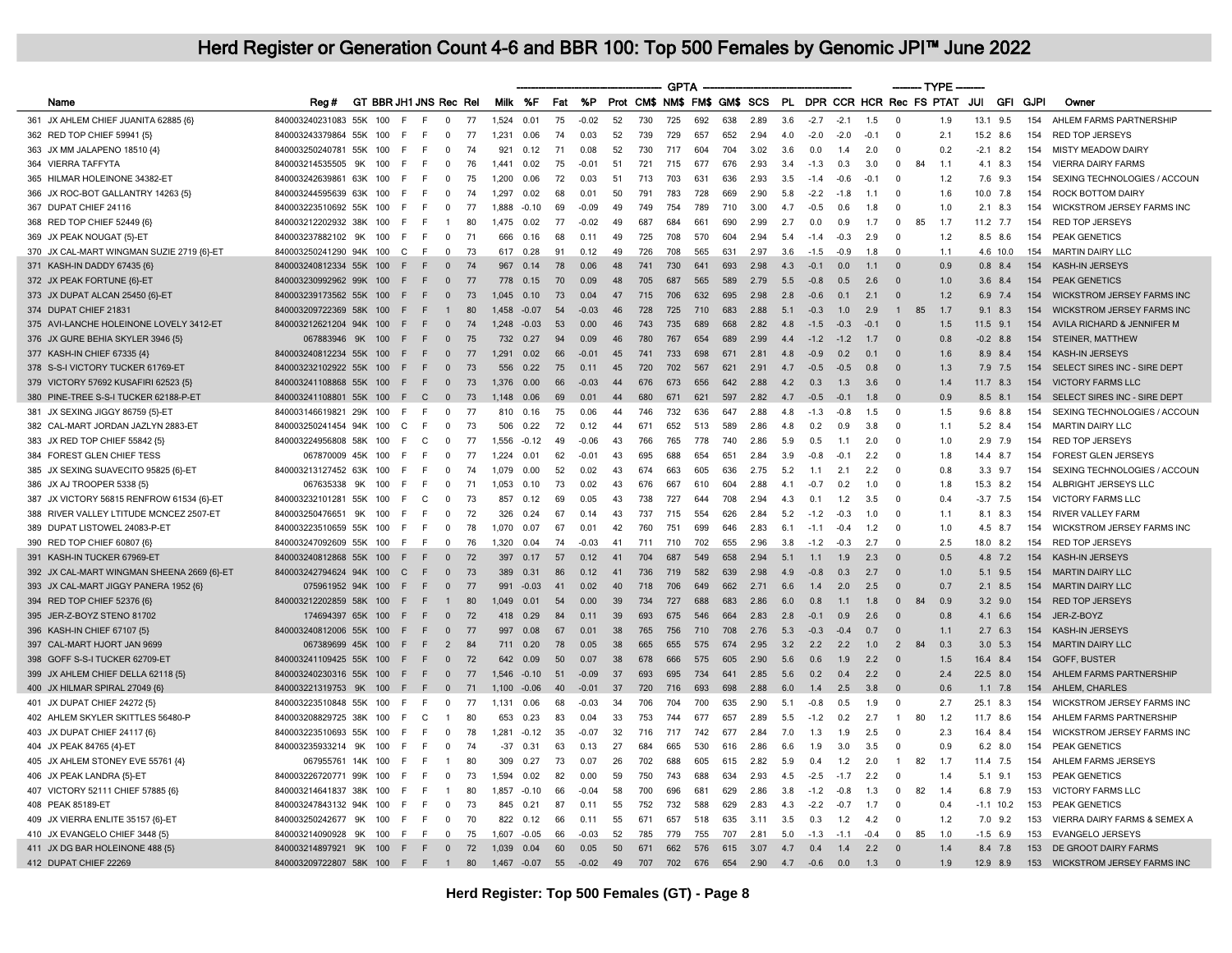|                                              |                         |     |     |                        |                |    |       |         |     |         |                              |     | <b>GPTA</b> |     |     |      |     |                            |        |                | $---$ TYPE $-$ |    |     |                |             |                                   |
|----------------------------------------------|-------------------------|-----|-----|------------------------|----------------|----|-------|---------|-----|---------|------------------------------|-----|-------------|-----|-----|------|-----|----------------------------|--------|----------------|----------------|----|-----|----------------|-------------|-----------------------------------|
| Name                                         | Rea#                    |     |     | GT BBR JH1 JNS Rec Rel |                |    | Milk  | %F      | Fat | %P      | Prot CM\$ NM\$ FM\$ GM\$ SCS |     |             |     |     |      |     | PL DPR CCR HCR Rec FS PTAT |        |                |                |    | JUI | GFI            | <b>GJPI</b> | Owner                             |
| 413 JX KASH-IN HOLEINONE 67758 {5}-ET        | 840003240812657 55K     |     | 100 | F<br>F                 | $\Omega$       | 74 | 913   | 0.10    | 66  | 0.07    | 49                           | 690 | 677         | 574 | 619 | 2.95 | 4.1 | $-0.5$                     | 0.8    | 2.0            | $\Omega$       |    | 1.1 | 8.8<br>6.1     | 153         | KASH-IN JERSEYS                   |
| 414 DUPAT CHIEF 21804                        | 840003209722342 58K     |     | 100 | -F<br>F                | $\mathbf{1}$   | 80 | 1,575 | $-0.09$ | 55  | $-0.04$ | 48                           | 688 | 688         | 683 | 686 | 2.96 | 4.3 | 1.1                        | 1.8    | 2.3            | $\overline{1}$ | 82 | 1.0 | $4.0$ $8.1$    | 153         | PINNACLE DAIRY, LP                |
| 415 S-S-I VICTORY DABO 63423-ET              | 840003247596466 55K     |     | 100 | F<br>C.                | $\overline{0}$ | 72 | 942   | 0.15    | 78  | 0.06    | 48                           | 698 | 686         | 591 | 640 | 2.92 | 3.6 | $-0.3$                     | 0.5    | 0.9            | $\Omega$       |    | 0.6 | $-0.6$ 10.1    | 153         | SELECT SIRES INC - SIRE DEPT      |
| 416 KASH-IN CHIEF 61572                      | 840003210995722 14K     |     | 100 | F<br>F                 | $\Omega$       | 77 | 1,708 | $-0.06$ | 69  | $-0.07$ | 47                           | 718 | 718         | 733 | 645 | 2.85 | 4.6 | $-1.4$                     | $-0.6$ | 2.2            | $\Omega$       |    | 1.8 | 12.5 7.5       | 153         | <b>RANCHO TERESITA DAIRY</b>      |
| 417 JX ROC-BOT CLAPTON 14131 {5}             | 840003241771721 9K      |     | 100 | F<br>E                 | $\Omega$       | 72 | 1.399 | 0.02    | 73  | $-0.02$ | 47                           | 754 | 750         | 722 | 658 | 2.89 | 5.4 | $-1.2$                     | $-1.2$ | 0.6            | $\Omega$       |    | 1.3 | $9.1$ 8.4      | 153         | <b>ROCK BOTTOM DAIRY</b>          |
| 418 VIERRA ELASTIGIRL-P-ET                   | 840003242639910         | 9K  | 100 | F<br>F                 | $\mathbf 0$    | 71 | 1,262 | 0.03    | 69  | 0.00    | 47                           | 738 | 729         | 681 | 663 | 2.83 | 5.4 | $-0.2$                     | 0.9    | 2.1            | $\Omega$       |    | 0.7 | 0.5<br>8.2     | 153         | VIERRA DAIRY FARMS & SEMEX A      |
| 419 MFW ORBICULARIS BARONESS                 | 840003242648621 9K      |     | 100 | E<br>F                 | $\overline{0}$ | 71 | 1,171 | $-0.03$ | 49  | 0.02    | 47                           | 649 | 638         | 576 | 631 | 2.80 | 4.0 | 1.1                        | 2.0    | 2.8            | $\Omega$       |    | 0.7 | $3.9$ 7.6      | 153         | <b>MASON, ANDREW P</b>            |
| 420 S-S-I VICTORY TUCKER 61735-ET            | 840003232101292 55K 100 |     |     | F<br>$\mathsf{C}$      | $\overline{0}$ | 73 | 1.163 | $-0.01$ | 53  | 0.02    | 47                           | 679 | 669         | 609 | 604 | 2.87 | 5.4 | 0.3                        | 1.0    | 2.7            | $\Omega$       |    | 0.8 | 4.2 8.3        | 153         | SELECT SIRES INC - SIRE DEPT      |
| 421 JX VIERRA CHIEF 33045 {5}                | 840003224439140 9K      |     | 100 | E<br>E                 | $\Omega$       | 75 | 1.070 | 0.12    | 78  | 0.03    | 47                           | 720 | 709         | 634 | 658 | 2.83 | 3.7 | $-1.1$                     | $-0.9$ | 2.0            | $\Omega$       |    | 1.3 | $3.6$ $8.1$    | 153         | <b>VIERRA DAIRY FARMS</b>         |
| 422 JX VICTORY 56815 WATKINS 61617 {6}-ET    | 840003232102402 55K     |     | 100 | E<br>F                 | $\overline{0}$ | 74 | 976   | 0.10    | 69  | 0.05    | 47                           | 715 | 701         | 611 | 627 | 2.78 | 5.0 | $-0.7$                     | 0.5    | 3.3            | $\overline{0}$ |    | 0.5 | $-2.7$ 8.3     | 153         | <b>VICTORY FARMS LLC</b>          |
| 423 JX SANDCREEKS HOLEINONE 14896 {5}        | 840003243273342 55K     |     | 100 | E<br>E                 | $\Omega$       | 73 | 704   | 0.09    | 53  | 0.10    | 47                           | 721 | 704         | 580 | 639 | 2.90 | 6.0 | 0.4                        | 1.4    | 1.7            | $\Omega$       |    | 0.8 | $1.2$ 8.9      | 153         | SAND CREEK DAIRY LLC              |
| 424 JER-Z-BOYZ CHIEF 70930                   | 173858772 9K            |     | 100 | E<br>E                 | $\overline{1}$ | 78 | 1,190 | 0.01    | 60  | 0.00    | 44                           | 706 | 702         | 664 | 666 | 3.03 | 4.8 | 0.4                        | 0.9    | 1.6            | $\overline{1}$ | 77 | 2.0 | 12.6 8.3       | 153         | ALLEN, DAVID                      |
| 425 JX DUPAT CHIEF 22225 {6}                 | 840003209722763 58K 100 |     |     | F.<br>E                | $\mathbf{1}$   | 80 | 1,133 | 0.05    | 65  | 0.01    | 44                           | 748 | 738         | 684 | 674 | 2.78 | 48  | $-1.2$                     | $-0.9$ | 1.0            | $\Omega$       | 80 | 1.3 | 7.2 8.5        | 153         | <b>WICKSTROM JERSEY FARMS INC</b> |
| 426 RED TOP CHIEF 56070                      | 840003224957036 58K     |     | 100 | F<br>-F                | $\Omega$       | 77 | 841   | 0.12    | 68  | 0.06    | 44                           | 679 | 664         | 571 | 618 | 2.81 | 3.8 | $-0.9$                     | 0.8    | 2.2            | $\Omega$       |    | 1.0 | 8.6<br>8.7     | 153         | <b>RED TOP JERSEYS</b>            |
| 427 AJ CHIEF 5003                            | 067935003 9K            |     | 100 | E<br>E                 | $\Omega$       | 76 | 1,456 | $-0.05$ | 60  | $-0.05$ | 43                           | 685 | 683         | 683 | 641 | 2.89 | 5.1 | 0.7                        | 1.7    | 2.1            | $\Omega$       |    | 1.4 | 9.4 8.4        | 153         | ALBRIGHT JERSEYS LLC              |
| 428 TOG SYN GYPSOPHILA 1406                  | 840003215337643 55K 100 |     |     | -F<br>$\mathsf F$      | $\mathbf 0$    | 73 | 647   | 0.17    | 69  | 0.08    | 42                           | 673 | 657         | 547 | 619 | 2.86 | 4.1 | 0.4                        | 1.7    | 24             | $\Omega$       |    | 0.9 | 5.9 7.8        | 153         | <b>TRANS-OVA GENETICS</b>         |
| 429 MM SUAVECITO SELINA 16680-ET             | 840003239149426 55K     |     | 100 | E<br>E                 | $\Omega$       | 73 | 407   | 0.27    | 78  | 0.12    | 42                           | 739 | 720         | 578 | 627 | 2.89 | 5.4 | $-11$                      | $-0.4$ | 0 <sub>4</sub> | $\Omega$       |    | 1.1 | 4.9<br>9.1     | 153         | <b>MISTY MEADOW DAIRY</b>         |
| 430 KASH-IN CHIEF 62095 {5}                  | 840003215004994 38K     |     | 100 | E<br>E                 | $\overline{1}$ | 80 | 1,636 | $-0.04$ | 71  | $-0.08$ | 41                           | 748 | 753         | 790 | 702 | 2.99 | 4.8 | $-0.8$                     | $-0.1$ | 1.6            | $\overline{0}$ | 81 | 1.5 | 9.9 7.6        | 153         | KASH-IN JERSEYS                   |
| 431 RED TOP CHIEF 58938                      | 840003238424197 55K 100 |     |     | C<br>F                 | $\Omega$       | 77 | 1.391 | 0.02    | 73  | $-0.04$ | 41                           | 729 | 728         | 729 | 691 | 2.94 | 3.8 | $-1.1$                     | $-0.3$ | 3.7            | $\Omega$       |    | 1.8 | 11.1<br>9.0    | 153         | <b>RED TOP JERSEYS</b>            |
| 432 JX VICTORY 51581 CHIEF 57736 {4}         | 840003214641564 38K     |     | 100 | E<br>F                 | $\mathbf{1}$   | 80 | 1.298 | $-0.04$ | 53  | $-0.03$ | 41                           | 719 | 715         | 702 | 675 | 2.88 | 5.3 | 0.1                        | 0.5    | 1.8            | $\overline{1}$ | 81 | 1.6 | $11.4$ 7.1     | 153         | <b>VICTORY FARMS LLC</b>          |
| 433 SOUTH-MONT CHIEF MAJESTY                 | 840003225333449 55K 100 |     |     | E<br>F                 | $\mathbf{0}$   | 77 | 983   | 0.00    | 47  | 0.02    | 40                           | 705 | 696         | 642 | 641 | 2.85 | 6.2 | 0.6                        | 1.2    | 3.3            | $\Omega$       |    | 1.1 | $7.1$ 9.4      | 153         | <b>SOUTH-MONT FARM</b>            |
| 434 JX CAL-MART NORM HENRY JANET 2034 {5}-ET | 075962034 94K           |     | 100 | -F<br>F                | $\Omega$       | 74 | 769   | 0.19    | 80  | 0.05    | 40                           | 676 | 666         | 587 | 674 | 2.98 | 2.8 | 1.3                        | 1.1    | 0.8            | $\Omega$       |    | 0.6 | 4.3<br>6.3     | 153         | <b>MARTIN DAIRY LLC</b>           |
| 435 JX VICTORY 56661 GUTZ 63000 {5}-ET       | 840003247597039 55K 100 |     |     | E<br>E                 | $\Omega$       | 75 | 909   | 0.15    | 77  | 0.03    | 39                           | 685 | 677         | 619 | 700 | 2.92 | 1.9 | $-0.5$                     | 1.3    | 3.1            | $\Omega$       |    | 0.5 | $2.7$ 5.4      | 153         | <b>VICTORY FARMS LLC</b>          |
| 436 JX S-S-I ROWLEYS GOALS 3157 {6}-P-ET     | 840003244169002 55K 100 |     |     | E<br>F                 | $\Omega$       | 73 | 883   | 0.03    | 50  | 0.03    | 39                           | 705 | 693         | 625 | 640 | 2.72 | 6.4 | 1.0                        | 2.5    | 3.5            | $\Omega$       |    | 1.0 | $1.5$ 7.6      | 153         | ROWLEY, STEVE                     |
| 437 ABS GA ISNER 6511-P-ET                   | 840003236266511 94K     |     | 100 | E<br>F                 | $\Omega$       | 73 | 620   | 0,14    | 61  | 0.07    | 39                           | 672 | 661         | 566 | 628 | 3.01 | 5.2 | 1.3                        | 2.6    | 3.3            | $\Omega$       |    | 0.6 | 8.8<br>4.0     | 153         | ABS GLOBAL INC                    |
| 438 JX CAL-MART WINGMAN DARLEEN 2878 {6}-ET  | 840003250241449 94K     |     | 100 | -F<br>F.               | $\mathbf{0}$   | 72 | 351   | 0.29    | 79  | 0.12    | 39                           | 675 | 657         | 519 | 580 | 2.87 | 3.8 | $-1.1$                     | $-0.4$ | 1.3            | $\Omega$       |    | 1.1 | 14.8 9.1       | 153         | <b>MARTIN DAIRY LLC</b>           |
| 439 JX CLOVER FARMS CHIEF SERGE 7901 {6}     | 067477901 38K 100       |     |     | F<br>F                 | $\Omega$       | 77 | 1.098 | 0.02    | 57  | $-0.01$ | 38                           | 692 | 685         | 655 | 649 | 2.80 | 5.0 | 0.4                        | 1.8    | 2.7            | $\Omega$       |    | 1.6 | 11.4 8.4       | 153         | <b>CLOVER FARMS</b>               |
| 440 JX MM TUCKER 18071 {6}                   | 840003250240342 55K 100 |     |     | -F<br>F                | $\Omega$       | 73 | 549   | 0.16    | 62  | 0.08    | 38                           | 659 | 647         | 547 | 628 | 3.01 | 4.8 | 1.6                        | 3.2    | 3.1            | - 0            |    | 1.0 | 7.8 7.6        | 153         | <b>HOGAN, DAVID L</b>             |
| 441 JX CAL-MART WINGMAN BACHIE 2729 {5}-ET   | 840003250241300 94K 100 |     |     | F<br>F                 | $^{\circ}$     | 75 | -40   | 0.42    | 88  | 0.19    | 38                           | 739 | 713         | 525 | 631 | 2.84 | 3.7 | $-2.0$                     | $-1.4$ | 1.3            | $\overline{0}$ |    | 1.2 | 8.2 8.8        | 153         | <b>MARTIN DAIRY LLC</b>           |
| 442 JX DG BAR CLAPTON 1822 {5}               | 840003241846008 9K      |     | 100 | E<br>-F                | 0              | 72 | 1.152 | 0.01    | 58  | -0.02   | 37                           | 725 | 723         | 710 | 683 | 2.95 | 5.9 | 0.9                        | 0.9    | 2.3            | $\Omega$       |    | 1.4 | 10.7<br>8.9    | 153         | DE GROOT DAIRY FARMS              |
| 443 DUPAT CHIEF 22550                        | 840003217050182 58K     |     | 100 | E<br>E                 | $\Omega$       | 77 | 1.041 | 0.05    | 61  | $-0.01$ | 36                           | 714 | 709         | 683 | 660 | 2.88 | 5.4 | 0.0                        | 0.8    | 1.3            | $\Omega$       |    | 1.8 | 13.2 9.2       | 153         | <b>WICKSTROM JERSEY FARMS INC</b> |
| 444 JX PROGENESIS MINNIE {5}-ET              | 840003224438909 94K 100 |     |     | -F<br>F                | $\Omega$       | 74 | 988   | 0.01    | 49  | 0.00    | 36                           | 675 | 665         | 625 | 582 | 2.69 | 6.5 | 0.2                        | 1.1    | 2.2            | - 0            |    | 2.3 | 19.3 8.7       | 153         | VIERRA DAIRY FARMS & SEMEX A      |
| 445 JER-Z-BOYZ CHIEF 73792                   | 174028398 9K            |     | 100 | E<br>E                 | $\Omega$       | 75 | 791   | 0.08    | 56  | 0.02    | 33                           | 697 | 689         | 641 | 660 | 2.84 | 5.3 | 0.9                        | 1.4    | 2.4            | $\overline{0}$ | 86 | 1.8 | 9.7<br>9.5     | 153         | JER-Z-BOYZ                        |
| 446 T-D-I CHIEF 13034                        | 840003214269673         | 9K  | 100 | -F<br>-F               | 0              | 76 | 1,463 | $-0.13$ | 41  | $-0.10$ | 32                           | 700 | 703         | 754 | 713 | 2.84 | 6.5 | 2.9                        | 3.7    | 2.8            | $\mathbf 0$    | 82 | 0.9 | $3.2\quad 6.8$ | 153         | THE DAIRY INC.                    |
| 447 JX AHLEM STONEY DIAMOND 55465 {4}-ET     | 067955465               | 9K  | 100 | $\mathsf{F}$<br>E      | $\overline{1}$ | 79 | $-25$ | 0.31    | 64  | 0.14    | 28                           | 684 | 663         | 522 | 617 | 2.78 | 5.2 | 0.6                        | 1.1    | 3.8            | $\overline{1}$ | 83 | 1.2 | $9.5$ $9.1$    | 153         | AHLEM FARMS PARTNERSHIP           |
| 448 JX MM JIGGY JO 15266 {4}                 | 840003234636559         | 9K  | 100 | E<br>F                 | $\Omega$       | 75 | 1,985 | $-0.12$ | 68  | $-0.04$ | 63                           | 693 | 688         | 666 | 603 | 2.82 | 4.0 | $-1.3$                     | $-0.6$ | 1.0            | - 0            |    | 0.9 | 0.7<br>8.3     | 152         | <b>VIERRA DAIRY FARMS</b>         |
| 449 JX PEAK 85547 {5}-ET                     | 840003247843490 9K      |     | 100 | F<br>$\mathbf{C}$      | $\Omega$       | 69 | 1.115 | 0.09    | 75  | 0.09    | 62                           | 685 | 666         | 529 | 589 | 2.88 | 3.8 | $-1.0$                     | $-0.2$ | 1.7            | $\Omega$       |    | 0.6 | $0.5$ 8.4      | 152         | PEAK GENETICS                     |
| 450 JX VICTORY 56661 TUCKER 62875 {5}-ET     | 840003232102803         | 55K | 100 | E<br>F                 | $\overline{0}$ | 73 | 1,898 | $-0.01$ | 89  | $-0.04$ | 60                           | 739 | 741         | 731 | 657 | 3.14 | 2.9 | $-2.7$                     | $-2.1$ | 1.0            | $\Omega$       |    | 1.7 | 9.9 7.3        | 152         | <b>VICTORY FARMS LLC</b>          |
| 451 JX RED TOP CHIEF 60323 {5}               | 840003244444807 55K     |     | 100 | F<br>E                 | $\overline{0}$ | 77 | 1,793 | $-0.03$ | 80  | $-0.03$ | 58                           | 725 | 725         | 709 | 721 | 3.11 | 2.2 | $-1.0$                     | 0.1    | 3.3            | $\Omega$       |    | 1.1 | $-2.2$ 8.1     | 152         | <b>RED TOP JERSEYS</b>            |
| 452 JX MM JIGGY TRES 15246 {4}               | 840003234636539 9K      |     | 100 | E<br>E                 | $\Omega$       | 76 | 1,593 | $-0.10$ | 55  | $-0.01$ | 56                           | 745 | 738         | 696 | 675 | 2.88 | 5.8 | 0.3                        | 0.6    | $-0.7$         | $\Omega$       |    | 0.7 | $-2.0$ 7.4     | 152         | <b>MISTY MEADOW DAIRY</b>         |
| 453 JX RED TOP CHIEF 54758 {5}               | 840003219463424 58K     |     | 100 | E<br>E                 | $\Omega$       | 77 | 1720  | $-0.05$ | 72  | $-0.04$ | 55                           | 747 | 744         | 724 | 638 | 2.90 | 4.5 | $-2.7$                     | $-2.4$ | 1.9            | $\Omega$       |    | 1.7 | 12.3<br>8.3    | 152         | <b>RED TOP JERSEYS</b>            |
| 454 DUPAT JIGGY 22876-ET                     | 840003217050508 58K     |     | 100 | E<br>E                 | $\overline{0}$ | 77 | 1.189 | 0.06    | 70  | 0.05    | 55                           | 759 | 744         | 647 | 631 | 2.78 | 5.6 | $-1.8$                     | $-1.2$ | 1.0            | $\Omega$       |    | 0.5 | $0.4$ 10.0     | 152         | <b>WICKSTROM JERSEY FARMS INC</b> |
| 455 AHLEM CHIEF PRIDE 59395                  | 840003220916753 58K     |     | 100 | E<br>$\mathsf{C}$      | $\overline{0}$ | 77 | 2.067 | $-0.14$ | 67  | $-0.10$ | 53                           | 721 | 723         | 759 | 647 | 282  | 42  | $-1.5$                     | $-1.6$ | 0.2            | $\Omega$       |    | 1.7 | 9.3<br>8.8     | 152         | AHLEM FARMS PARTNERSHIP           |
| 456 RIVER VALLEY TENPENNY MAC 2497-ET        | 840003236548526         | 9K  | 100 | E<br>F                 | $\overline{0}$ | 71 | 1.908 | $-0.10$ | 70  | $-0.07$ | 53                           | 741 | 745         | 767 | 686 | 3.07 | 4.3 | $-1.5$                     | $-0.3$ | 1.7            | $\Omega$       |    | 1.0 | 9.3<br>8.5     | 152         | <b>RIVER VALLEY FARM</b>          |
| 457 JX PEAK 20022 {5}-ET                     | 840003242794327 9K      |     | 100 | E<br>F                 | $\mathbf 0$    | 70 | 915   | 0.14    | 75  | 0.09    | 53                           | 693 | 679         | 559 | 636 | 2.98 | 3.6 | $-0.4$                     | 0.8    | 2.7            | $\Omega$       |    | 1.1 | 4.8 7.4        | 152         | <b>PEAK GENETICS</b>              |
| 458 DUPAT TUCKER 24961-ET                    | 840003239173073 55K     |     | 100 | E<br>F                 | $\Omega$       | 73 | 1.199 | 0.08    | 75  | 0.04    | 52                           | 755 | 743         | 664 | 628 | 2.86 | 5.6 | $-1.7$                     | $-1.0$ | 0.1            | $\Omega$       |    | 1.2 | 3.6<br>8.4     | 152         | <b>WICKSTROM JERSEY FARMS INC</b> |
| 459 JX AHLEM CHIEF LADY 80264 {5}            | 840003221095251 9K      |     | 100 | E<br>F                 | $\Omega$       | 76 | 1,489 | $-0.03$ | 66  | $-0.02$ | 51                           | 723 | 716         | 680 | 620 | 2.81 | 5.0 | $-1.9$                     | $-0.9$ | 0.9            | $\Omega$       |    | 2.1 | 15.5 8.3       | 152         | AHLEM FARMS JERSEYS               |
| 460 RED TOP CHIEF 59830                      | 840003243379753 55K     |     | 100 | E<br>F                 | $\Omega$       | 77 | 1.426 | 0.00    | 68  | $-0.01$ | 51                           | 707 | 701         | 659 | 641 | 2.90 | 4.1 | $-1.4$                     | 0.0    | 2.7            | $\Omega$       |    | 1.2 | $6.0$ $9.0$    | 152         | RED TOP JERSEYS                   |
| 461 VALSIGNA TUCKER 42919-ET                 | 840003239599945 55K     |     | 100 | E<br>E                 | $\Omega$       | 74 | 1.043 | 0.03    | 58  | 0.06    | 51                           | 683 | 672         | 579 | 592 | 2.99 | 4.3 | $-1.2$                     | $-0.2$ | 11             | $\Omega$       |    | 2.2 | 17.6 9.1       | 152         | SELECT SIRES INC - SIRE DEPT      |
| 462 JX VIERRA BIANCA {5}-ET                  | 840003242639559         | 9K  | 100 | E<br>E                 | 0              | 71 | 1,311 | 0.08    | 81  | 0.01    | 50                           | 778 | 776         | 731 | 732 | 3.15 | 4.7 | $-0.4$                     | 0.4    | 2.9            | $\Omega$       |    | 0.6 | $-4.3$ 7.9     | 152         | <b>VIERRA DAIRY FARMS</b>         |
| 463 RED TOP CHIEF 59108 (6)                  | 840003240507992 55K     |     | 100 | F.<br>- F              | $\Omega$       | 77 | 1.207 | 0.12    | 86  | 0.03    | 50                           | 723 | 715         | 650 | 645 | 2.98 | 3.0 | $-2.3$                     | $-1.7$ | 1.6            | $\Omega$       |    | 2.1 | 12.9 9.0       | 152         | <b>RED TOP JERSEYS</b>            |
| 464 JX LEGACY TENPENNY 31713 (5)-ET          | 840003237698213 9K 100  |     |     | F<br>F                 | $\Omega$       | 72 | 912   | 0,10    | 66  | 0.07    | 50                           | 745 | 734         | 630 | 670 | 3.07 | 4.1 | $-1.7$                     | $-1.1$ | 1.7            | $\Omega$       |    | 11  | $11.5$ 8.8     | 152         | <b>LEGACY RANCH</b>               |
|                                              |                         |     |     |                        |                |    |       |         |     |         |                              |     |             |     |     |      |     |                            |        |                |                |    |     |                |             |                                   |